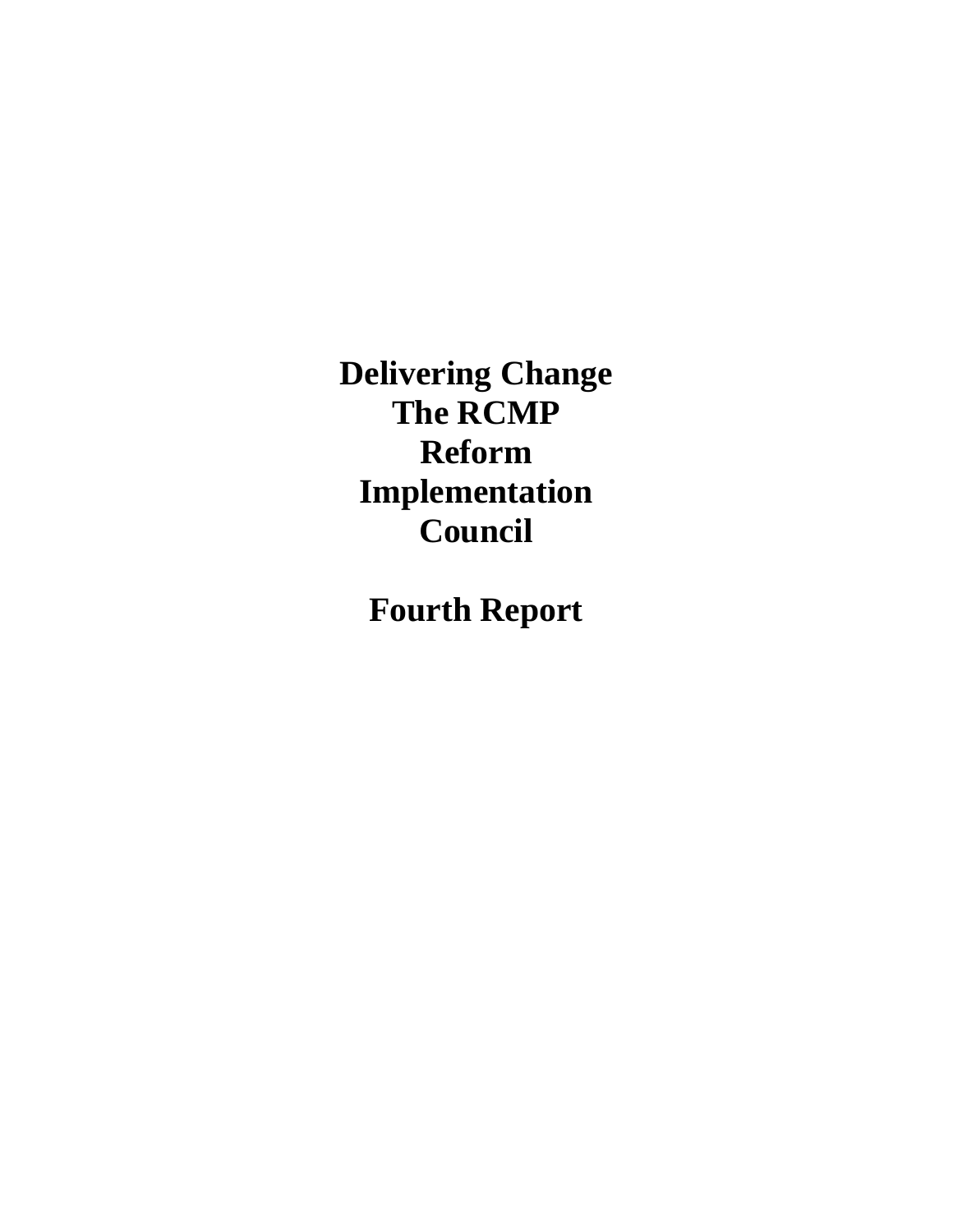#### **March 2010**

# **Table of Contents**

| Context                                                |
|--------------------------------------------------------|
| The Role of the Council                                |
| The Progress of Change in the RCMP                     |
|                                                        |
| Four Pillars of Improved Governance and Accountability |
| The Need for Management Guidance and Oversight         |
|                                                        |
| The Critical Importance of Renewed Leadership          |
| Work Under Way                                         |
|                                                        |
| <b>Improving Human Resource Systems</b>                |
| Reducing the Administrative Workload                   |
| Matching Capacity to Needs: Effective Planning         |
| <b>Financial Resources to Support Change</b>           |
|                                                        |
| The Need for Communication                             |
| <b>Communication Issues</b>                            |
| <b>Strategic Planning</b>                              |
| A New Openness and Transparency                        |
|                                                        |
| Continuous Improvement                                 |
| Moving Forward with Transformation                     |
| <b>7. Conclusion</b>                                   |
| The Progress of Change                                 |
| The Council's Contribution                             |
|                                                        |
| <b>RCMP Reform</b>                                     |
| The Reform Implementation Council                      |
|                                                        |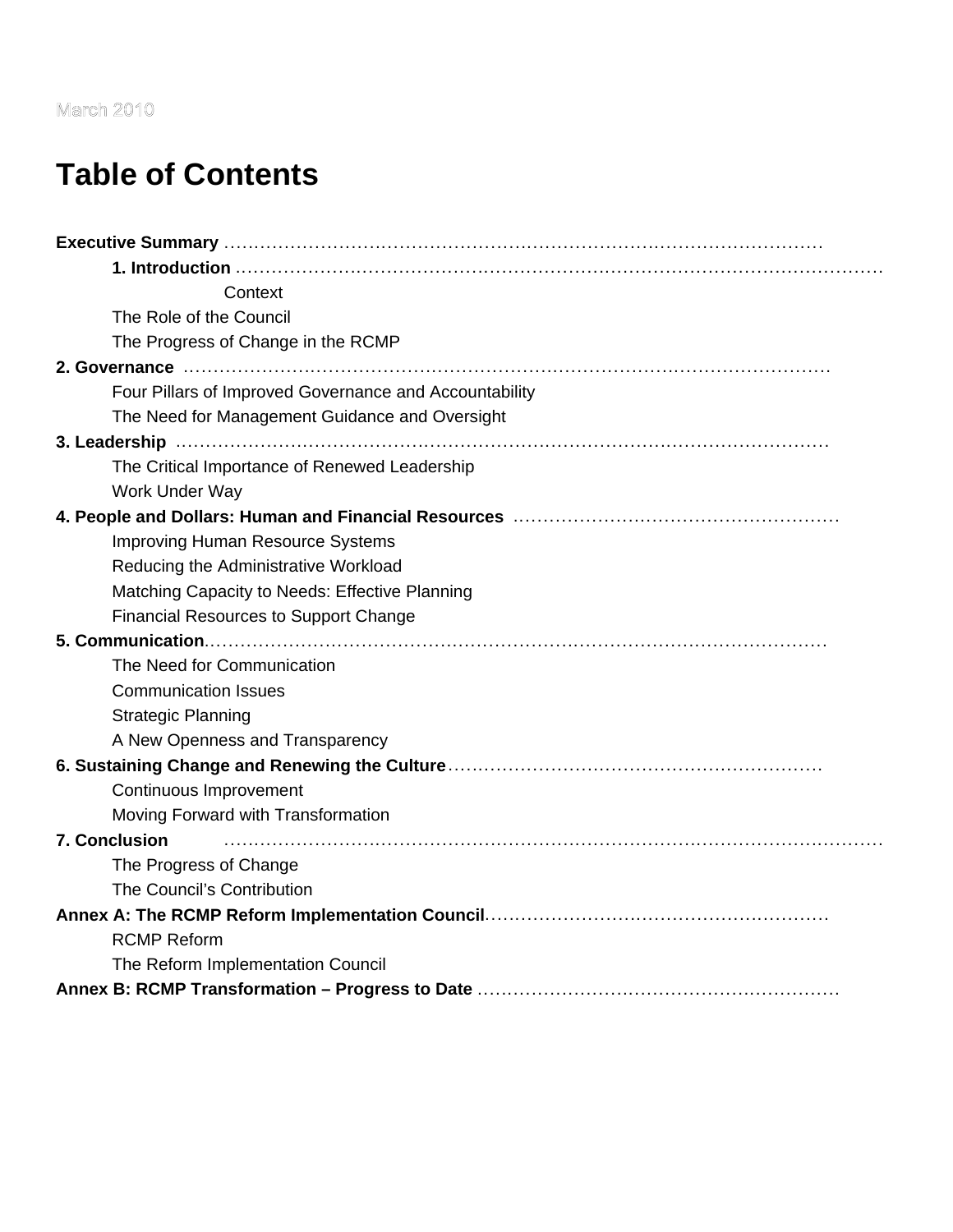The Honourable Vic Toews Minister of Public Safety **Ottawa** 

Dear Minister Toews:

We are pleased to submit the fourth report of the RCMP Reform Implementation Council, as required by our terms of reference.

During our second year we have continued to work closely with the Commissioner, members of the RCMP management team and officials of Public Safety Canada to fulfill our mandate of guiding, assisting and challenging the reform process while monitoring its progress.

In this report we look back on two years of RCMP reform, and ahead at the challenges still facing the organization. We offer our views on priorities for the RCMP and for the government in making sure that progress continues. Our preoccupation is with "sustaining change," by which we mean the RCMP must commit itself to a continuing process of self-examination and improvement. We also believe the Force must continue to become more open in its relations with all its stakeholders, including in particular the Canadian public.

While important progress has already been made in strengthening the RCMP, building and sustaining the momentum will require committed and enlightened leadership. The goal is to bring about a permanent change in the Force's culture and approach to management. Without this transformation, no specific changes or adjustments, however important individually, can produce the RCMP Canadians expect and deserve.

We are therefore calling on the government to support the reshaping of the organization in accordance with the *RCMP Vision for Change*. In this regard, our experience in performing an advisory and challenge function for the Force over the past two years has reinforced our belief in the value of creating a management board for the RCMP.

It has been a privilege for the members of the Council to work with the dedicated and capable people who lead the RCMP, and in so doing to contribute to the future of this great national institution. Over the past two years we have seen the RCMP respond positively to external criticism and begin to remake itself into the kind of institution Canada needs. As we look ahead we are encouraged by progress to date and optimistic that the process of reform will succeed.

Respectfully submitted,

David McAusland

Jean-Claude Bouchard

Beverley A. Busson

Jocelyne Côté-O'Hara

Kevin McAlpine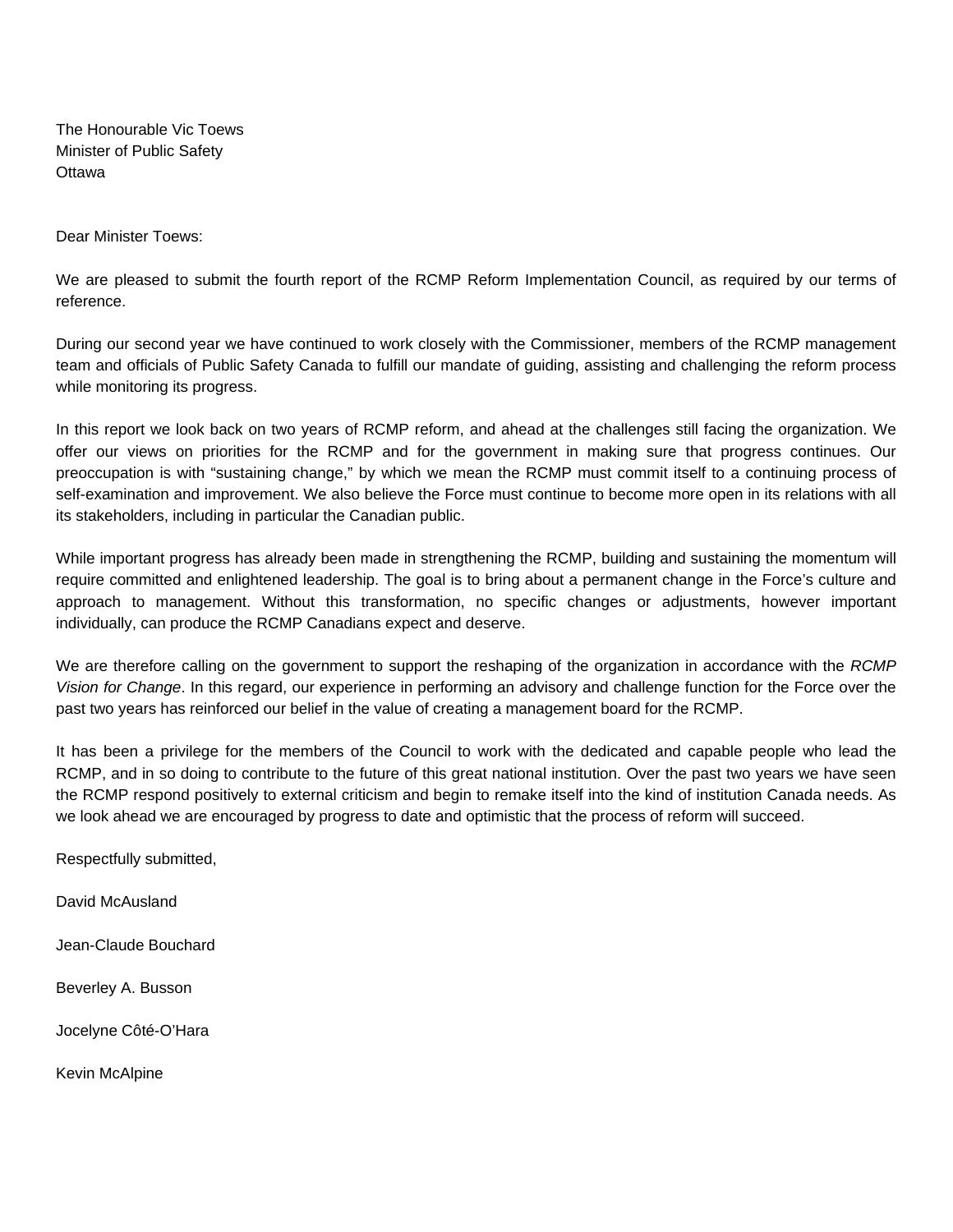#### Executive Summary

RCMP reform is now entering its second phase. The RCMP's focus on the specific recommendations of the 2007 *Task Force on Governance and Cultural Change in the RCMP* is now giving way to a new approach of promoting continuous change throughout the Force. The RCMP is transforming how it is led and managed, how it uses its human and financial resources and how it communicates with partners, stakeholders, employees and the Canadian public.

The Reform Implementation Council was created as a new mechanism to ensure that this process of transformation succeeds. After two years, the Council believes it has contributed significantly to the process of reform. The Council has worked closely with the Commissioner and senior management of the RCMP to guide and challenge the Force on management and related issues.

The Council has also helped the RCMP to define its own framework for the future in the form of the *Vision for Change:* 

The RCMP will strive to become an adaptive, accountable, trusted organization of fully engaged employees demonstrating outstanding leadership and providing world-class police services.

Successful reform will mean that the RCMP becomes much more self-aware, more constructively self-critical, and more committed to continuous improvement in management. The Force must also become more transparent and accountable to its own employees, to the government and to the Canadian public.

After two years of transformation, the RCMP has already achieved a great deal. However, it needs to do still more if it is to continue evolving in the directions defined by the *Vision for Change*. The following summarizes our view of progress in the various areas where change is under way.

#### *Governance and Accountability*

Strengthening governance and accountability for the RCMP requires changes in four main areas – increased management authorities, a board of management, improved resource management capacity, and a stronger mechanism for review and oversight of the RCMP.

With the guidance and support of the Council and Public Safety Canada, the RCMP has taken what steps it can to enhance accountability and it has defined options for further action by government.

#### *Leadership*

The RCMP has strengthened management development programs and has recently begun to address the broader cultural challenges of developing leaders and managing executive talent for a new kind of RCMP. The recent appointment of a Leadership Champion for the RCMP is a welcome move.

The Council considers it critical for the long-term success of transformation that the RCMP select and develop leaders who have the courage to be open-minded, secure and forward-looking, ready to step forward and take responsibility but equally ready to manage risks and give their subordinates room to take decisions.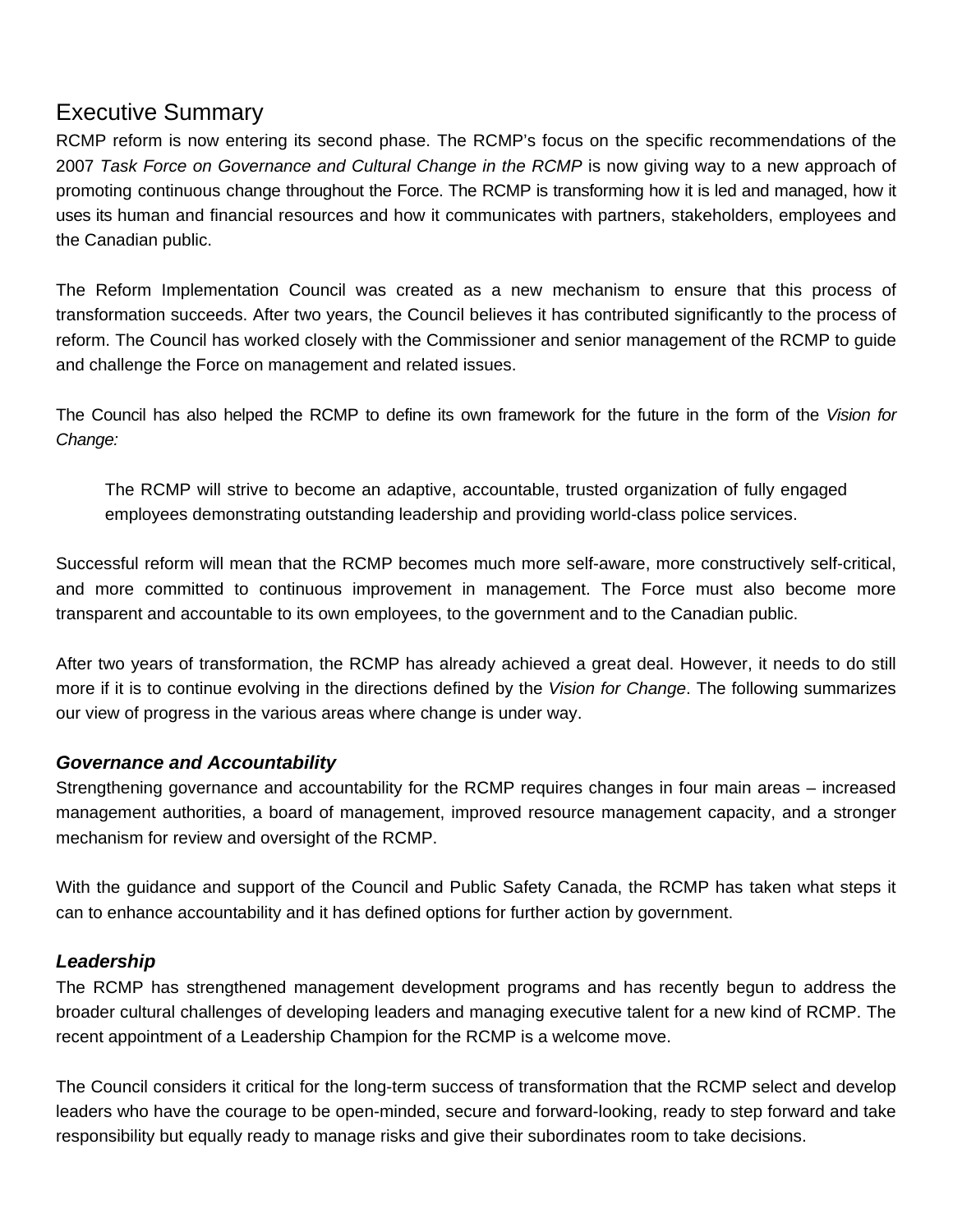#### *Human and Financial Resources*

There have recently been some outstanding accomplishments in the human resource management dimensions of the transformation process. This is a key part of the reform effort and the Council applauds the progress made to date.

The Force is making steady progress to improve its systems for defining resource requirements for operational policing. This must remain a high priority if the RCMP is to generate the information and analysis required for effective joint planning with contract policing partners.

Improving efficiency in management and in operations is an important part of transformation. Efficiency improvements alone, however, will not be enough to address the RCMP's overall shortfall in financial resources for policing and reform.

Funding for ongoing change and management infrastructure has grown much more slowly than for operational policing. Continued transformation of the RCMP must not be impeded by lack of human and financial resources.

#### *Communication*

Improved communication with the public and with employees must be a priority of transformation. The policing excellence aimed for by the RCMP can only be achieved if professional standards for the communications function are equally high.

In this regard, the new RCMP Communications Strategy is a good start in mapping directions for the future, but further efforts in this area are required. Management must lead the way to a more open and transparent culture throughout the RCMP.

#### *Sustaining Change*

The role of coordinating and leading reform is now being integrated into the regular planning and management processes of the RCMP. This is essential if the RCMP is to become a constructively self-critical, actionoriented and continuously improving organization, under proper control but not risk-averse.

Plans for the transition to a new approach to RCMP management are very promising. The challenge will be to turn these ambitions into reality over the medium and long-term, to ensure the commitment of managers at all levels, and to engage employees in the idea of positive change as a central value of the Force.

#### *Conclusion*

A great deal has already been accomplished by way of essential changes in the RCMP, and the Force is moving ahead in a positive way. However, major challenges remain if the culture of the RCMP is to be fundamentally reshaped, and some of the most needed changes, including strengthening governance and providing additional authorities and resources, require action by the government.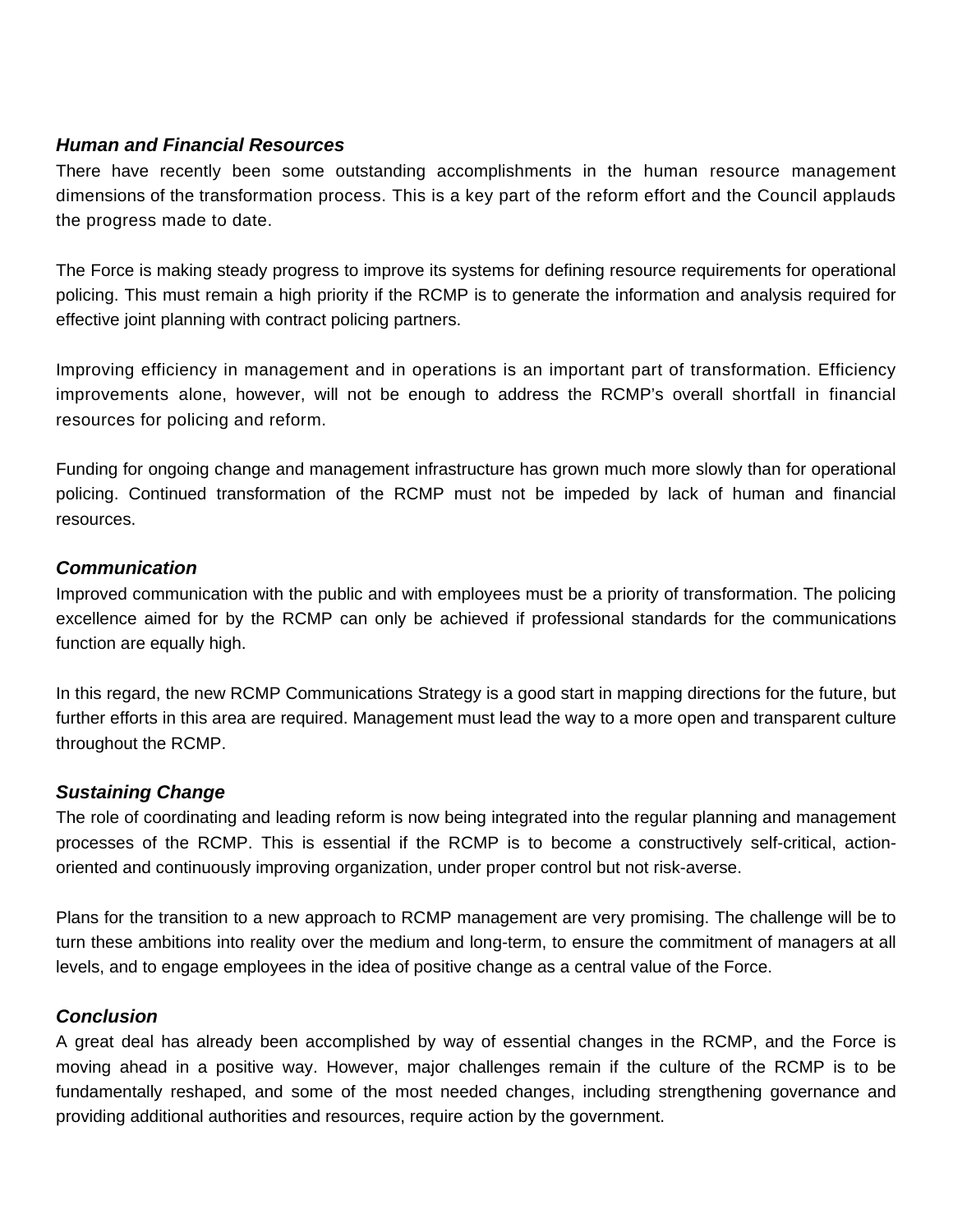# **1. Introduction**

## **Context**

The fundamental transformation on which the RCMP is embarked requires that the Force build the management capacity, combined with a new culture of leadership and accountability, to provide Canadians with world-class policing services. The RCMP has committed itself to a permanent process of transforming how it is led and managed, how it uses its human and financial resources and how it communicates with partners, stakeholders, employees and the Canadian public. The necessary changes must come from within the RCMP, but they must reflect the broad interests and values of Canadians.

### *The RCMP has committed itself to transforming how it is led and managed, how it uses its human and financial resources, and how it communicates.*

The urgent need for reform was identified by the *Task Force on Governance and Cultural Change in the RCMP*, appointed by the government in 2007. To ensure that change took place, the government took an unprecedented step in creating the RCMP Reform Implementation Council, a new mechanism intended to ensure that transformation suceeds by overseeing the process, providing advice to the Minister of Public Safety and the Commissioner of the RCMP, and reporting on progress. $1$ 

As we approach the end of our second year, the members of the Reform Implementation Council have been taking stock of the progress of RCMP transformation and of our own contribution to this process. We conclude that the reform initiative is well launched, with the RCMP making real progress in beginning to reshape itself for the future. We also conclude that the Council has demonstrated the benefits of external guidance and challenge in this process of reform.

As well as assessing progress to date, we also offer in this report a forward look at the main themes of transformation – governance, leadership, resources, communication, and the future of the RCMP process of change.

### *Through our broader perspective and experience we have been able to assist the RCMP in examining the root causes of its problems.*

# The Role of the Council

 $\overline{a}$ 

From the beginning the Council has sought to be a catalyst for the vital process of RCMP renewal that was endorsed by the government. Part of the Council's job has been to focus the goals of transformation and to guide, challenge and encourage the organization along the way. We are pleased that through our broader

<sup>&</sup>lt;sup>1</sup> Annex A provides details on the origin and mandate of the Reform Implementation Council, as well as brief biographical information on its five members.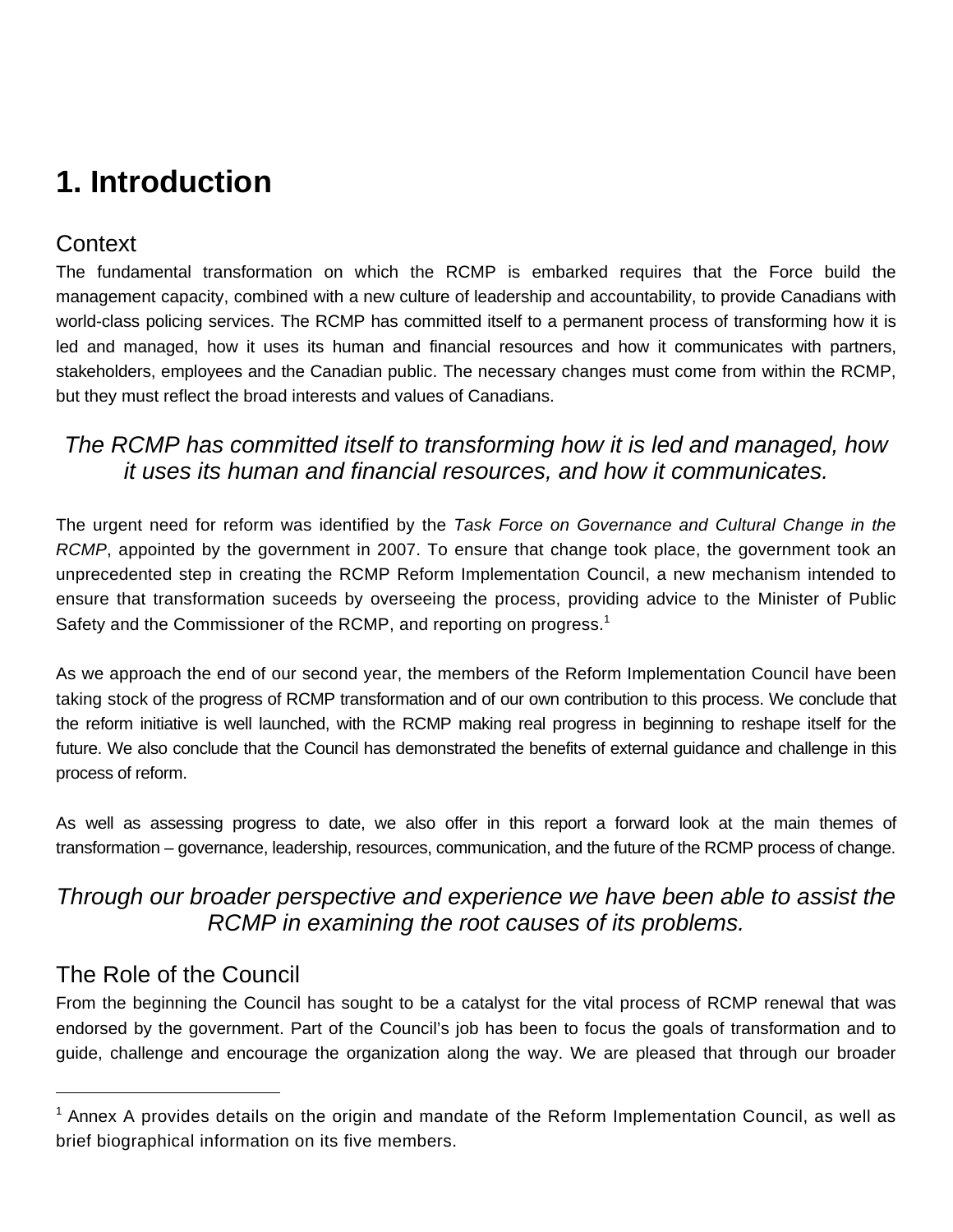perspective and experience we have been able to assist the RCMP in examining the root causes of its problems and in opening its thinking to new management and leadership benchmarks.

#### *The RCMP must become an organization much more self-aware, more constructively self-critical, and more committed to continuous improvement … a permanently self-adjusting organization that can respond effectively to challenges.*

In our previous reports, we have pointed out that RCMP transformation must be more than a series of one-time fixes for specific problems. While many things did need fixing – and indeed much of the needed repair work had already been initiated by the RCMP itself – the really important change required for the long-term was in the very nature and ethos of the Force. The RCMP must become an organization much more self-aware, more constructively self-critical, and more committed to continuous improvement in management. It also needs to become more transparent and accountable to its own employees, to the government and to the Canadian public. Our task has been to guide the RCMP on the path to becoming a permanently self-adjusting organization that can respond effectively to the many challenges it faces now and those it will face in the future.

In approaching our mandate, we have not sought to impose change. Rather we have worked closely with the senior leaders of the RCMP, as well as with the Change Management Team that was set up to lead and coordinate the process of transformation. We have visited RCMP operations across Canada and talked to many regular members and civilian staff. Above all, we have tried to offer useful guidance, drawing out the best ideas from within the RCMP itself while applying our own varied experiences and perspectives.

### *Specific action by the government is required to provide the additional authorities and capacities the Force needs.*

Over the past two years, the Council has met regularly with the Commissioner and other RCMP senior leaders, and the Chair has on a number of occasions met personally with the Minister of Public Safety. We have sought through our reports and briefings to provide the government with the Council's assessment of RCMP progress and to offer advice on how the momentum of reform can be further strengthened. While there is a great deal the RCMP can do, and is already doing, to bring about important changes, only the government can provide the additional authorities and capacities the Force needs. And only the government can create the new mechanisms of governance, accountability and oversight that are needed to strengthen public trust in the RCMP.

Support for our work has from the beginning been capably provided by the RCMP Change Management Team, led by Assistant Commissioner Keith Clark. We are particularly grateful for the dedication and skill of Inspector Allan Lucier and his team in making our work possible.

#### The Progress of Change in the RCMP

An essential step in any major process of reform is to set out clearly the direction of long-term change. Accordingly, one of the first areas in which the Council worked closely with the RCMP was in helping to define the broad goals of reform. The resulting *RCMP Vision for Change* defines the purpose of the reform process and provides a framework for the future of the RCMP: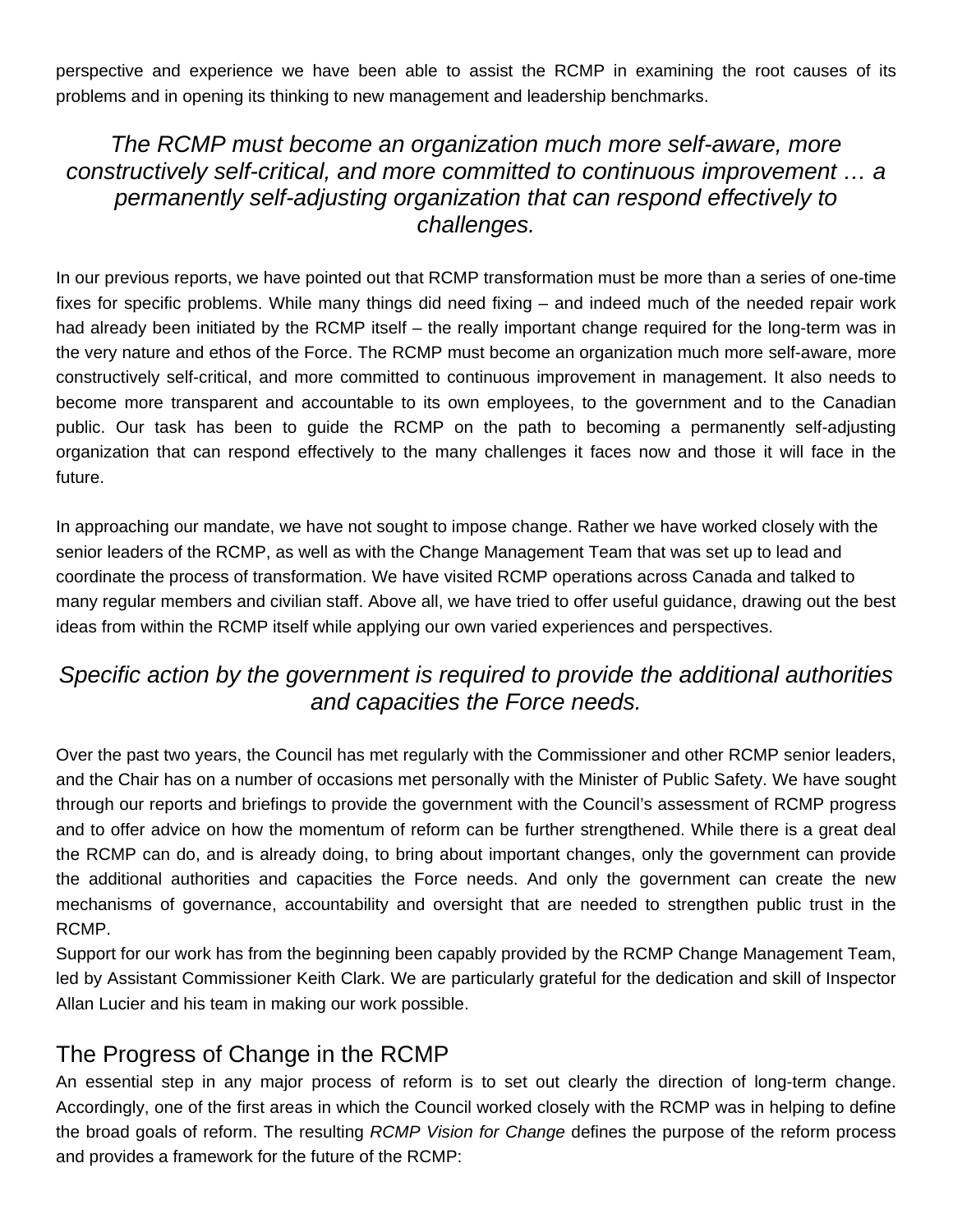The RCMP will strive to become an adaptive, accountable, trusted organization of fully engaged employees demonstrating outstanding leadership and providing world-class police services.

This vision statement is intended to serve for the long-term, with each of its elements providing a criterion for the success of the transformation process.

### *Great progress has been made on many reform initiatives over this period, but much remains to be done.*

In our meetings with the Commissioner and senior management over nearly two years we have made it clear that the change agenda belongs ultimately to the RCMP. Our contribution has been to question, challenge, criticize or reinforce as appropriate, and to report on the progress of transformation. We have proposed new ideas, perspectives and benchmarks on management and leadership. We have also encouraged the Force in its efforts to develop broader frames of reference by examining the experiences of police services and other organizations that have undertaken significant reform.

In Annex B to this report we have provided an overview of transformation to date. The initiatives presented there are defined in terms of the recommendations of the 2007 *Task Force on Governance and Cultural*  Change in the RCMP.<sup>2</sup> Our account indicates that great progress has been made on many reform initiatives over this period but much remains to be done. It is entirely appropriate that work is still continuing on many of the recommendations, given that the aim is to embed reform and continuous improvement as permanent features of senior management priorities and objectives.

With the responsibility for monitoring and coordinating the transformation process shifting from the Change Management Team to the RCMP's Strategic Policy and Planning Directorate by April 1, 2010, the first phase of reform is nearly over. As we noted in our previous report, the key question for the future will be:

"whether purposeful change becomes a normal part of the management process throughout the RCMP. [There must be] continuing reform and renewal, in which all parts of the RCMP are committed to change based on consultation, self-examination, measurement of results and accountability."

As we report in the section on Sustaining Change and Renewing the Culture (page 21), RCMP senior management has demonstrated a commitment to making this happen through potentially far-reaching changes in people management, leadership training and the future of the transformation process.

We join with the leadership of the RCMP in recognizing that the process of reform can only happen through the efforts of thousands of employees across the entire organization. What has been accomplished to this point

 $\overline{a}$ 

<sup>2</sup> *Rebuilding the Trust*, Report of the Task Force on Governance and Cultural Change in the RCMP, 2007.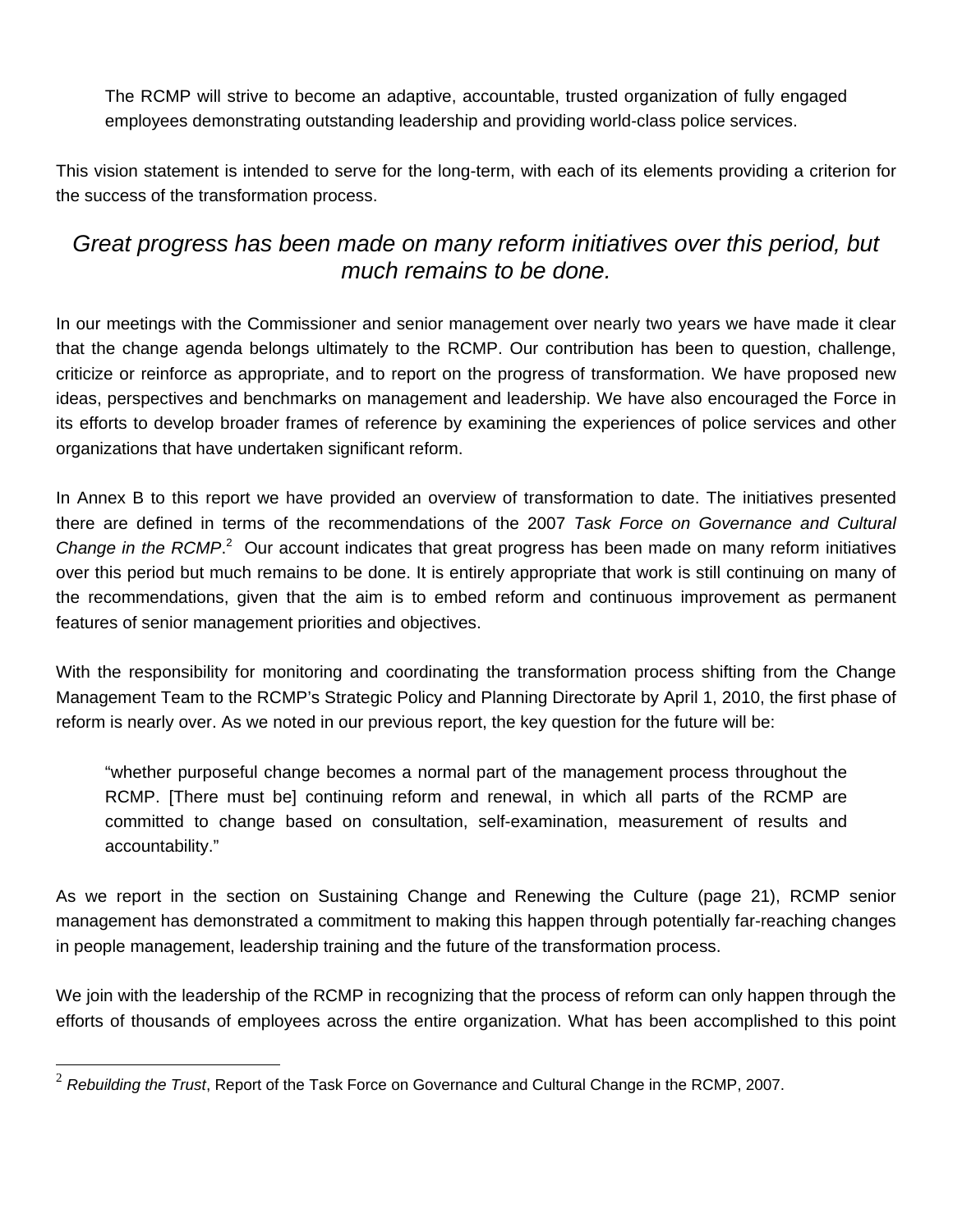reflects the willingness and capacity of people to contribute to the future of their organization. Reinforcing their commitment to RCMP reform requires that they continue to be engaged in the process and to see that change is happening.

We should also note the very constructive role played by the RCMP Staff Relations Representatives in the reform process. Through their work on behalf of employees, the SRRs have contributed meaningfully to the transformation initiative on a number of important issues.

### *Continuous change must become the hallmark of the RCMP.*

Continuous change must become the hallmark of the RCMP as an organization. The next year or so will be crucial in determining whether there will be fundamental and lasting change in the way the RCMP is governed, led and managed, and in the way it understands its mission of serving Canadians.

# **2. Governance**

#### Four Pillars of Improved Governance and Accountability

With approximately 30,000 employees, a budget of \$5 billion, a mandate that affects all Canadians, and operational demands that are constantly evolving, the RCMP is a complex and unique national organization, quite unlike a regular government department. Managing this enterprise efficiently, while remaining accountable to the government, stakeholders and Canadians generally, requires sophisticated modern techniques of governance and administration.

The Council is convinced that the organizational scope and multi-faceted mandate of the RCMP means that the Force could better meet its operational responsibilities if it had greater management autonomy and flexibility. This implies significant changes in existing mechanisms of governance and accountability.

### *The Force could better meet its operational responsibilities if it had greater management autonomy and flexibility. This implies significant changes in existing mechanisms of governance and accountability.*

The required changes are for the most part beyond the control of the RCMP and call for legislative or at least executive action by the government. The exact definition of the required changes has evolved as issues and options have been explored, but the Council and the RCMP are fully aligned in believing that the optimum governance and accountability regime for the RCMP has four pillars:

- **Increased authorities** to manage more efficiently the affairs of a large and complex police organization facing increasingly difficult challenges to the safety and security of Canadians.
- **Enhanced governance** in our view this means a board of management that would guide, advise and challenge RCMP top leadership by bringing outside perspectives to bear on management.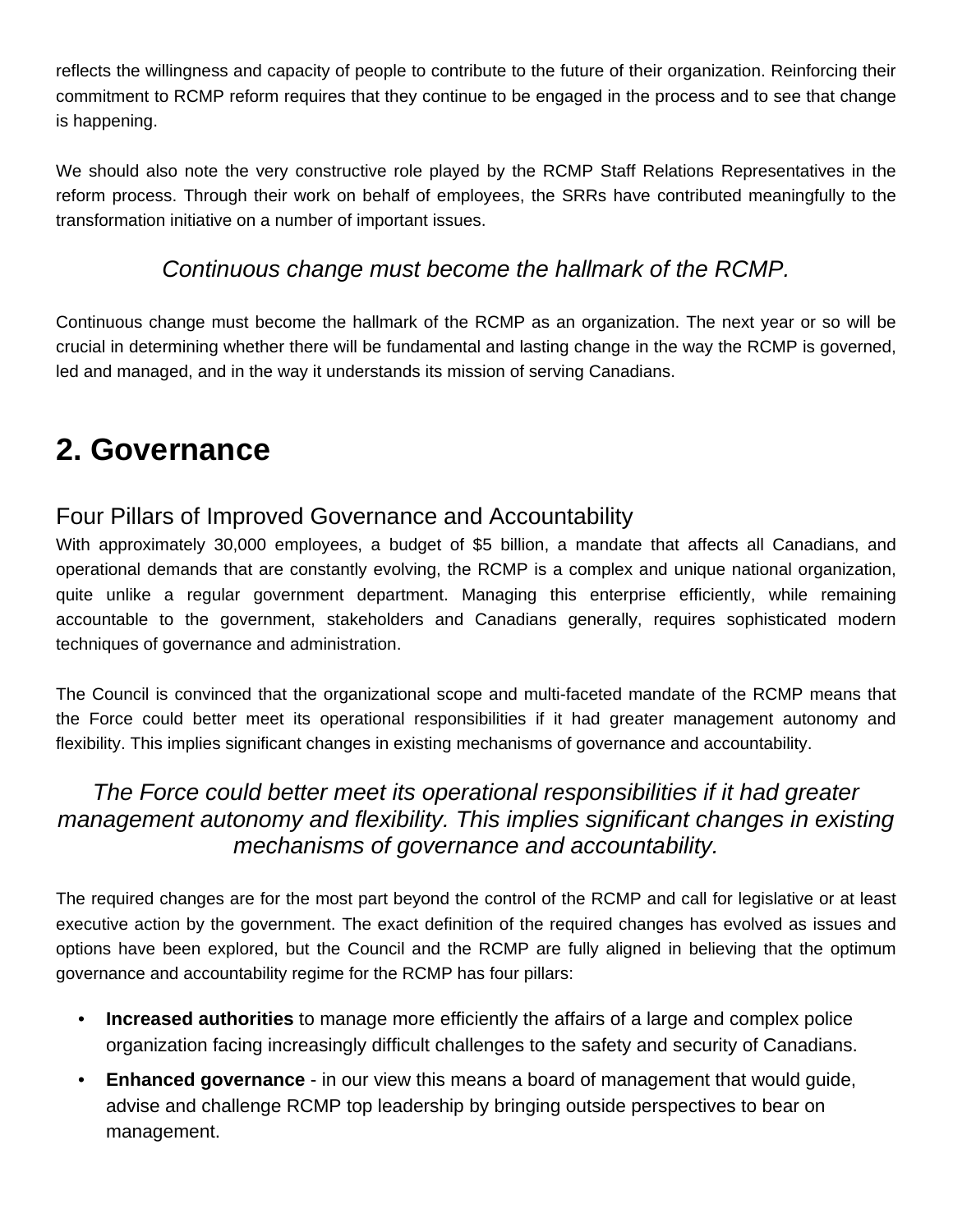- **Improved capacity** to plan, manage and account for the use of resources in relation to the results expected of the RCMP by the government and Canadians.
- **A stronger mechanism for review and oversight** of RCMP actions, including dealing with complaints from the public.

The Council has been closely involved in discussions around the first three items, while the fourth – developing proposals for a new independent mechanism for complaints and oversight – is the responsibility of Public Safety Canada. We note, however, that the RCMP is strongly committed to a more transparent approach to the review of its actions. The Commissioner's recent public commitment to having serious policing incidents investigated wherever possible by an external agency is an important step in that direction.

# The Need for Management Guidance and Oversight

To address the complex demands imposed by its mandate, the RCMP must be able to draw constantly on the ideas and management experience of people outside its own ranks. Just as other private and public sector organizations have boards of directors to address fundamental issues of corporate management and provide a source of constructive challenge, so too would the RCMP benefit from a board of carefully chosen Canadians dedicated to providing management advice and constructive challenge to senior management.

We believe the experience of the RCMP Reform Implementation Council over the past two years has demonstrated the benefits of such a body in supporting the work of senior management, in providing independent advice to the Minister, and in reporting on the progress of reform to Canadians, including RCMP employees. The future development of the RCMP would be greatly assisted by the creation of a true board of management, and we see the Council as a bridge to this objective. We fully agree with the original Task Force recommendation that the role currently being played by the Council should be subsumed without interruption in a more broadly-based and permanent mechanism.

### *The RCMP must draw constantly on the ideas and management experience of people outside its own ranks.*

Such a board would perform a spectrum of important functions for the RCMP, as well as for the government and Canadians. At one end, a board would take over where audit mechanisms leave off, providing a broader kind of accountability and compliance mechanism that addresses issues of how well resources are being used by the RCMP in relation to its mandate and the needs of those it serves.

At the other end of its range, a board would bring to the Force the benefit of external points of view and offer guidance on how best to manage a complex modern public service organization. In this part of its role, a board would serve as a proactive agent of cultural change, pushing for excellence, challenging the status quo of management thinking and bringing to the RCMP fresh insights from the private and public sectors.

In our first report, the Council concluded that "the establishment of some type of board would appear to be a prerequisite for any new and more flexible organizational status and improved governance model for the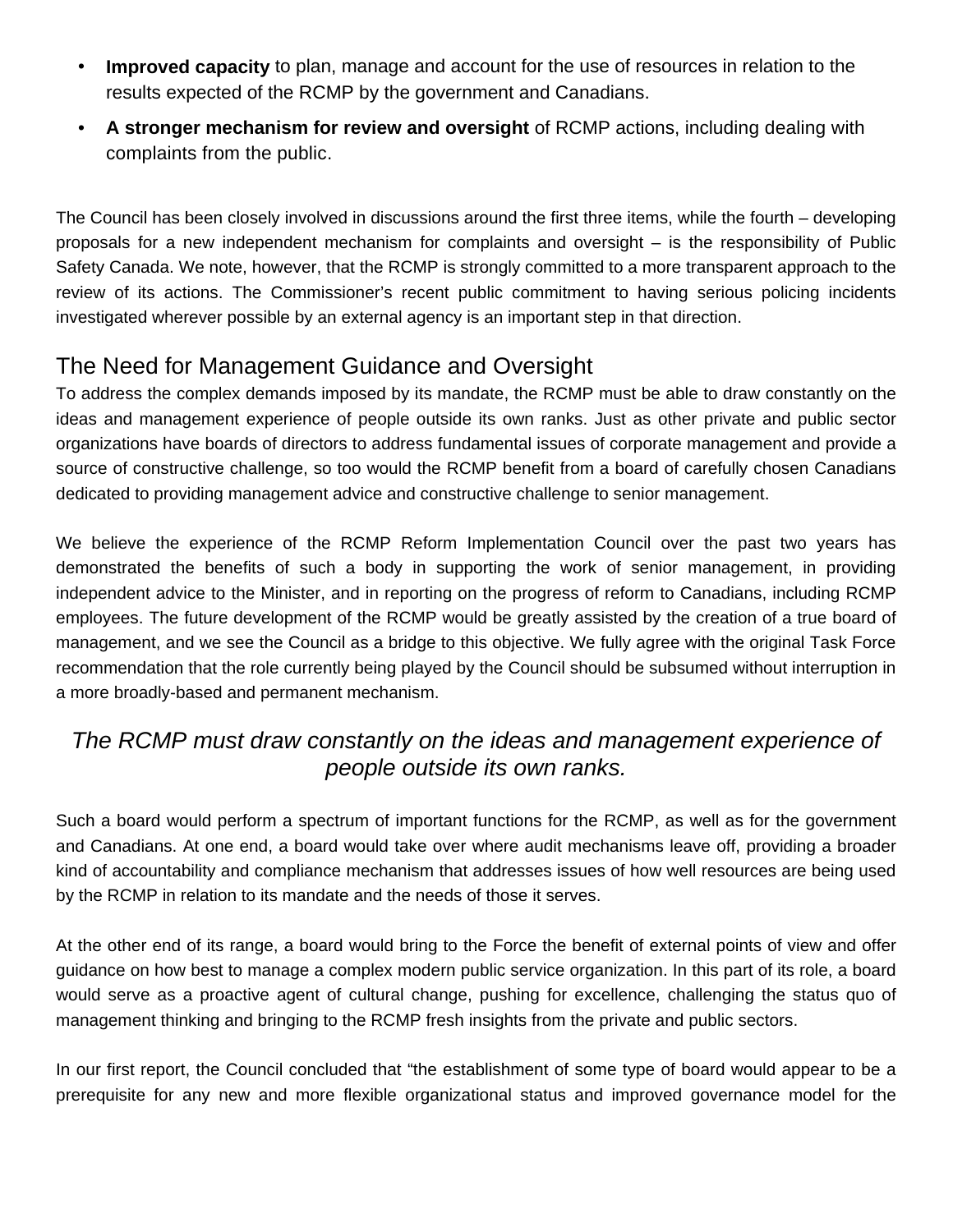RCMP."<sup>3</sup> Our views on the matter have only strengthened since then, in large part as a result of our experience as a functioning council. If the Government is not in a position to create a board of management at this time, then interim steps should be taken to ensure continued external management oversight and guidance in the process of reform and improvement.

# **3. Leadership**

 $\overline{a}$ 

### The Critical Importance of Renewed Leadership

If there is one thing on which everyone involved in RCMP reform agrees, it is the critical importance of strong and committed leadership throughout the organization, from the senior executive level to front-line supervisors. The RCMP's success in developing a new generation of leaders will determine the longer-term future of the entire reform initiative.

In previous reports the Council called for a new kind of leadership that must "not only be open and accountable, it must be passionate in its commitment to making the RCMP the kind of world-class organization that Canadians expect and that is described in the *Vision for Change*. Leaders, including managers and supervisors at all levels, must enthusiastically promote change and a progressive management outlook as a permanent feature of RCMP management and operations, and they must inspire others to do likewise."<sup>4</sup>

### *The RCMP's success in developing a new generation of leaders will determine the longer-term future of the entire reform initiative.*

We said that the time ahead would be a period of critical transition for the RCMP in its approach to leadership development. In identifying and developing new leaders at every rank, the RCMP will need to address some special challenges.

The first is that the next few years will be a period of high turnover as many senior members retire. This means that new leaders will include many younger and less experienced officers. While this period of demographic renewal presents obvious challenges, it also offers an opportunity to inculcate the principles and values of RCMP reform throughout the Force.

Second, Canada's police forces face a rapidly changing environment, with increasing international crime and security threats as well as changing needs and expectations on the part of Canadians. To deal with new challenges, RCMP leaders at all levels will need to demonstrate more integrative thinking and broader perspectives. Here too demographic factors offer opportunities for renewal in experience, ideas and attitudes.

<sup>&</sup>lt;sup>3</sup> RCMP Reform Implementation Council, First Report, September 2008, page 22.

 $4$  RCMP Reform Implementation Council, Third Report, September 2009, page 10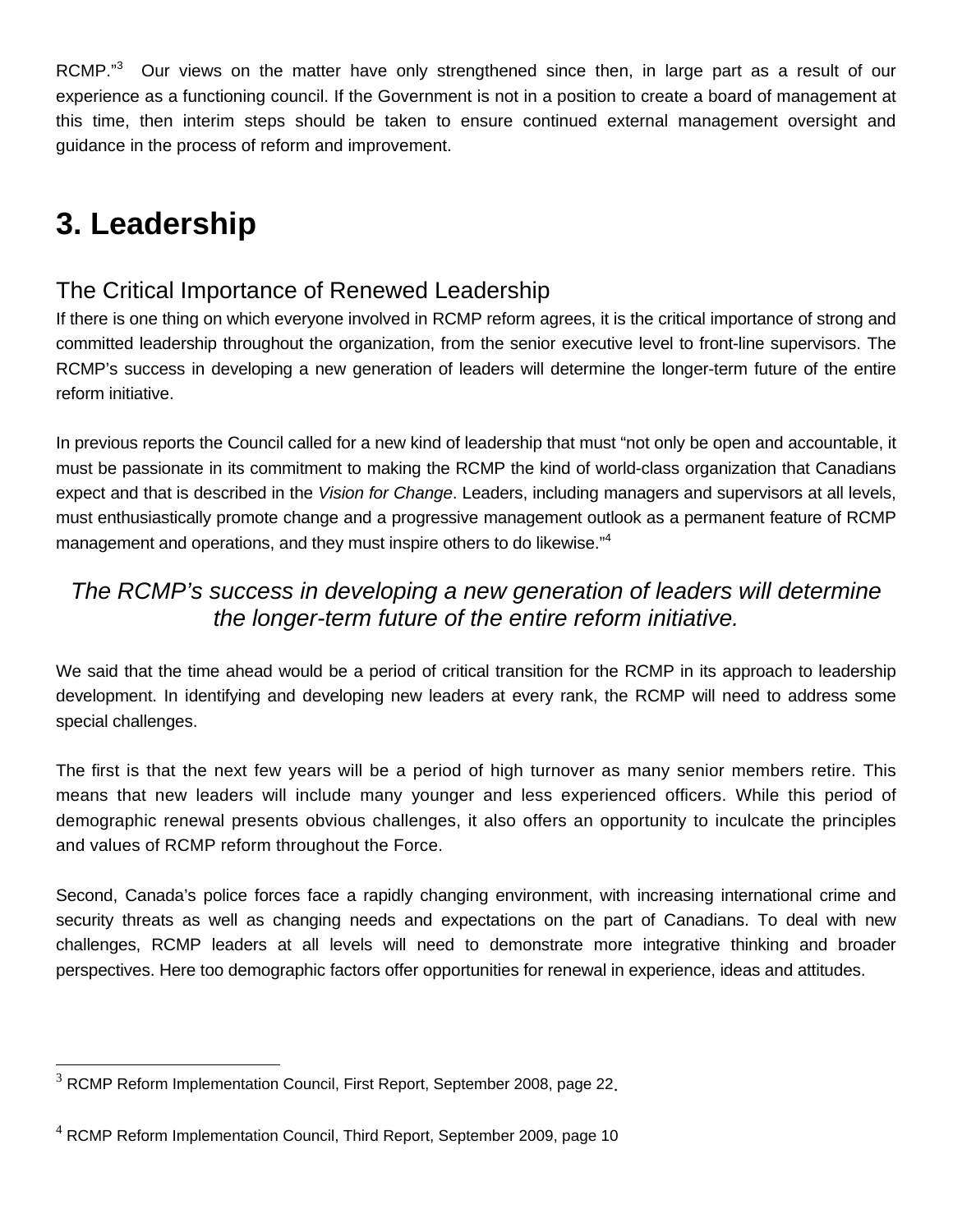Third, regaining public trust and rebuilding internal morale will require that the RCMP not only select and develop the best possible leaders, but that it be seen to do so by the public and its own employees. This requires that processes of leadership selection, advancement and development be highly effective, transparent and credible.

#### Work Under Way

The RCMP's plans to prepare leaders for today and tomorrow define leadership as "taking others where they would not have gone alone." The plans focus on instilling a commitment to achieving results for Canadians through excellence in police services. They are designed to promote ethical leadership, respect for others, teamwork, and integrative thinking, especially at the highest levels. The new approach to leadership supports both individual learning and the continuous improvement of the organization and its members. One of its main themes is the need to articulate and engage others in the RCMP mission and vision.

One notable theme running through the latest work on RCMP leadership, which the Council fully endorses, is that the learning plans of individual employees must not only be about personal development but must directly serve the objectives and needs of the organization.

Achieving these objectives will require that the RCMP simplify and streamline policies and processes related to talent identification and performance management. Learning materials will be reviewed and revised as necessary to ensure they address all of the key elements of leadership. There will be a special focus on identifying and developing potential senior executives. To drive this effort, a Leadership Champion for the RCMP has recently been appointed, a move welcomed by the Council.

It will be important that managers at the most senior levels be included in the process of leadership development to ensure that they share the values and priorities of a transforming RCMP. Of special importance in our view is their commitment to the principles of the *RCMP Vision for Change*, including the concept of a Force that is continuously improving to serve Canadians.

Enhancing the openness and transparency of the RCMP towards the people it serves should also be a priority of leadership training, as should overcoming a sometimes excessive caution on the part of senior managers. It seems that many of those who are strong and decisive in the domain of operational policing become risk averse when faced with policy and administrative issues. In addition, emphasis should be placed on developing leaders who are committed to innovation.

#### *The RCMP must select and develop leaders at the most senior levels who have the courage to be open-minded, secure and forward-looking, ready to take responsibility but equally ready to manage risks and give their subordinates room to make decisions.*

The Council considers it critical for the long term success of transformation that the RCMP select and develop leaders at the most senior levels who have the courage to be open-minded, secure and forward-looking, ready to take responsibility but equally ready to manage risks and give their subordinates room to make decisions.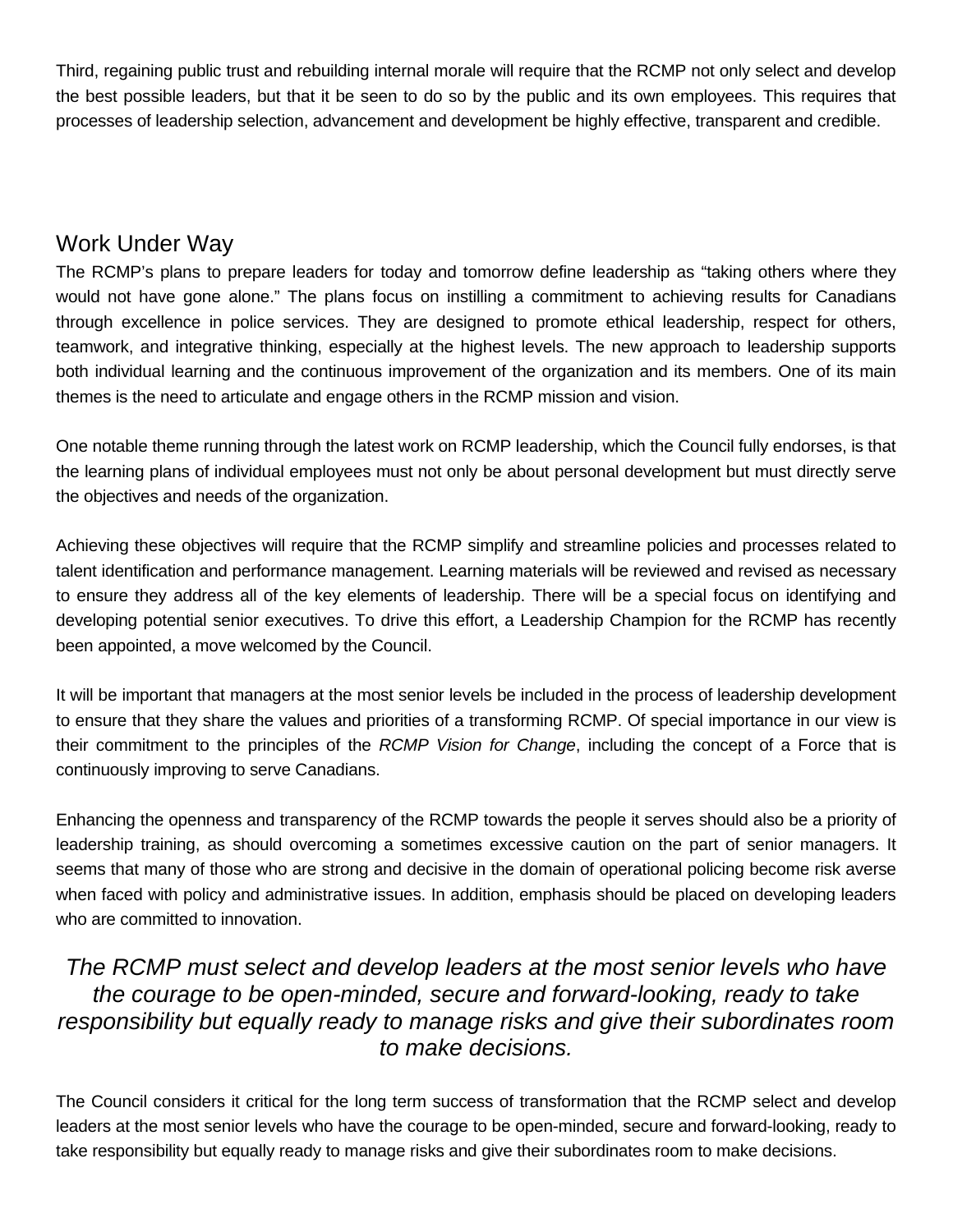# **4. People and Dollars: Human and Financial Resources**

# Improving Human Resource Systems

Many of the problems facing the RCMP in recent years have involved the management of human resources. Over the past two years, the RCMP has achieved great success in addressing a number of the most important of these problems.

As we have noted in previous reports, strengthening recruitment has been a notable success. In addition, to help new members adjust to their work environment after initial training at Depot and to assist them in providing top-quality police service to the public, the RCMP has increased the number of experienced members contributing to in-field training. During 2008/2009, the RCMP trained over 1,000 new field coaches.

Evidence suggests that progress is also being made in areas such as defining and staffing positions, improving the effectiveness of the discipline system, assessing the performance of employees, developing and implementing learning plans, promoting non-commissioned members, dealing with employee complaints, and improving both the effectiveness and efficiency of employee welfare services, including supplementary health and dental benefits.

Most of these initiatives are in mid-stream; while they have already delivered important results, continued effort over an extended period will be required.

## *The Council sees human resource initiatives as a key part of the reform effort and we applaud the progress that has already been made.*

The Council sees the entire range of human resource initiatives, which correspond to over half of all the recommendations in the Task Force report, as a key part of the reform effort and we applaud the progress that has already been made. We fully understand that many of the initiatives require careful development and are dependent on the results of other work or external factors. Indeed, we have urged that such efforts be seen as part of ongoing reform, rather than as one-time projects. As noted in Annex B, however, we also observe that some initiatives appear to be moving more slowly than they might and to need strong, clear direction.

## Reducing the Administrative Workload

An important aspect of the RCMP transformation initiative has been the effort to improve policing by reducing the burden of administrative work on front-line police.

One approach has been a "reducing bureaucracy" campaign to rid the organization of low-value administrative practices that are tying up resources and impairing the Force's ability to provide police services. Initiatives involve re-designing or re-engineering current processes or in some cases eliminating them outright. Regions are being encouraged to develop their own bureaucracy reduction initiatives and to share these for possible application elsewhere across the Force. Across Canada over 400 projects are under way, many of them in National Headquarters.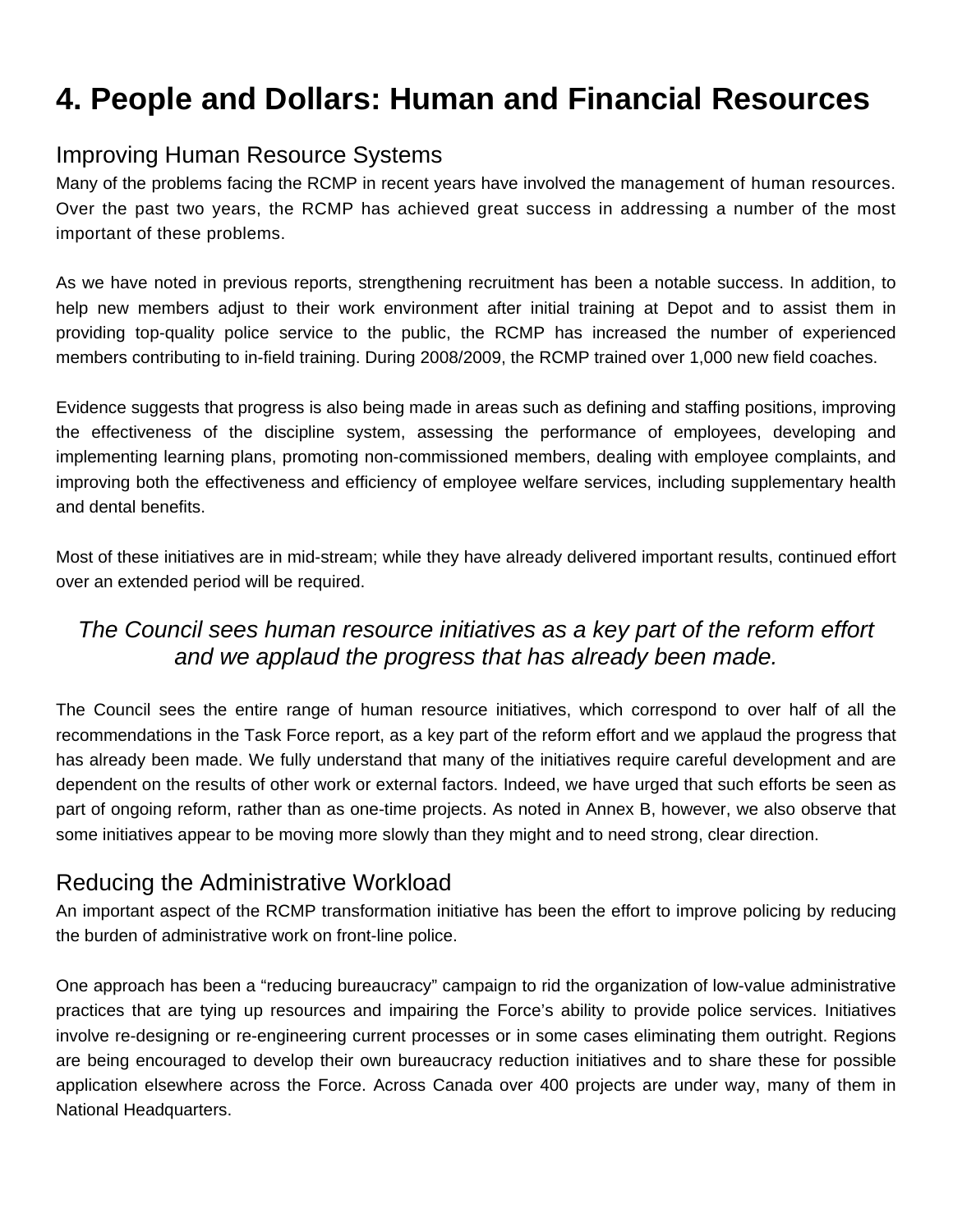#### *The challenge is to bring about a fundamental shift to modern management practice that promotes excellent judgement and the courage to take the initiative.*

Another step is the provision of improved administrative support through the review of detachment clerk positions, as well as through innovative approaches such as enabling officers to dictate reports by telephone.

The Council welcomes these efforts as an integral part of RCMP reform. The challenge is not just to change processes but rather to bring about a more fundamental shift to modern management practice that promotes excellent judgment and the courage to take the initiative.

The Council commends the RCMP on what it has accomplished so far in this area and urges it to continue the work permanently. We note that while local initiative is essential, the overall effort also needs strong and sustained national leadership and monitoring.

#### Matching Capacity to Needs: Effective Planning

 $\overline{a}$ 

As the Council has observed, the RCMP has made great progress in streamlining its approach to recruiting and training new members. The RCMP is now at the point where this formerly major problem no longer stands in the way of filling operational policing vacancies (which can be defined as "funded but unfilled" positions).

Canadians who are directly served by the RCMP through contract policing have a reasonable expectation that their safety needs will be met by the provision of adequate police service. Ensuring a consistent and reasonable level of police response requires that detachments have enough of the right people to do the work. This means that real policing needs must be determined through a review of staffing levels in relation to the needs and expectations of the community, as well as external and internal environmental trends.

The work must be based on adequate research and an analysis of good data. For example, Statistics Canada provides information on RCMP detachments and municipal police services across the country. This provides benchmarks for the policing of communities of various sizes and needs.

The RCMP's new Police Resourcing Methodology (PRM) is a tool designed to support such an analysis and thereby help determine the staffing levels required to provide adequate policing services in a detachment.<sup>5</sup> This enables the organization to respond effectively to requests for service by working with the community to agree on standards, expectations and needs. The PRM should be particularly helpful in contract jurisdictions with multi-year resourcing plans.

*Only when policing requirements have been determined on the basis of solid information and analysis can the partners work together to reach the appropriate levels of staffing over time.* 

 $<sup>5</sup>$  The model was awarded the 2009 Excellence in Law Enforcement Research Award by the International Associated</sup> Chiefs of Police.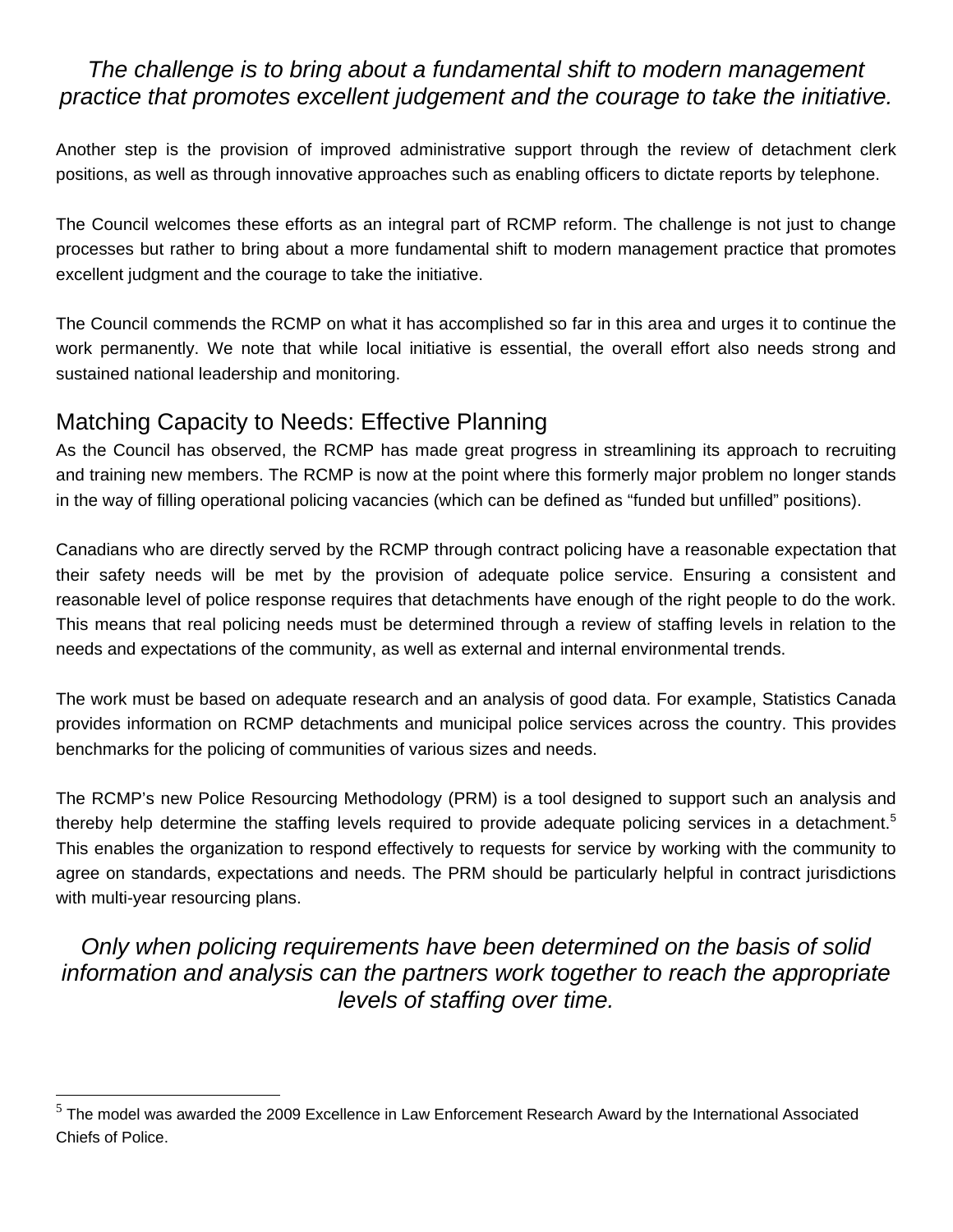The PRM has now been applied to 125 detachments (about 25% of the total), largely those seen as being in most critical need. Additional work is underway to extend the work to other detachments and units. The Council understands the priority approach being taken and would like to see a timetable established for completing the review of resourcing levels for all detachments, using tools such as the PRM wherever they can be of significant value.<sup>6</sup>

Only when staffing requirements and service levels have been determined on the basis of solid information and analysis can the RCMP, the Government of Canada and the contract partners work together to plan and reach the appropriate levels of staffing over time.

# Financial Resources to Support Change

 $\overline{a}$ 

RCMP expenditures on policing operations have doubled in the past ten years. There has, however, been no commensurate increase in resources available for management services to support these operations. Funding for management services, which makes up about 15% of the total RCMP budget, has grown only about 35% since 2000. The consequences of underfunding internal services include an under-developed management infrastructure to support RCMP reform, as well as a lack of resources for new initiatives in areas such as communications and human resources.

In recent years, it has been possible to mask the shortage of funding for internal services by using a portion of the cash surpluses that resulted from the RCMP's inability to fill many of its existing vacancies, especially in the area of operational policing. This "carry-over" funding, however, has nearly dried up in the past year as efforts to recruit and train new employees have enjoyed remarkable success. The resulting decline in vacancies has led to a corresponding increase in the use of available salary and operational dollars.

One result is that substantial additional funding is needed to keep up with the growing demand for internal services generated by expanding operational needs. At the same time, resources are scarce for improvements in management and administrative infrastructure. These are needed for strengthened human resources planning and development, new health care benefits and mental health programs for employees, enhanced communication services, and supervisory, management and leadership development.

### *Improving efficiency is an important part of transformation. Nothing the Force can do in this regard, however, will adequately address the overall shortfall in financial resources for policing and reform.*

The shortfall in funding for internal services is a matter of concern to the Council because it directly affects the possibilities of achieving effective and sustained reform. Indeed, one of our consistent messages has been that the government's commitment to RCMP transformation cannot be fulfilled without the necessary financial resources. The only alternative would be to reduce the share of available funding devoted to delivering police services, something which would not be acceptable to most stakeholders, including the public.

 $6$  The PRM may, for example, not be necessary for very small detachments whose needs can be assessed directly.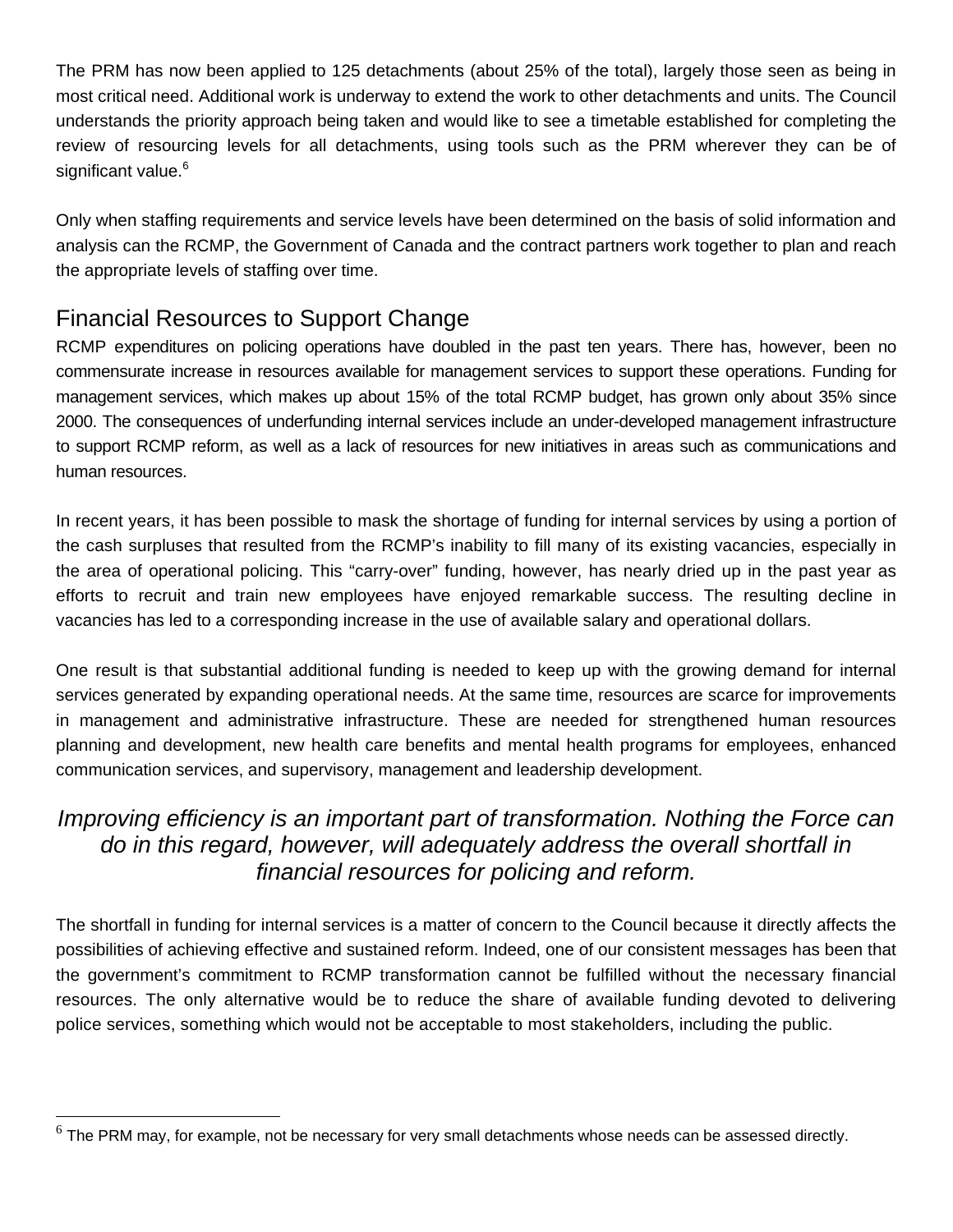We need to be particularly clear on one point. There are many opportunities for the RCMP to work smarter in applying its resources, and improving efficiency is an important part of transformation. Nothing the Force can do in this regard, however, will adequately address the overall shortfall in financial resources for both policing operations and management reform.

# **5. Communication**

# The Need for Communication

From the beginning, it has been clear to the Reform Implementation Council that improved communication with the public and with employees should be a high priority of the RCMP transformation. The levels of policing excellence aimed for by the RCMP can only be achieved if professional standards for communication are equally high.

Public opinion surveys in recent years, as well as media coverage and phone-in shows, have shown widespread concern about certain aspects of RCMP policy and operations. While overall public opinion remains strongly favourable towards the members of the Force and the services they provide, levels of approval and confidence in the Force are lower now than they were only a few years ago.

## *The levels of policing excellence aimed for by the RCMP can only be achieved if professional standards for communication are equally high.*

There are, of course, underlying issues which even the most effective communications work cannot overcome. In particular, several highly publicized inquiries have cast the RCMP in a negative light. Management is addressing the issues, but only time, greater openness and improved communication with Canadians will allow the Force to rebuild public confidence.

With respect to internal communication, employee surveys have shown a general lack of awareness of the goals and progress of reform, as well as some dissatisfaction with the extent of engagement and consultation of employees by management. Awareness of change is gradually increasing as transformation measures take effect and efforts are made to address other employee concerns. But much better internal communication must clearly be a priority.

## *Improved internal communication is not simply one objective to be pursued in the transformation of the RCMP – it is critical to the very success of the undertaking.*

Improved internal communication is not simply one objective to be pursued as part of the ongoing transformation of the RCMP – it is critical to the very success of the undertaking. The continuous improvement to which the RCMP is committed must engage all employees. To do this there must be effective communication throughout the organization, both explaining change and listening to ideas and reactions, with managers and supervisors playing a central role.

## Communication Issues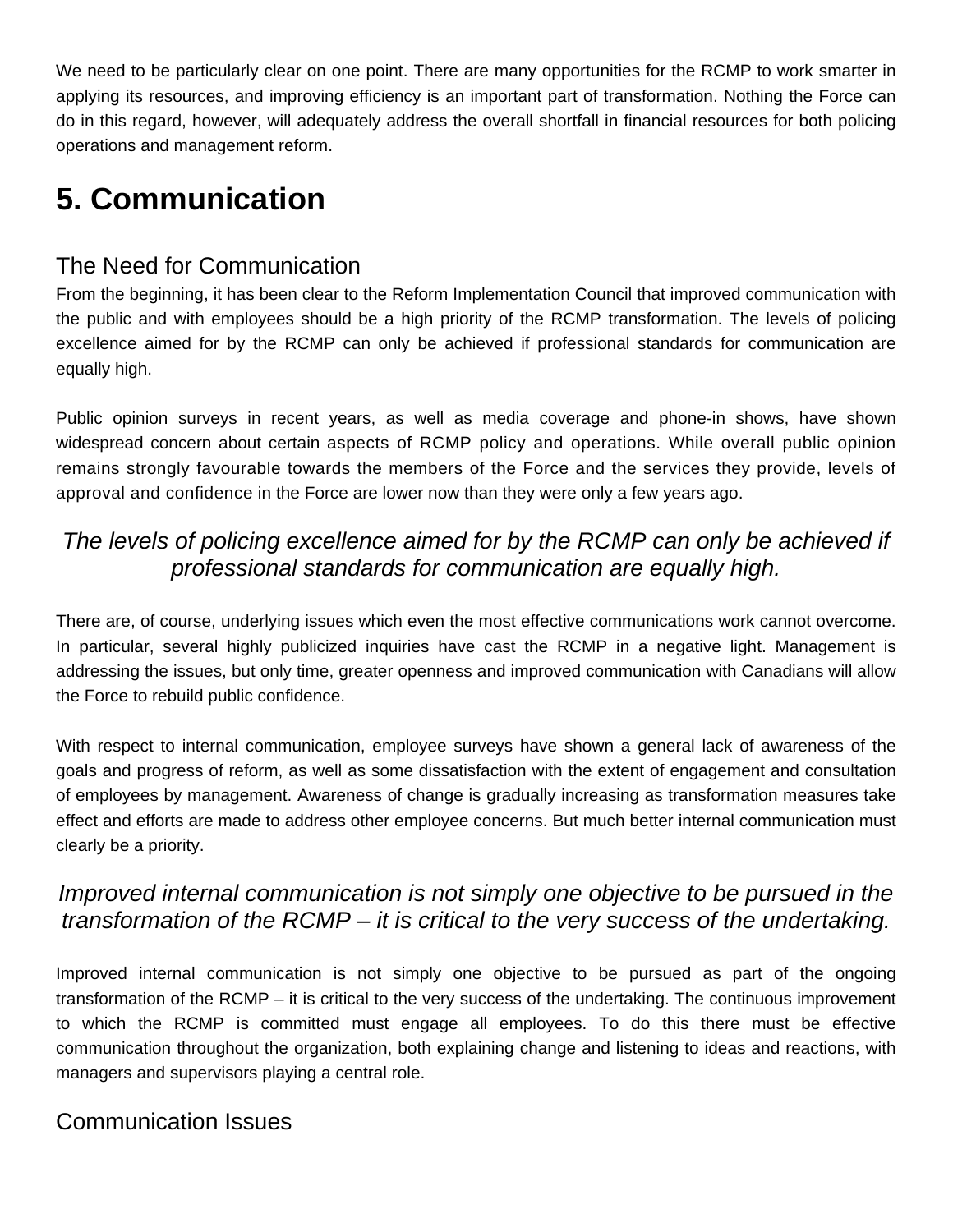We have stated in our previous reports that the RCMP needs to act strongly to build its communications capacity, improve its strategy and tactics and develop a new culture of openness and transparency throughout the organization. Led by the Commissioner, the RCMP has acted on many of these recommendations, in particular by creating a new professional Public Affairs network and more recently by developing the first version of its Strategic Communications Plan.

Considerable good work to reach out to Canadians has been done recently by Public Affairs. The public and media are receiving information about RCMP actions and operations in a more timely and proactive fashion. Other significant accomplishments include the television series *Courage in Red*, as well as improvements on the internal communication front.

#### *RCMP managers must come to see communication as a positive opportunity to reach out to those they serve, rather than as a challenge or threat.*

We have suggested that there is a need for more senior representatives of the RCMP to act as spokespersons on difficult or sensitive issues. Despite serious efforts by the Force to improve the availability of senior RCMP officers, we still observe junior members publicly representing the Force on sensitive cases. This comment is not a reflection on the competence of these spokespersons, who generally do an admirable job of representing the Force and should continue to do so. Rather, it reflects the importance of showing that the RCMP takes sensitive issues seriously and is dealing with them at an appropriately senior level.

The RCMP must improve its ability to anticipate communication opportunities and requirements and to react quickly and effectively where unforeseen events occur. We understand the difficulties of doing this, but fast action or reaction is one of the fundamental requirements of successful communications, and we think more can still be done. RCMP managers must come to see communication as a positive opportunity to reach out to those they serve, rather than as a challenge or threat.

#### Strategic Planning

One of the principal concerns of the Council in previous reports has been the lack of a formal strategic plan for RCMP communications, something the Task Force before us also noted. In our view, such a plan is essential to give shape and direction to the many positive initiatives and to identify areas where greater effort or a different approach is needed. As well, strategic planning must establish clear links between the goals and activities of RCMP transformation and the communication approaches to be taken with both the public and employees.

We were therefore very pleased to receive recently a briefing on the new RCMP Communications Plan. The basic themes set out in the plan include emphasizing the contributions of RCMP members at the community level, the high quality and excellent training of new recruits, the RCMP as a modern, world-class police service, and the new willingness of the Force to address publicly the consequences of its actions. The Council sees such messages as very much in line with the broad thrust of RCMP transformation.

While there is still much work to be done in turning broad strategies into a detailed plan of action, we believe the draft Communications Plan provides a very good starting point for what needs to be done.

# A New Openness and Transparency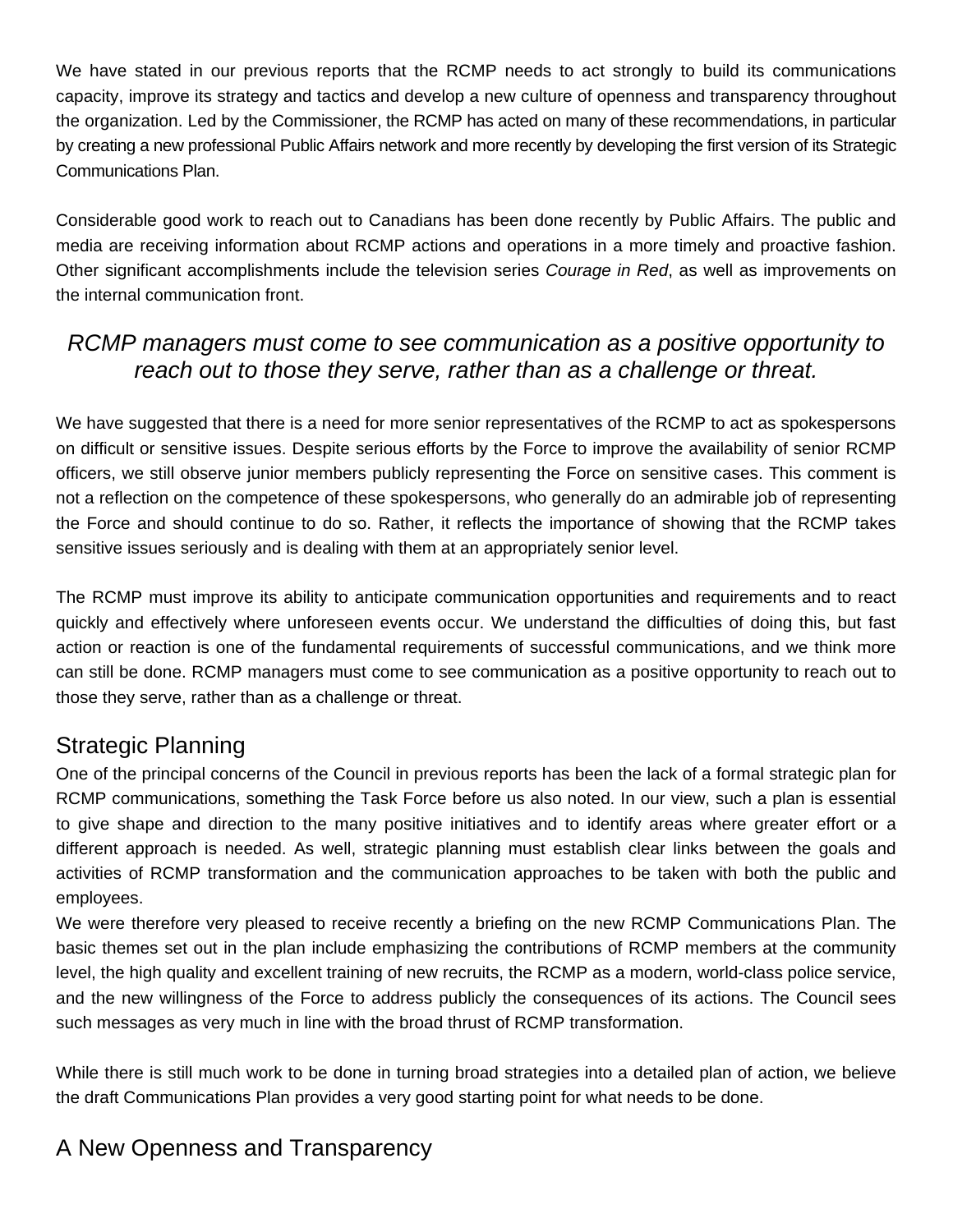The future of the RCMP will be largely determined by its capacity to communicate with and listen to people outside the Force, including the Canadian public and other stakeholders. Open and transparent communication is something that must be established as a fundamental goal at the most senior levels of the organization and inculcated as part of leadership development among managers and supervisors at every level. While the Communications Division can play a crucial supporting role in delivering services and providing media training for employees, the essential value of open communication must become part of the general culture of the Force.

We appreciate that open communication has its limits, especially in an organization that deals with confidential criminal investigations and sensitive matters protected by privacy legislation. While openness will necessarily be constrained by legal and operational considerations, the principle should be that people are informed whenever possible, rather than that they are informed only when necessary. This may entail a more consciously risk-based approach to public communication and it will certainly require a change in the culture of the Force at all levels.

#### *The future of the RCMP will be largely determined by its capacity to communicate with and listen to people outside the Force, including the Canadian public and other stakeholders.*

In so large an organization as the RCMP, unforeseen problems will arise and errors will inevitably be made. When this happens, the essential requirement is that the Force explain its actions and acknowledge any mistakes publicly, as well as taking steps as quickly as possible to remedy the situation.

# **6. Sustaining Change and Renewing the Culture**

#### Continuous Improvement

With the first phase of reform essentially complete, the key issue for the future of RCMP transformation is how to build on the momentum achieved to date, so that the RCMP becomes a constructively self-critical and action-oriented organization dedicated to fulfilling its *Vision for Change*. The Force must also find a way to maintain the required control while overcoming its tendency to be risk-averse when it comes to management. Doing these things will require a significant evolution in the management culture of the RCMP.

#### *The key issue is how to build on the momentum achieved to date, so that the RCMP becomes a constructively self-critical and action-oriented organization.*

The Council shares the view of the RCMP that further transformation requires that the Force commit formally to the principles of continuous improvement. Continuous improvement (CI) is based on the simple idea that an organization must never stop examining (and measuring) its own work processes to find better ways to achieve its goals. Using the results of such analysis:

- CI works through *evolutionary change* over time to improve the organization's adaptation to its environment, rather than trying to make change through a few great leaps.
- CI works to *improve the efficiency of processes* and to eliminate those that get in the way of the ultimate purpose – delivering service to the customer (i.e., police services to Canadians).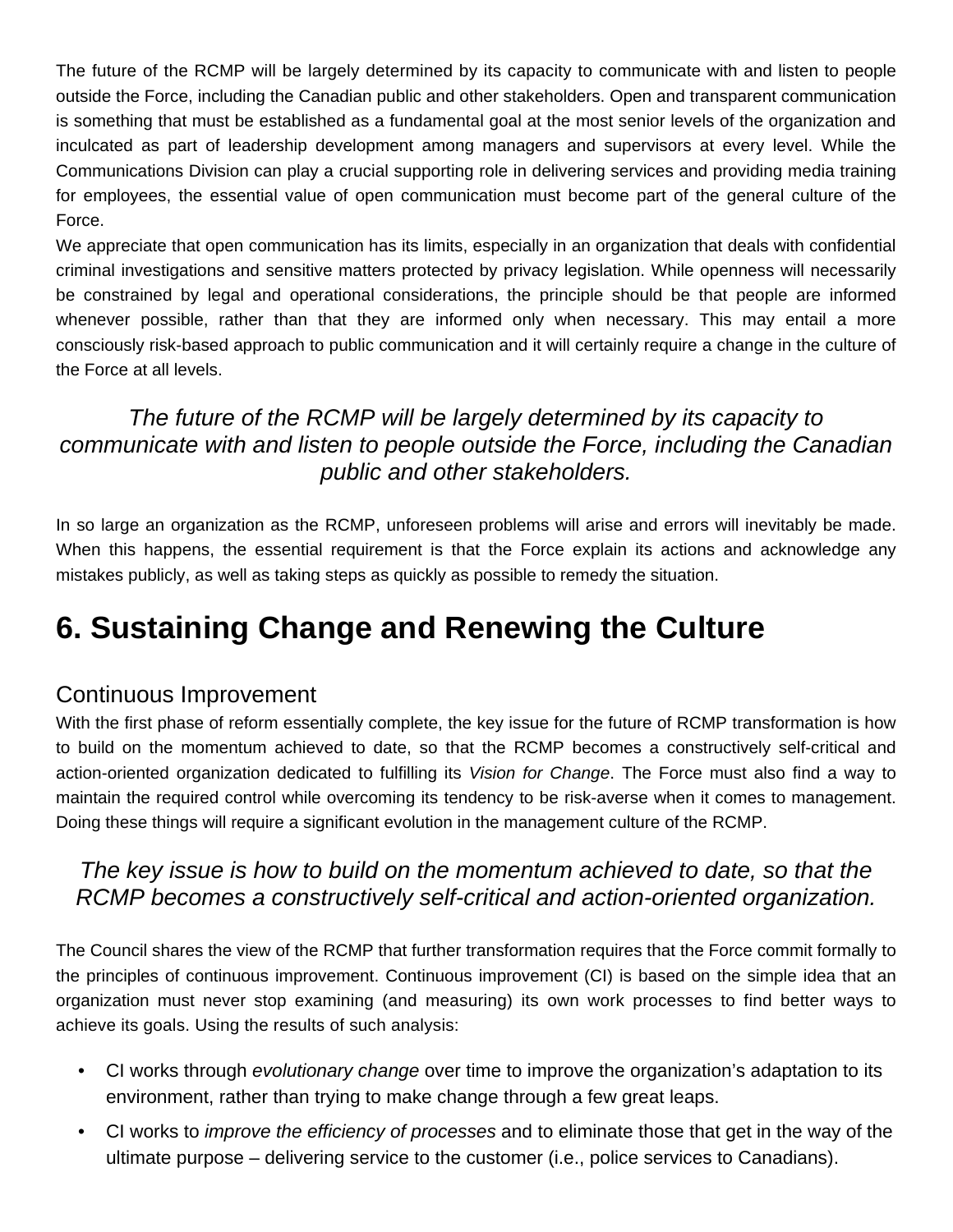• CI seeks to *engage people in all parts and at all levels* of the organization in the quest for improvement.

As the Council has observed in previous reports, the first essential requirement for moving the RCMP in this direction is that transformation not be viewed as a relatively short period of change followed by a return to business as usual. Indeed, experience from other countries where police forces have undergone major change shows that any particular reform typically takes several years to be fully implemented and that only then do many of the expected benefits show up. The experience also demonstrates that strong leadership, involvement of key stakeholders and careful monitoring and evaluation of the reform process are essential to initiate and sustain change.<sup>7</sup>

In other words, we are saying that the idea of long-term continuous improvement needs to be integrated permanently into the fabric of RCMP management and promoted enthusiastically by managers and supervisors at all levels. This can only happen with clear leadership from the top.

In particular, we believe the Commissioner should insist that the members of senior management team set an example for the organization through their declared commitment to ongoing change and improvement. Their own behaviour must consistently demonstrate such leadership. This requirement should be incorporated into the performance agreements of individual executives as a key factor in their annual assessment.

### *Members of the senior management team must set an example through their declared commitment to ongoing change and improvement.*

A second requirement for maintaining the momentum of change is that sufficient human and financial resources be made available to support the effort. This means dedicating people to coordinating and monitoring the progress of initiatives, devoting adequate resources to external evaluations of results, and obtaining the funding to build management infrastructure and cover the transitional costs of reform. If change always has to be managed "off the corner of the desk" and paid for out of existing highly stretched budgets, much of it will simply not happen (see Financial Resources to Support Change, page 16).

Third, given the RCMP's major commitment to contract policing, it is essential that transformation include mechanisms to provide contract jurisdictions with ample opportunities to provide meaningful input and be kept informed of progress. As major partners of the RCMP, they have a large stake and a strong interest in how the Force manages its business, as they have clearly indicated in recent years. The Council believes it is important to find ways over the medium term to engage them on those aspects of change that relate to their interests. Given the improvement in working relationships achieved in the current contract negotiations, we are convinced this is possible.

## *Contract jurisdictions must have ample opportunities to provide meaningful input and be kept informed of progress.*

 $\overline{a}$ 

 $^7$  Among the services studied by the Change Management Team were the Police Service of Northern Ireland, Queensland Police, New South Wales Police and Los Angeles Police Department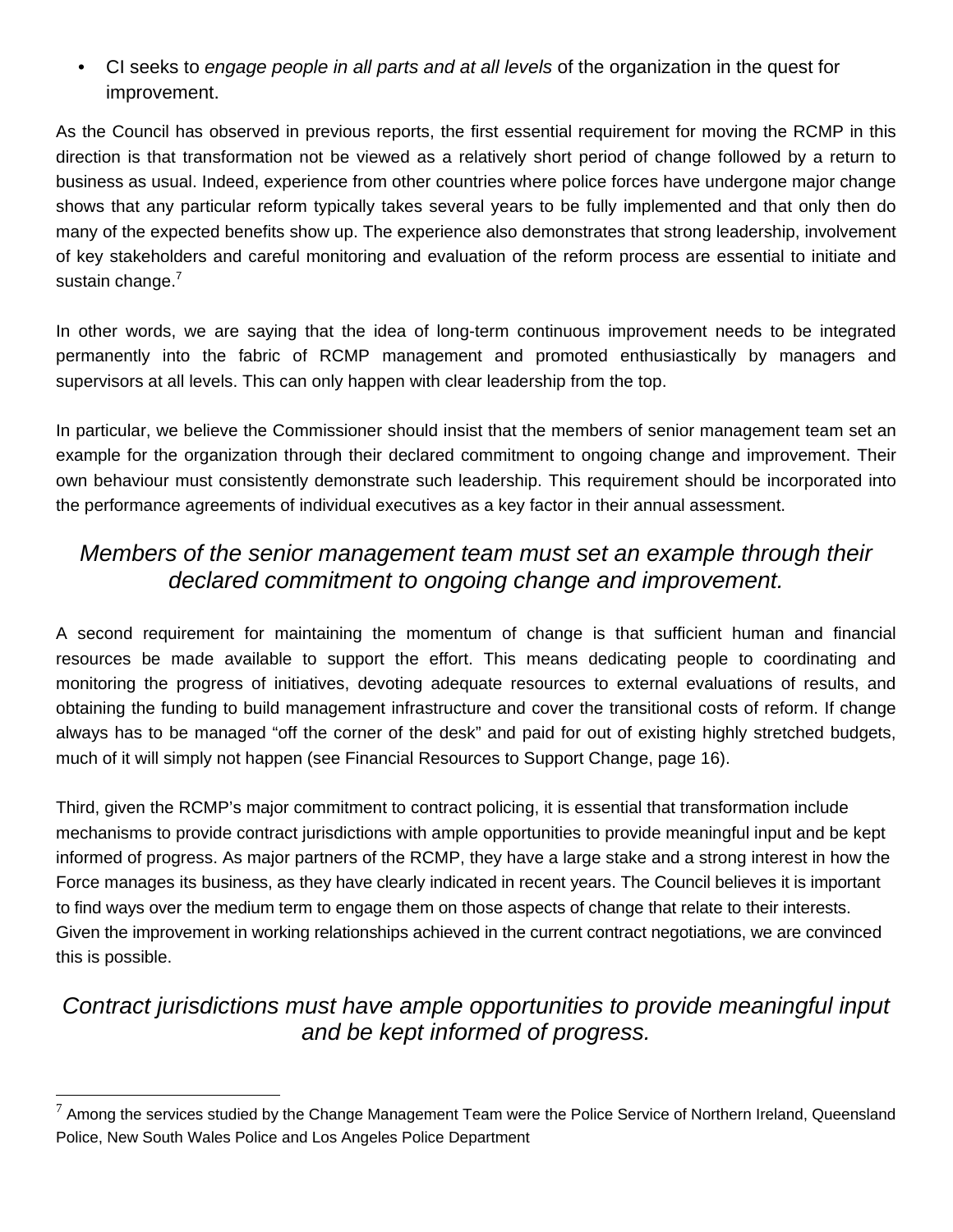# Moving Forward with Transformation

Coordinating the ongoing process of transformation has for the past two years been the responsibility of the Change Management Team (CMT). This key role will now be assumed by the Strategic Policy and Planning Directorate (SPPD), where it can be integrated into the regular planning and implementation processes of the RCMP. The Council agrees with the RCMP that while the CMT was absolutely necessary for the initial stages of wide-scale change in the organization, it is now time to make transformation part of the regular process of planning and management.

To ensure that continuous improvement and a capacity for self-adjusting become embedded within the organization, a number of important steps will be taken:

- A permanent Transformation Steering Committee will be led by the Senior Deputy Commissioner. Members of the Committee will be senior leaders from across the Force. The Committee, with the support of a project management team within SPPD, will establish principles for transformation, propose priorities and oversee the implementation of an annually updated Transformation Action Plan.
- To further support RCMP transformation, training on leading and managing change will be incorporated into regular developmental programs for managers and supervisors. Much attention will be given to defining the changes required in the RCMP culture at all levels, including top leadership, and to adapting developmental policies and methods accordingly.
- A senior communications position will be established under Public Affairs to integrate communication activities related to RCMP transformation, to enhance employee engagement, to reach out to mid level managers, and to examine existing mechanisms of internal communications and make recommendations accordingly.
- An independent evaluation of RCMP transformation work to date is planned for the next fiscal year. This will look not only at the accomplishments of the various projects coordinated by the Change Management Team (see Annex B) but also at the contribution of the Reform Implementation Council. The evaluation will provide valuable insights for planning future change strategies and determining how to manage them.
- Executive accountability will be strengthened through performance agreements that address not only individual managers' commitments and accomplishments in bringing about change, but also their efforts to improve employee engagement and client satisfaction. At the same time, key organizational processes such as leadership selection, succession planning, talent management and human resources development will be further refined to align them with the principles and goals of continuous improvement.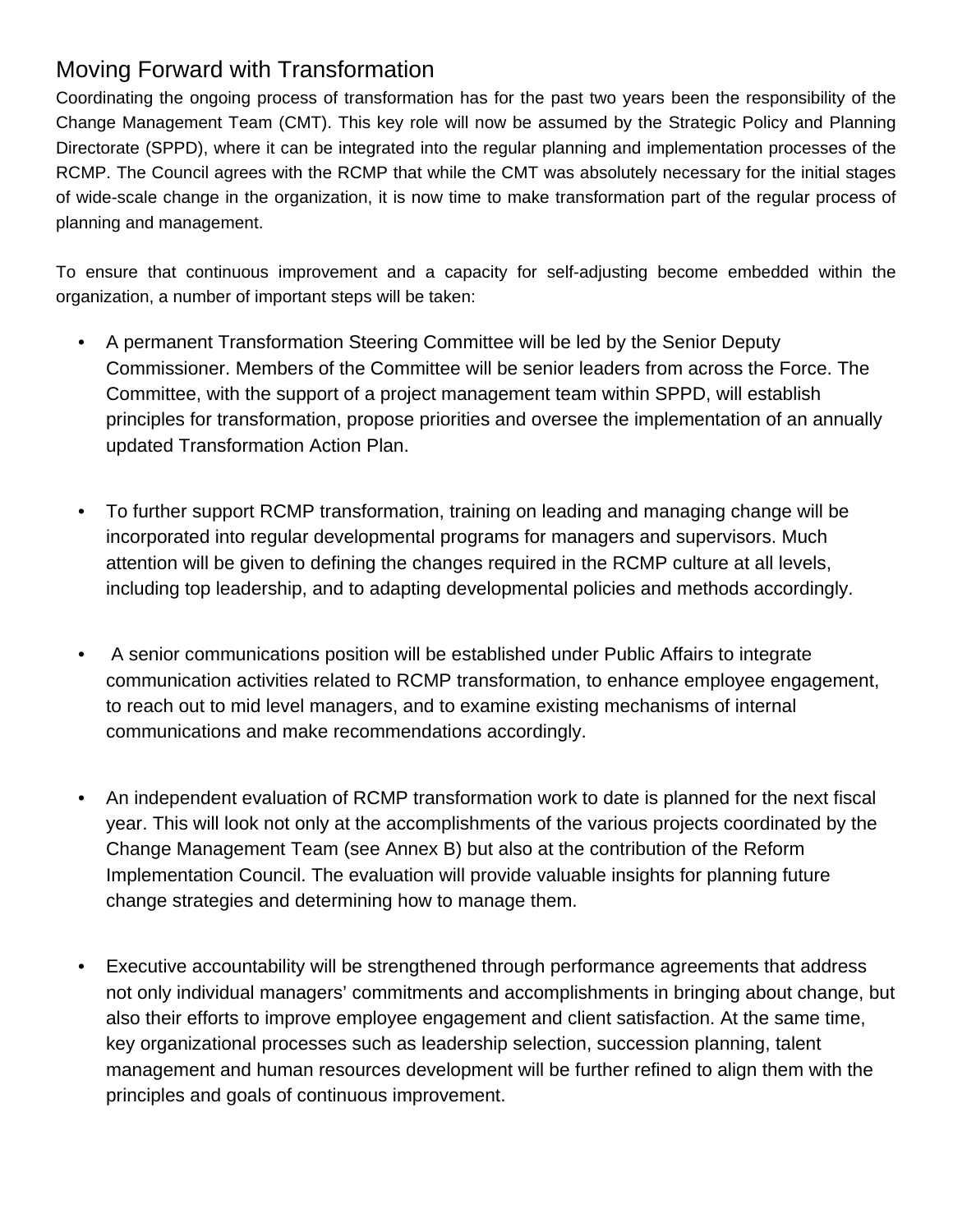The Council is encouraged by the steps taken recently by the RCMP senior management to move forward into the next phase of transformation and to make continuous improvement a permanent characteristic of the RCMP. We see this as a sign of a long term commitment to driving forward with the broad process of reform. As the Council has stated several times, the RCMP is in no position to lose any momentum when it comes to positive change and continuous improvement. These elements must permeate the entire management and leadership agenda.

*The RCMP is in no position to lose any momentum when it comes to positive change and continuous improvement. These elements must permeate the entire management and leadership agenda.* 

# **7. Conclusion**

### The Progress of Change

In assessing the progress of RCMP reform to date, the Council can only reiterate the message it has offered in previous reports – a great deal has already been achieved, much is under way, and even more is needed. This is as it should be if the RCMP is to continue to evolve in the directions defined by its *Vision for Change*. The Force should always be striving to become "an adaptive, accountable, trusted organization of fully engaged employees demonstrating outstanding leadership and providing world-class police services." In the principal areas of transformation, our assessment of current progress is as follows:

**Governance and Accountability:** The RCMP, with the guidance and support of the Council and Public Safety Canada, has taken the steps it can to enhance accountability and has defined options for further action. The onus is now on the government to decide how to respond both in the long-term and in the interim. With respect to governance, the Council is convinced of the value of external guidance and is particularly concerned that a vacuum could be created if no new oversight mechanism is in place when its term expires.

**Leadership:** The RCMP has strengthened management and supervisory development programs and has recently begun to address the broader cultural challenges of developing leaders and managing executive talent for a new kind of RCMP. The Council sees this work as critical to the long term success of RCMP transformation.

**Human Resources:** There have been some outstanding accomplishments in this crucial area of reform, including solving the problem of recruitment and improving services to employees. Other important work has been launched on a wide range of issues from learning plans, to promotion, to discipline. The challenge of maintaining momentum in the face of restrained financial resources will require strong leadership in the Sector.

**Financial Resources:** The Force is making steady progress to improve its systems for defining operational policing requirements. To provide a solid basis for resource requests, it must ensure that this effort remains a priority. There are also concerns about resources for ongoing change and management infrastructure, without which transformation could bog down.

**Communication:** Excellent communication, both external and internal, is an essential part of transformation, but it is only fairly recently that the necessary steps towards a comprehensive approach have begun to be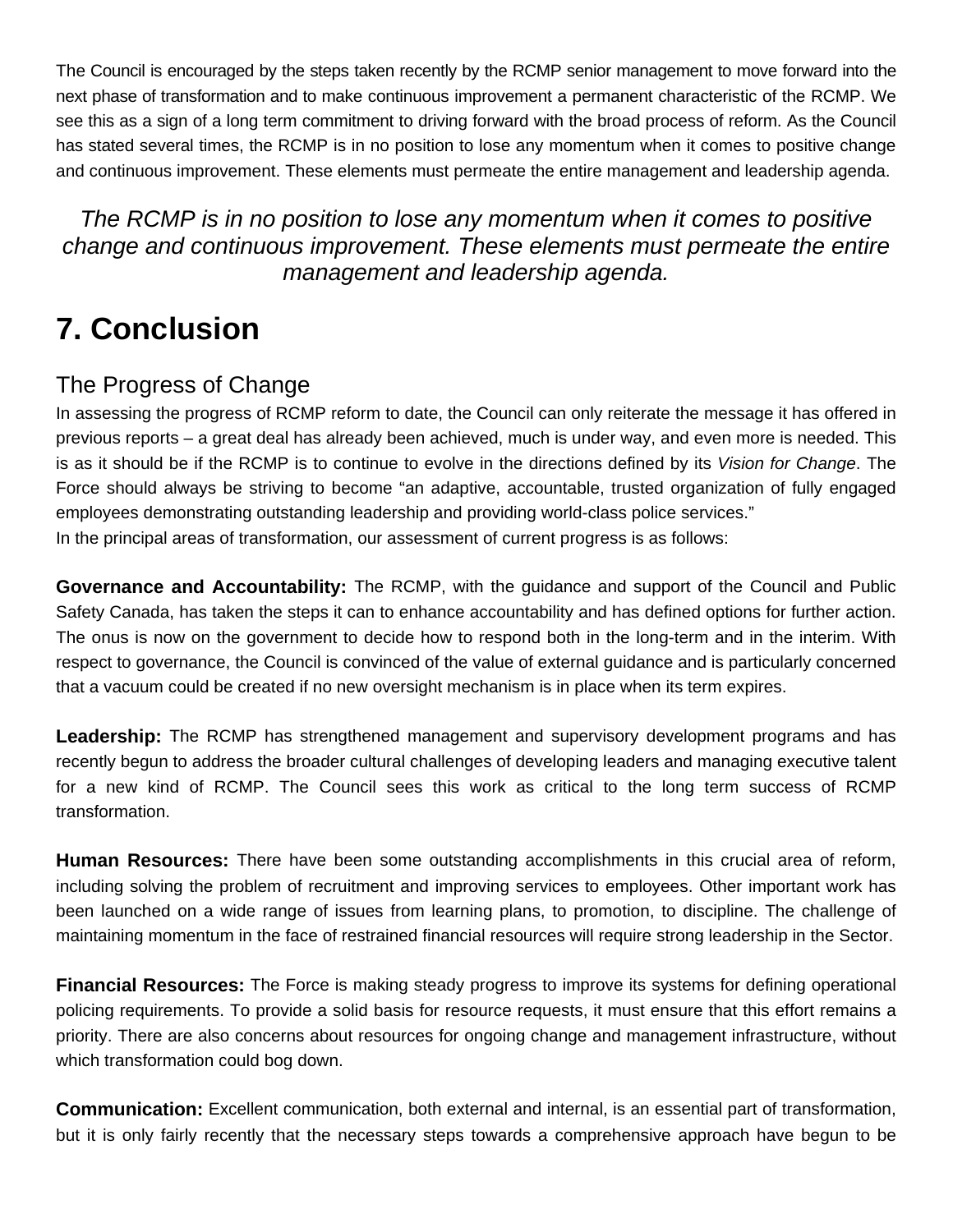taken by the RCMP. The new Strategic Communications Plan is a good start in mapping directions for the future, and accelerating the development and implementation of initiatives in this area should be a priority.

**Sustaining Change:** Plans for supporting the transition to continuous improvement as a fundamental RCMP management principle are very promising. The challenge will be to turn those ambitions into practical reality over the medium and long-term, to ensure the commitment of managers at all levels to their implementation, and to engage employees.

#### The Council's Contribution

Our assessment after two years is that the experiment of creating a Reform Implementation Council has already made a real difference to the transformation of the RCMP. Our own observations and discussions with RCMP representatives suggest that in challenging the leadership of the Force to rethink their assumptions about governance, culture, communications, planning and management, and in championing the idea of continuous improvement, we have helped the Force clarify its vision for the future. While any new governance mechanism involves potential risks, we consider that the upside offered by an external advisory body very much outweighs those risks.

#### *The experiment of creating a Reform Implementation Council has already made a real difference to the transformation of the RCMP*

The RCMP is one of this country's great institutions. It owes Canadians the very best in terms of excellence in policing, good governance, strong and progressive leadership, well trained employees and open communication with employees and with Canadians.

These are the essential goals of RCMP reform.

# **Annex A: The RCMP Reform Implementation Council**

# **RCMP Reform**

The 2007 report of the *Task Force on Governance and Cultural Change in the RCMP* concluded that major changes were "essential for restoring the Force to the position of confidence and respect it had enjoyed since its inception."

The Task Force recommended that the government immediately appoint a Reform Implementation Council to advise, oversee and report on the progress of reform.

# **The Reform Implementation Council**

The RCMP Reform Implementation Council was appointed by the government in March 2008 with a mandate to: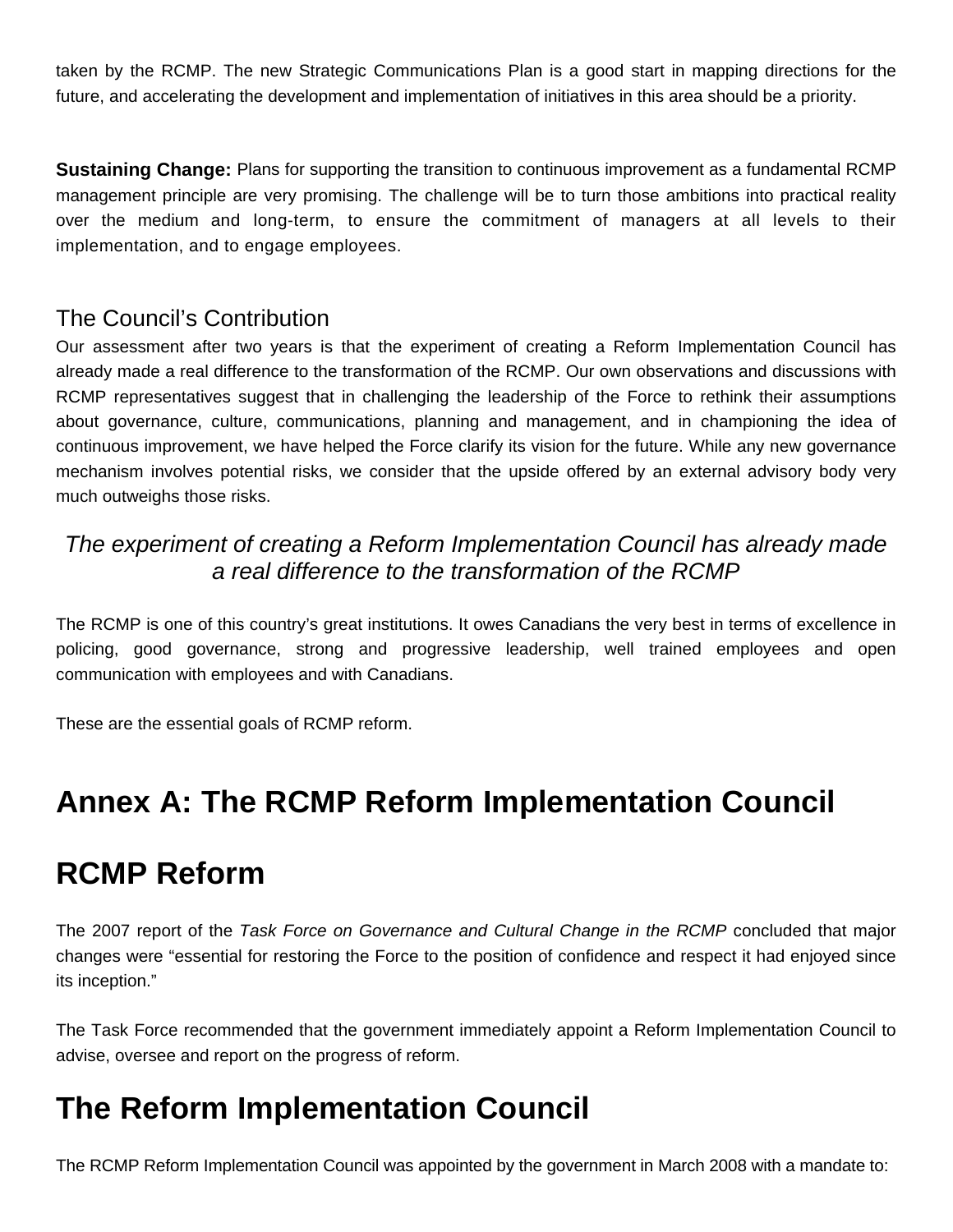- Provide advice to the Minister of Public Safety on implementation of reforms approved by the Government;
- Provide advice and assistance to the Commissioner of the RCMP respecting the RCMP implementation plan;
- Monitor the progress of reforms approved by Government and undertaken by the RCMP; and,
- Submit regular progress reports to the Minister of Public Safety.

In March 2009, the then Minister of Public Safety, the Honourable Peter Van Loan, announced the extension of the Council's initial term by a further year to March 18, 2010.

The Council is chaired by David McAusland, a lawyer and corporate director from Montreal. The other members are:

Jean-Claude Bouchard, a former federal deputy minister and career public servant.

Beverley A. Busson, Commissioner of the RCMP (retired).

Jocelyne Côté-O'Hara, a corporate director and former government executive.

Kevin McAlpine, a professor and Chief of the Durham Regional Police Service (retired).

The Council's previous reports were delivered in September 2008, March 2009 and September 2009. They are available on the website of Public Safety Canada.<sup>8</sup>

<sup>8</sup> Report 1: http://www.publicsafety.gc.ca/prg/le/re-imp-cou-eng.aspx Report 2: http://www.publicsafety.gc.ca/prg/le/re-imp-cou-2009-eng.aspx Report 3: http://www.publicsafety.gc.ca/prg/le/re-imp-cou-03-2009-eng.aspx

# **Annex B: RCMP Transformation – Progress to Date**

The RCMP Reform Implementation Council (RIC) has reviewed the current status of transformation projects initiated in response to the 49 recommendations of the *Task Force on Governance and Cultural Change in the RCMP*. The comments provided here are based on information supplied by the RCMP Change Management Team as well as the Council's own observations and discussions. At this time no formal evaluation of the transformation initiatives has been undertaken, but there are plans for such an evaluation in the future.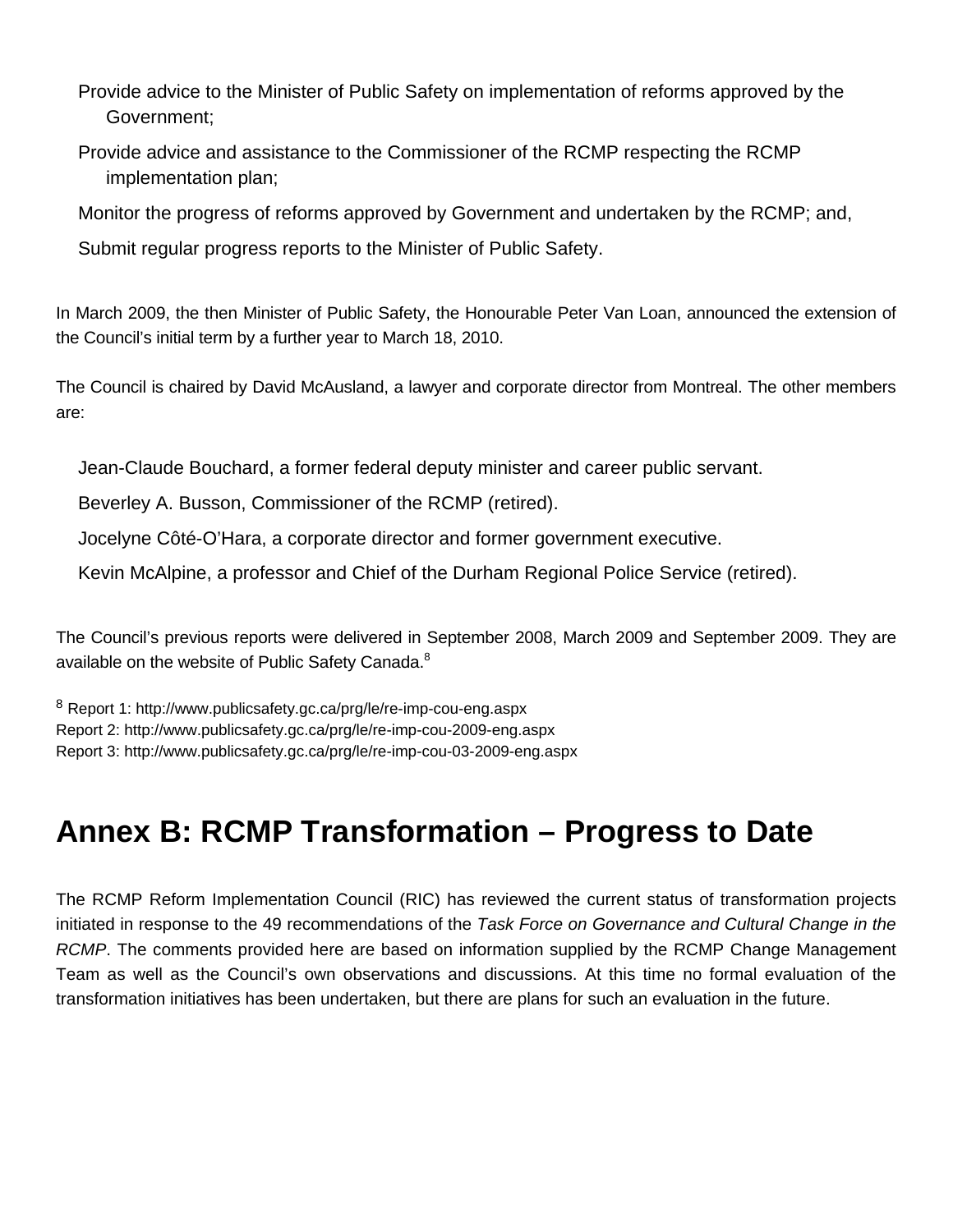| <b>Task Force Recommendation</b>                                                                                                                                                                                                                                                                                                                                                                                                                                 | <b>RIC Comment</b>                                                                                                                                                                                                                                                                                                                                                                                                                                                                                                                                                                                           |
|------------------------------------------------------------------------------------------------------------------------------------------------------------------------------------------------------------------------------------------------------------------------------------------------------------------------------------------------------------------------------------------------------------------------------------------------------------------|--------------------------------------------------------------------------------------------------------------------------------------------------------------------------------------------------------------------------------------------------------------------------------------------------------------------------------------------------------------------------------------------------------------------------------------------------------------------------------------------------------------------------------------------------------------------------------------------------------------|
| Recommendation 1 – Conversion of the<br><b>RCMP</b> to a Separate Entity<br>The RCMP should become a separate<br>entity with separate employer status and<br>should be granted full authority to manage<br>its financial affairs within spending<br>authorities approved by Parliament.                                                                                                                                                                          | In its discussions with the RCMP and<br>government sources the Council concluded that<br>the key requirement was that the RCMP be<br>recognized as a unique organization requiring<br>additional permanent authorities to manage its<br>affairs. It noted that for many purposes the<br>RCMP is already close to being a separate<br>employer.<br>The RIC considers that much progress has<br>been made by the RCMP in defining the real<br>issues in this area. It hopes the government will<br>see fit to grant additional authorities to enable<br>the RCMP to carry out its mandate more<br>efficiently. |
| Recommendation 2 - Board of<br>Management<br>Legislation should be enacted by the<br>Parliament of Canada as soon as possible<br>to establish a Board of Management of the<br>RCMP responsible for the stewardship of<br>its organization and administration<br>including the oversight of the management<br>of its financial affairs, resources, services,<br>property, personnel and procurement.                                                              | The RIC is in favour of the creation of a Board<br>of Management for the RCMP and has said so<br>in its reports. The RCMP has done a great deal<br>of work, in collaboration with Public Safety<br>Canada and Central Agencies, to define the<br>options and parameters for such a board.<br>The RIC considers that the matter now rests<br>with the government.                                                                                                                                                                                                                                             |
| Recommendation 3 – Creation of an<br><b>Independent Commission for Complaints</b><br>and Oversight of the RCMP<br>Legislation should be enacted by the<br>Parliament of Canada as soon as possible<br>to establish an Independent Commission<br>for Complaints and Oversight of the RCMP<br>having the attributes outlined in Chapter 2;<br>the ICCOR should be established and<br>commence operation as quickly as<br>possible following legislative enactment. | Responsibility for this recommendation has<br>been assigned by the government to Public<br>Safety Canada. The RCMP has been<br>appropriately involved in discussions on its<br>resolution and the RIC has been kept informed.<br>The RIC strongly supports the principles of<br>independent review and oversight of the RCMP<br>and hopes to see the essential idea of this<br>recommendation acted on expeditiously by the<br>government. It notes that the RCMP has<br>recently declared itself as strongly in favour of<br>independent review.                                                            |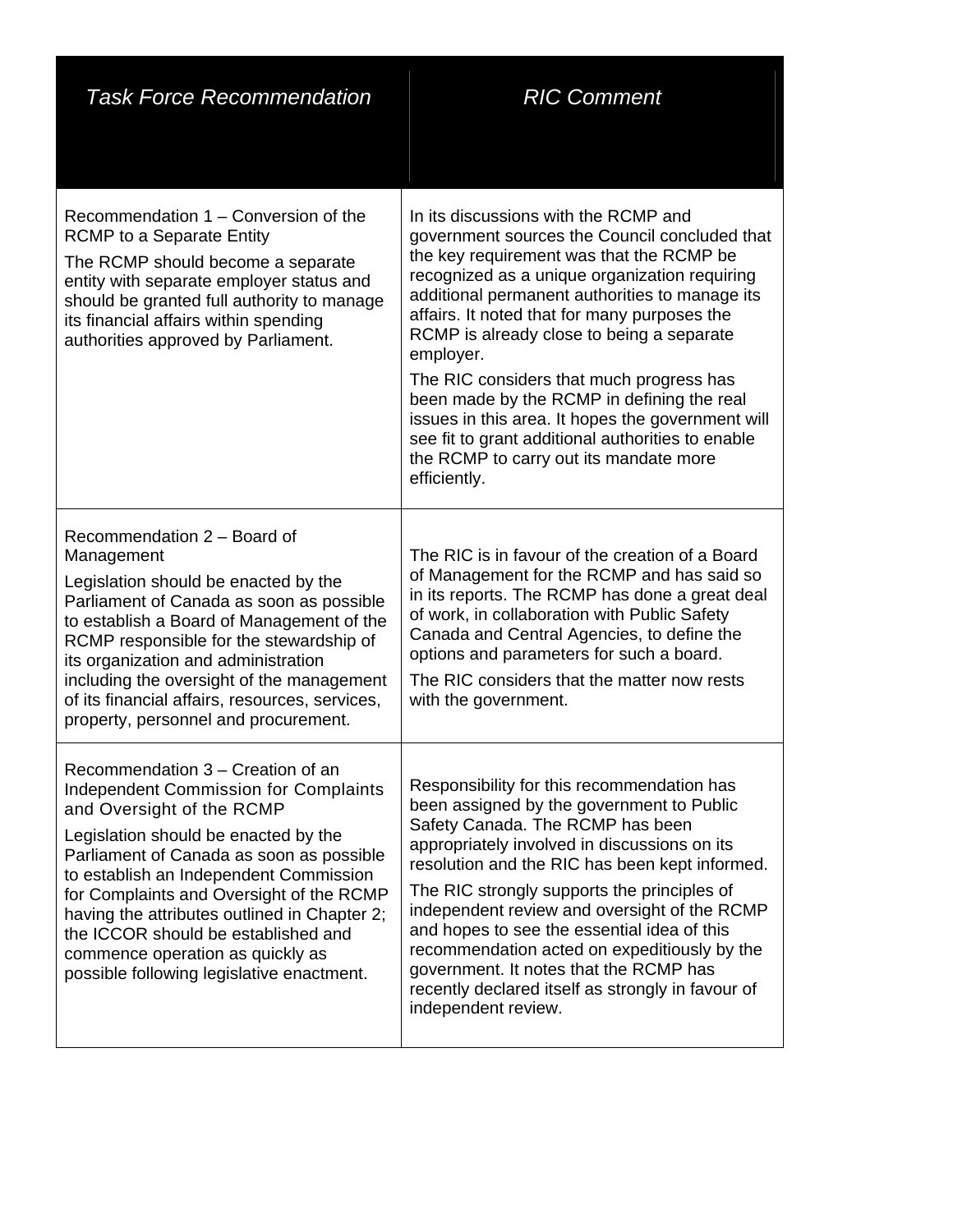Recommendation 4 – Capacity to meet commitments

The organizational needs of the RCMP must be assessed against its current and future commitments. The RCMP must have the financial resources to satisfy all of its current contract and federal policing responsibilities and the ability to commit resources to satisfy those responsibilities within a reasonable planning horizon.

The RIC believes that strengthening policing capacity and working to better match it to the various demands on the Force is a major challenge for the RCMP. As noted elsewhere, recent efforts to improve recruiting have largely overcome the problem of vacancies among the ranks of regular members. This success emphasizes the importance of applying new tools to identify community requirements and related staffing levels.

The RIC hopes to see work in this area progress rapidly, as a strong evidence base is vital for the RCMP, the contract jurisdictions it serves, and the government.

Among the new tools now available is the Police Resource Methodology (PRM), which has already been applied to about 25% of all RCMP detachments. The PRM provides a new, comprehensive and objective way to assess resource needs and represents a major step forward in defining capacity requirements. The RIC looks to the RCMP to expand its use to all but the smallest contract policing detachments. The possible application of the PRM to federal and other types of policing should also be researched.

New service delivery options to enhance policing capacity and community service include: Community Program Officers, Community Safety Officers and Aboriginal Community Constables. Pilot projects have been completed on these options. As well, an extension has been granted for the RCMP Reserve Program, which uses retired officers to provide backfill capacity and mentor younger members. The RIC is following these initiatives with interest.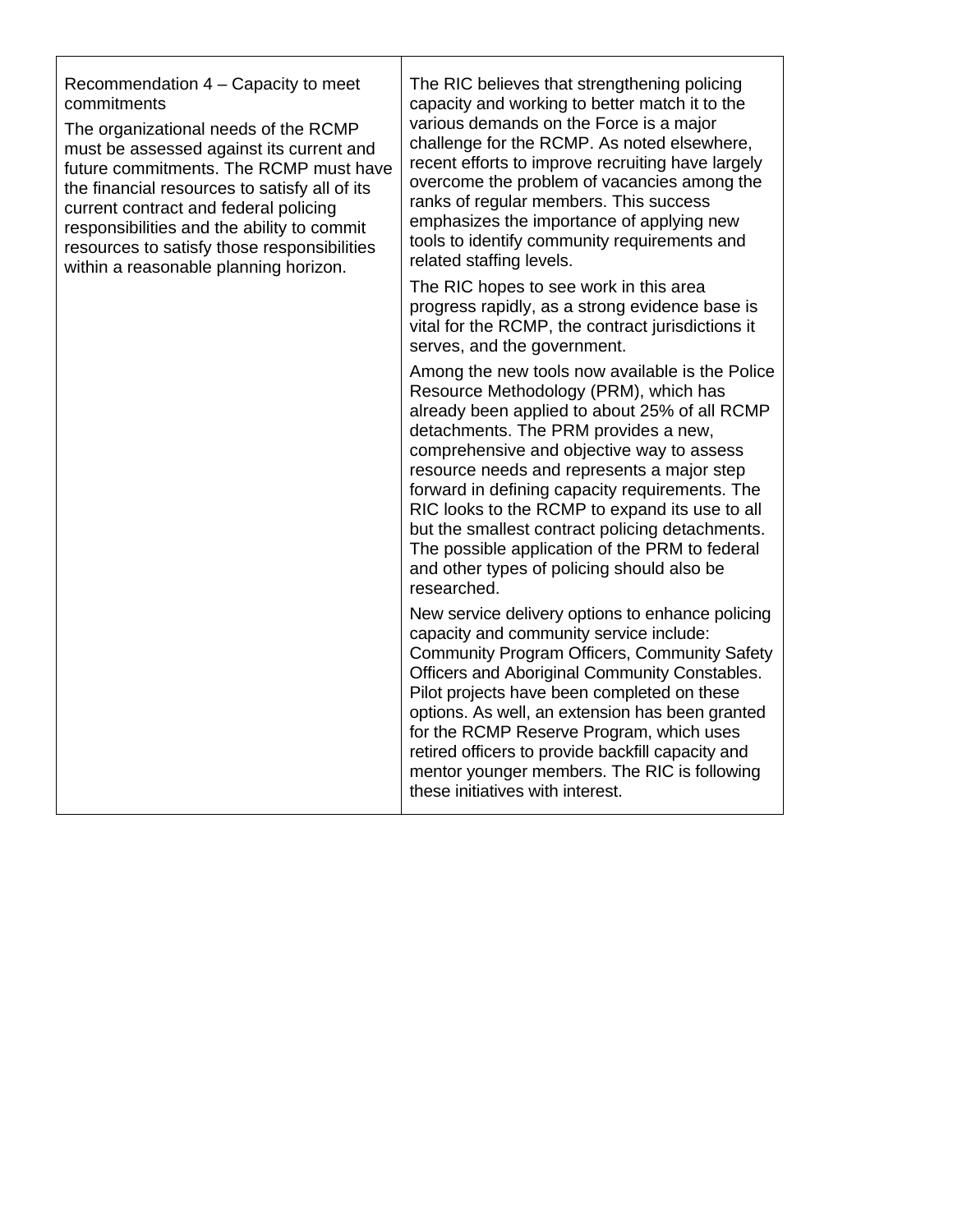| Recommendation 5 - Northern Allowances<br>In respect of northern and isolated postings,<br>we urge the Force to work with the Treasury<br>Board to make sure that treatment of<br>members who are prepared to serve in<br>these areas is fair and appropriate.                                                                                                                                                                                                      | The RIC understands the priority placed by the<br>RCMP on overcoming problems relating to<br>northern postings. The RCMP Pay Council is<br>currently conducting a study on mobility within<br>the organization to identify hard-to-staff locations<br>and to understand issues that affect the<br>decisions of individual members regarding<br>postings to isolated and remote locations. The<br>work also looks at how other public sector<br>employers induce their employees to work in<br>isolated and remote locations. Comparison<br>groups include the OPP, the SQ, the CF, CSIS<br>and federal nurses.<br>The RIC applauds these efforts and encourages<br>the RCMP to move as quickly as possible to<br>resolve the issues. It continues to urge the<br>government to provide appropriate authorities to<br>enable the Force to deal directly with such<br>matters wherever possible. It also notes the<br>importance of keeping members informed of<br>progress on matters such as this which may<br>affect them profoundly. |
|---------------------------------------------------------------------------------------------------------------------------------------------------------------------------------------------------------------------------------------------------------------------------------------------------------------------------------------------------------------------------------------------------------------------------------------------------------------------|----------------------------------------------------------------------------------------------------------------------------------------------------------------------------------------------------------------------------------------------------------------------------------------------------------------------------------------------------------------------------------------------------------------------------------------------------------------------------------------------------------------------------------------------------------------------------------------------------------------------------------------------------------------------------------------------------------------------------------------------------------------------------------------------------------------------------------------------------------------------------------------------------------------------------------------------------------------------------------------------------------------------------------------|
| Recommendation 6 – Commitments to<br><b>New Services</b><br>The RCMP should implement measures to<br>ensure that no commitment to deliver a new<br>service or modify an existing service is<br>made without assurance that the necessary<br>human resources and equipment can be<br>deployed without compromising the ability<br>of the Force to fulfill its existing<br>responsibilities. Alternatively, the existing<br>priorities must be reordered accordingly. | The RCMP has recently approved a structured<br>policy committee process. This will provide a well<br>defined approach to policy development and<br>decision-making, enabling consideration of all<br>relevant interests and concerns, including<br>Government of Canada priorities.<br>The new system should virtually eliminate the<br>risk of the RCMP inadvertently taking on new<br>service delivery commitments without adequate<br>resources. Setting priorities among competing<br>demands will nevertheless continue to be a<br>major challenge for the RCMP.                                                                                                                                                                                                                                                                                                                                                                                                                                                                  |
| Recommendation 7 - Efficiency Study<br>The RCMP should immediately launch an<br>efficiency study to determine whether<br>trained employees are performing functions<br>that are best performed by employees with<br>specific skills, with a view to ensuring that<br>employees are using their training and<br>experience in the most efficient manner.                                                                                                             | The RCMP has embraced the objective of this<br>recommendation. It is seeking ways to ensure<br>that the time of front-line officers is used for<br>essential policing functions, rather than for tasks<br>that could be eliminated or better performed by<br>administrative staff.<br>The Reducing Bureaucracy initiative encourages<br>managers and supervisors across Canada to<br>question the way things are done in the RCMP<br>and to come up with more efficient solutions. To<br>date, over 400 possibilities for improvement have<br>been identified and many have already been<br>implemented.<br>Examples range from direct deposit of travel<br>expense cheques, to a review and simplification                                                                                                                                                                                                                                                                                                                            |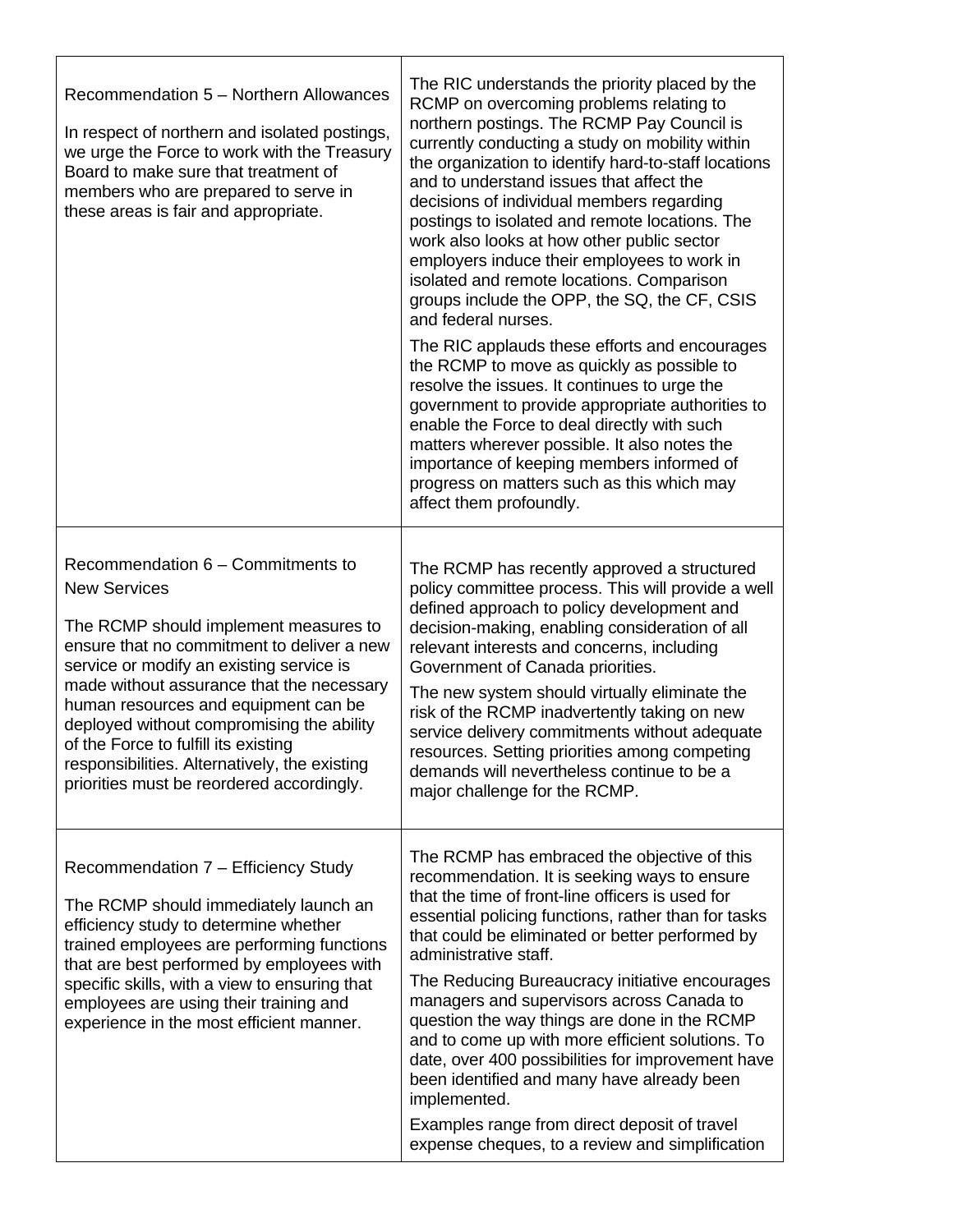| of forms, to a better way of reporting accidents.<br>In addition, various forms of administrative<br>support are being provided to reduce the burden<br>on front-line officers. One example is the<br>provision of support staff to enable officers to<br>submit reports by telephone. |
|----------------------------------------------------------------------------------------------------------------------------------------------------------------------------------------------------------------------------------------------------------------------------------------|
| The RIC fully supports these efforts, and looks<br>forward to such initiatives becoming a permanent<br>part of a continuously improving RCMP. One<br>challenge will be to ensure that the best ideas<br>are widely implemented.                                                        |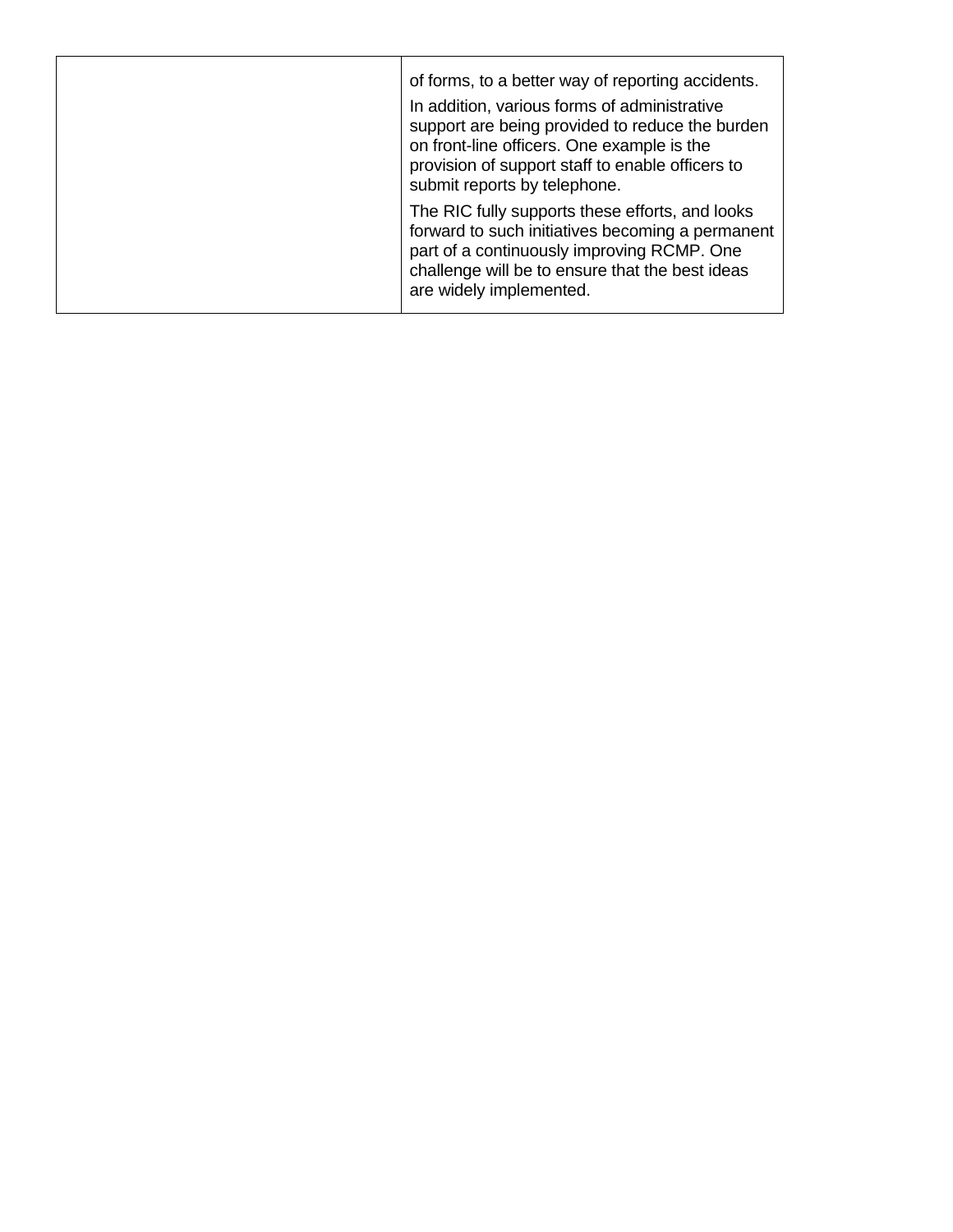| Recommendation 8 - Administrative<br>Support<br>The RCMP should immediately make<br>available administrative resources to enable<br>members to devote more time to core<br>policing.                   | A major response to the need expressed in this<br>recommendation has been a nation-wide review<br>of detachment clerk positions.<br>Work has also been undertaken with contract<br>partners (provinces, territories and<br>municipalities) to ensure adequate administrative<br>support for policing operations.<br>The RIC considers these to be valuable steps<br>and would like to see further efforts in this area.                                                                                                                                                                                                                                                                                                                                                                                                                                                                                                                                                                                                                                                                                                            |
|--------------------------------------------------------------------------------------------------------------------------------------------------------------------------------------------------------|------------------------------------------------------------------------------------------------------------------------------------------------------------------------------------------------------------------------------------------------------------------------------------------------------------------------------------------------------------------------------------------------------------------------------------------------------------------------------------------------------------------------------------------------------------------------------------------------------------------------------------------------------------------------------------------------------------------------------------------------------------------------------------------------------------------------------------------------------------------------------------------------------------------------------------------------------------------------------------------------------------------------------------------------------------------------------------------------------------------------------------|
| Recommendation 9 - Fair Compensation<br>for Hours Worked<br>Members and employees of the RCMP<br>must be compensated for any time worked<br>outside of or in addition to established<br>hours on duty. | The Force has taken steps to clarify outstanding<br>issues with respect to fair compensation. It has<br>also conducted a review of related policies and<br>practices in other police forces. As a result, the<br>expectation of "voluntary overtime" is no longer<br>accepted. Working out the practical implications<br>of this and adjusting the RCMP culture<br>surrounding it are the next challenge.<br>Specific measures taken to implement the new<br>approach to fair compensation for hours worked<br>include approval of a new policy on<br>compensation for members in relation to<br>operational readiness and operational<br>availability status. As well, service pay for<br>telecoms operators and intercept monitors has<br>been approved.<br>Other initiatives have had a significant impact<br>on compensation. For example, the review of<br>Detachment Clerk positions has led to improved<br>compensation for these critical staff.<br>The RIC notes that these important measures<br>are only the beginning of reconsideration of<br>compensation, both monetary and other kinds,<br>for all RCMP employees. |
| Recommendation 10 - Field Coaching<br>The importance of the field coaching policy<br>must be reinforced and complied with<br>without exception.                                                        | There have been substantial increases in the<br>number of Field Coaches available to provide<br>supervision and direction to junior members<br>during their in-field development. Standards for<br>the training of field coaches are currently under<br>review, as are policies on the qualifications of<br>those providing coaching and the levels of<br>supervision to be provided.<br>The RIC notes the progress made in this area<br>and emphasizes the importance of reviewing<br>the approach in light of the evaluation of the<br>Field Coaching program that is currently under<br>way.                                                                                                                                                                                                                                                                                                                                                                                                                                                                                                                                    |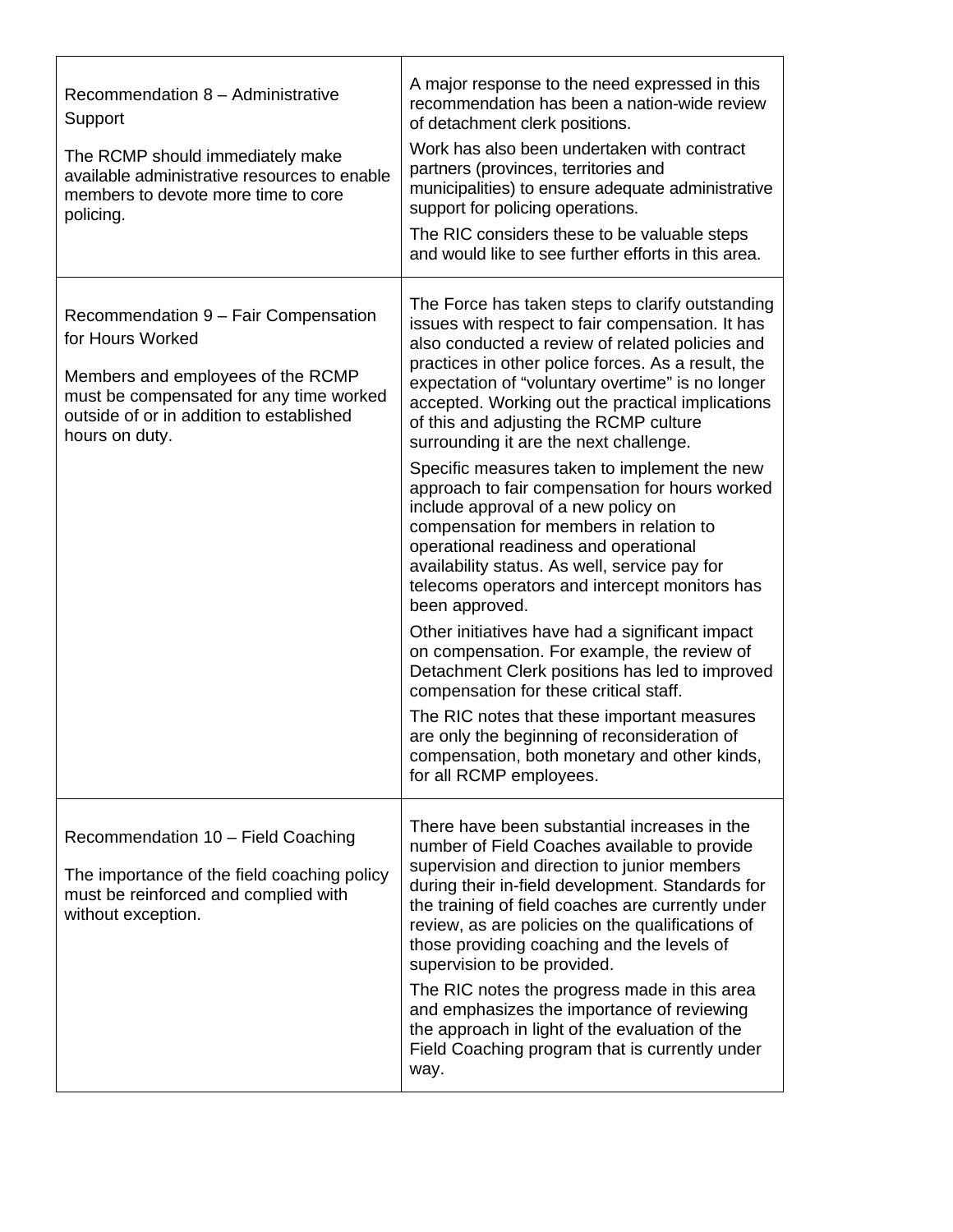| Recommendation 11 - Backup Policy<br>We support the RCMP's recent<br>announcement in respect of its backup<br>policy and we would encourage the Force<br>to complete the implementation as soon as<br>possible.                                                                                                                                                                                                                                                                                                          | The understanding of the RIC is that while the<br>new policy on backup was announced some<br>time ago and has already been widely<br>implemented, some issues remain unresolved.<br>In particular, it appears that the way in which<br>support is being provided to small, remote<br>detachments meets the requirements of the<br>policy but is operationally unsustainable for the<br>longer term. As well, the implications of applying<br>the policy to the full range of RCMP members<br>are being explored.<br>The RIC appreciates that there are complex<br>issues to be resolved, including possible<br>adjustments to the way in which small, remote<br>communities are served, and that these will<br>require cooperation with the relevant contract<br>jurisdictions. It urges the RCMP to continue to<br>give high priority to this obviously important<br>area. |
|--------------------------------------------------------------------------------------------------------------------------------------------------------------------------------------------------------------------------------------------------------------------------------------------------------------------------------------------------------------------------------------------------------------------------------------------------------------------------------------------------------------------------|-----------------------------------------------------------------------------------------------------------------------------------------------------------------------------------------------------------------------------------------------------------------------------------------------------------------------------------------------------------------------------------------------------------------------------------------------------------------------------------------------------------------------------------------------------------------------------------------------------------------------------------------------------------------------------------------------------------------------------------------------------------------------------------------------------------------------------------------------------------------------------|
| Recommendation 12 - Health and<br>Wellness<br>The RCMP should ensure that member<br>and employee health and wellness be an<br>essential consideration in policy and<br>operational decisions at all levels.                                                                                                                                                                                                                                                                                                              | The RCMP attaches great importance to<br>improving the health and wellness of its<br>employees and is pursuing a number of<br>initiatives under the Healthy Workplace<br>strategy.<br>Actions already taken include:<br>increasing family involvement in education and<br>information programs;<br>official recognition of contributions to workplace<br>wellness;<br>improved psychological health programs and<br>services, including prevention, detection,<br>education and screening;<br>broadening health care coverage for members<br>The RIC notes that the RCMP is well aware of<br>the needs in this area and appears to be<br>responding appropriately.                                                                                                                                                                                                          |
| Recommendation 13 - Disability<br>The RCMP must move quickly in every<br>instance where a member or employee has<br>become injured on duty or disabled and<br>thereby unable to return to full duty. In<br>these circumstances, every effort must be<br>made to facilitate a return to duty as early<br>as possible, and in the interim, to provide<br>adequate financial and other support.<br>Where a return to duty is not possible,<br>every effort must be made to assist the<br>member or employee to re-enter the | The RIC understands that progress is being<br>made on the RCMP Return to Work and<br>Accommodation plan and that a national<br>administrative records management system is<br>now available to assist in managing return to<br>work cases more effectively.<br>A number of initiatives have been carried out to<br>ensure that personnel involved in the return to<br>work process have a solid understanding of the<br>RCMP's obligations in this area. The National<br>Integrated Services Committee (NISC) was<br>formed to act as a conduit between policy<br>centers and regions to ensure consistency in                                                                                                                                                                                                                                                              |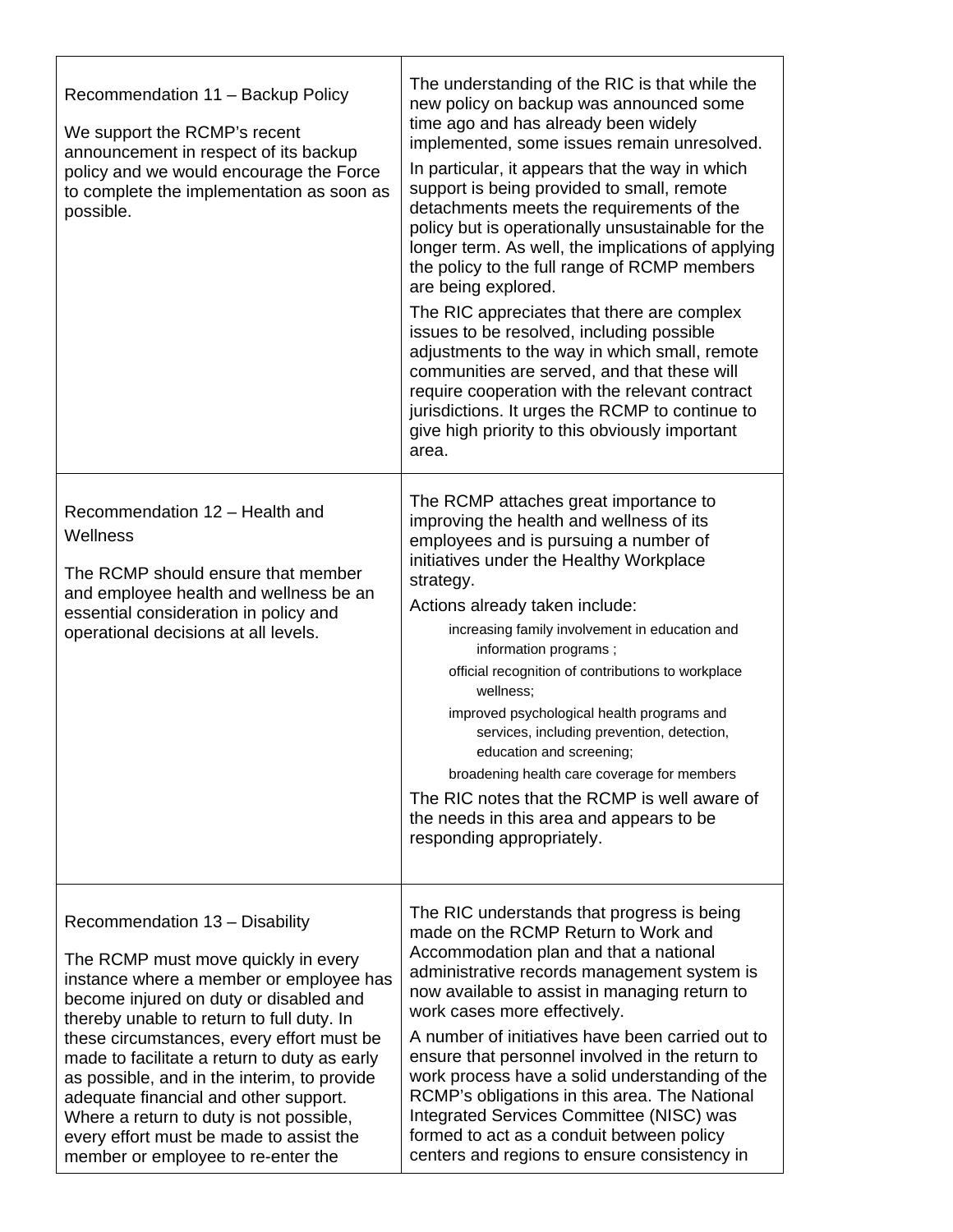| workforce either within the RCMP or<br>policies and practices.<br>elsewhere.<br>It appears to the RIC that important work is<br>being done to address the issues of disability<br>but the RCMP's own assessments suggest that<br>the work could be proceeding more rapidly. |  |  |
|-----------------------------------------------------------------------------------------------------------------------------------------------------------------------------------------------------------------------------------------------------------------------------|--|--|
|-----------------------------------------------------------------------------------------------------------------------------------------------------------------------------------------------------------------------------------------------------------------------------|--|--|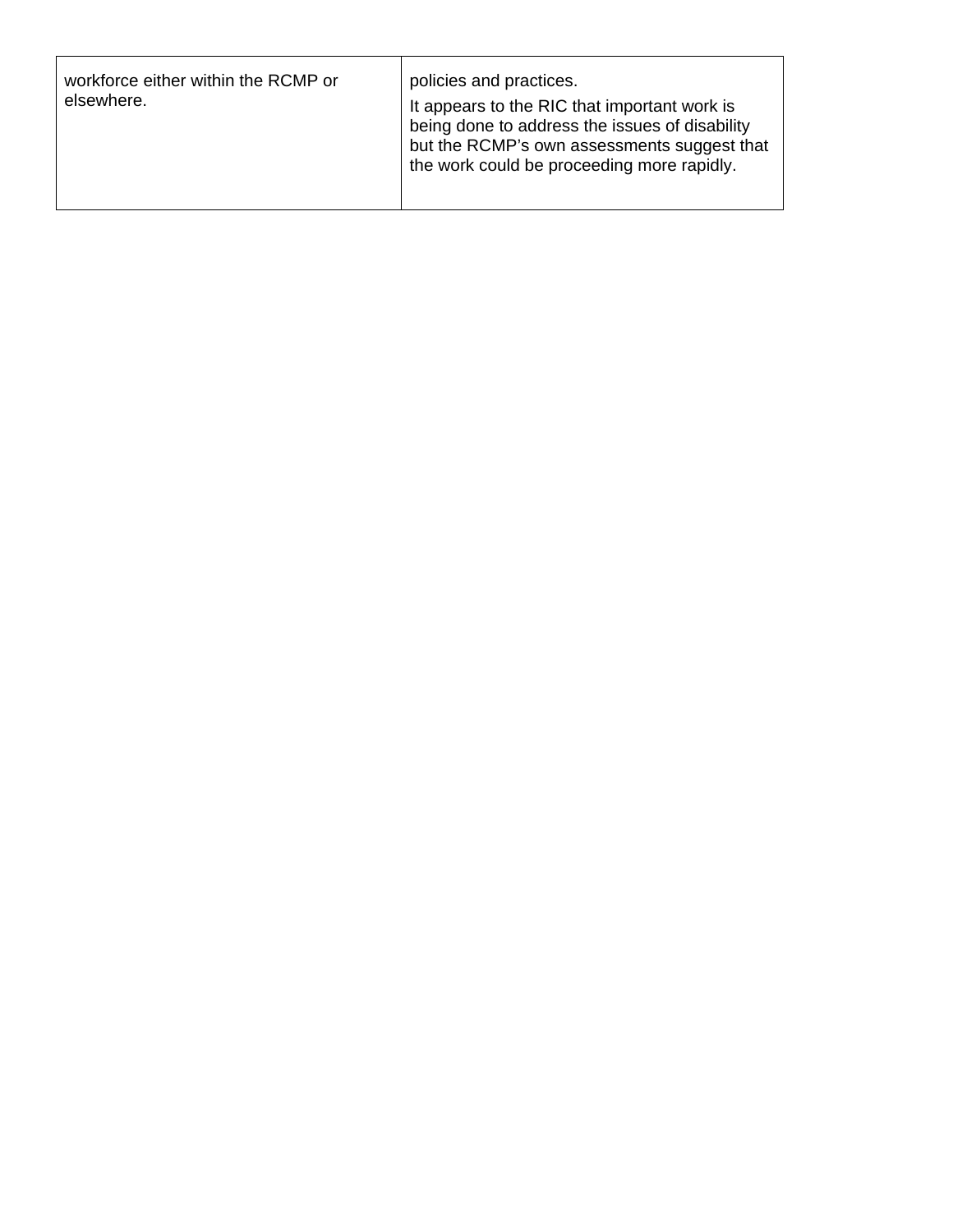| Recommendation 14 - Ethics in Practice<br>Senior management of the RCMP must<br>ensure that ethics principles underpin all<br>management and administrative functions<br>and are an integral part of all policing<br>activities.                                                                                   | To ensure that values and ethics are at the<br>forefront of decision making, the newly created<br>Office of the Ethics Advisor has been working<br>actively in areas such as RCMP policy<br>development, ethics research for HR practices,<br>and the development and implementation of an<br>ethical framework for major events. The Office<br>has also become a key member of the Working<br>Group on Grievance Processes<br>The steps taken so far to reinforce ethics in<br>practice in the RCMP appear to the Council to<br>be positive and appropriate. The key test will be<br>the extent to which they prove in the long run to<br>affect the RCMP culture and the behaviours of<br>managers and staff at all levels. |
|--------------------------------------------------------------------------------------------------------------------------------------------------------------------------------------------------------------------------------------------------------------------------------------------------------------------|-------------------------------------------------------------------------------------------------------------------------------------------------------------------------------------------------------------------------------------------------------------------------------------------------------------------------------------------------------------------------------------------------------------------------------------------------------------------------------------------------------------------------------------------------------------------------------------------------------------------------------------------------------------------------------------------------------------------------------|
| Recommendation 15 - Ethics Education<br>The methodology applied to ethics training<br>provided to recruits at the Depot should be<br>extended throughout the organization and<br>should be continually reinforced and<br>refreshed.                                                                                | Work is currently under way to incorporate<br>appropriate material on ethics within training<br>programs for managers and supervisors. This is<br>part of the overall work to strengthen and adapt<br>leadership training and development to new<br>requirements. (See Recommendations 32 and<br>34.<br>The RIC considers this work to be of great<br>importance. Monitoring progress and eventually<br>undertaking an evaluation of the results will be<br>essential.                                                                                                                                                                                                                                                        |
| Recommendation 16 - Immediate<br><b>Amendments to Disciplinary System</b><br>The RCMP should implement immediately<br>the recommendations of the Lordon Report<br>(with whatever amendments management<br>feels are appropriate) that would result in<br>making the processes less adversarial and<br>more timely. | Recommendations 16 and 17 are being<br>addressed jointly. The aim of the work being<br>done in this area is to arrive at a more<br>consistent, less legalistic approach to discipline<br>in the RCMP, with problems being addressed at<br>the lowest appropriate level.<br>A central discipline authority has been<br>established and a new Grievance Process has<br>been published.<br>It appears to the Council that there has been<br>significant progress in this area. We fully                                                                                                                                                                                                                                          |
| Recommendation 17 - Centralized<br><b>Disciplinary Authority</b><br>The RCMP should establish immediately a<br>centralized disciplinary authority to ensure<br>integration, planning, monitoring and<br>accountability.                                                                                            | endorse the principles being followed by the<br>RCMP. We note that next steps may be<br>affected by the need to harmonize with the<br>results of the Labour Relations Initiative (see<br>Recommendations 19-21).                                                                                                                                                                                                                                                                                                                                                                                                                                                                                                              |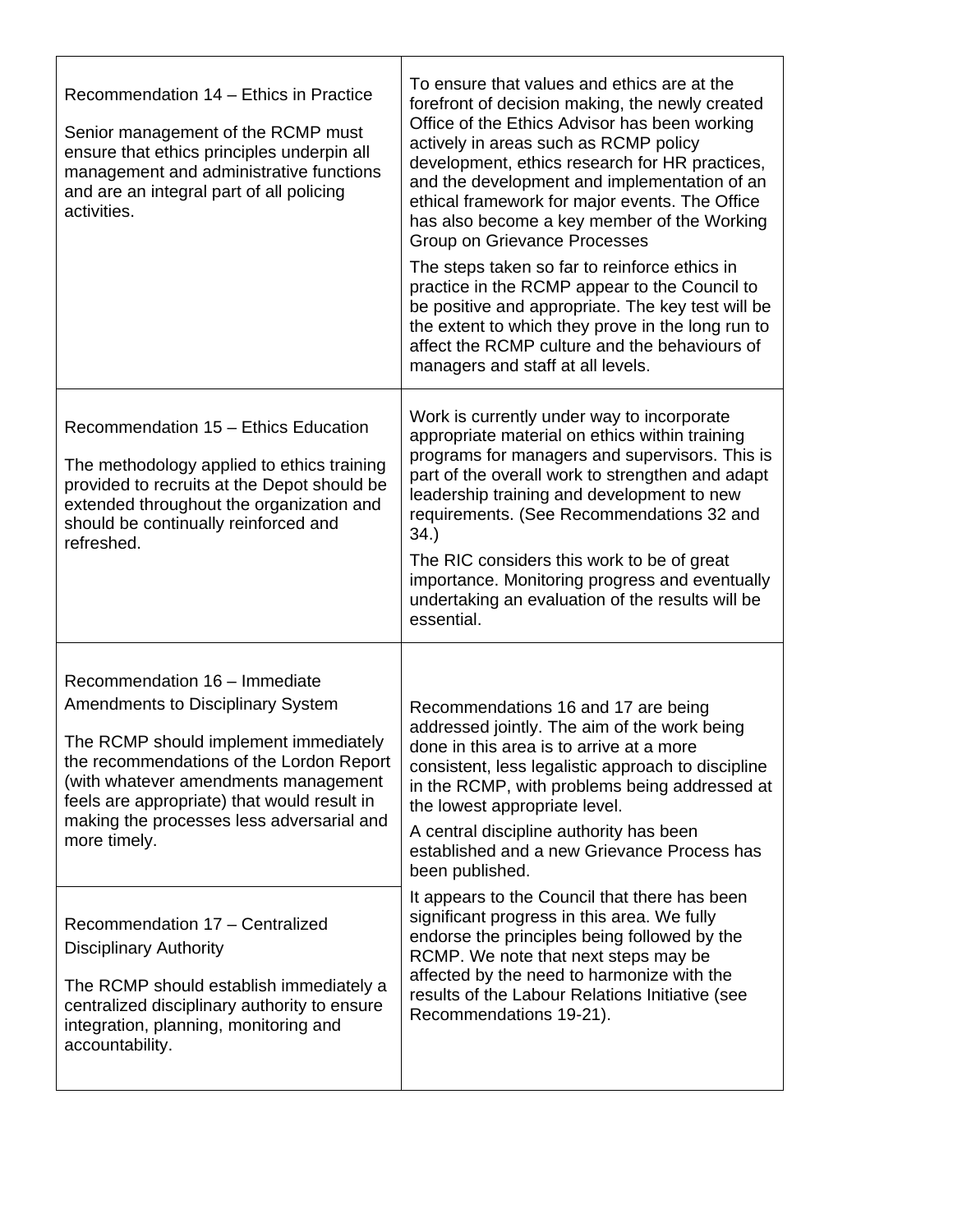| Recommendation 18 - Eliminate Backlogs<br>The RCMP should eliminate the serious<br>backlogs existing currently in the<br>disciplinary system.                                                                                                                                                                                                                                                                                                                                                                                                                                                                                                                                                                                                                                                                             | Efforts to streamline the process for dealing with<br>disciplinary cases appear to be producing<br>positive results. We understand that a new case<br>management process currently being<br>introduced will help further. This is an area that<br>needs to be assessed more rigorously in the<br>next year.                                                                                                                                                                                                                                                                                                                                                                                                                                         |
|---------------------------------------------------------------------------------------------------------------------------------------------------------------------------------------------------------------------------------------------------------------------------------------------------------------------------------------------------------------------------------------------------------------------------------------------------------------------------------------------------------------------------------------------------------------------------------------------------------------------------------------------------------------------------------------------------------------------------------------------------------------------------------------------------------------------------|-----------------------------------------------------------------------------------------------------------------------------------------------------------------------------------------------------------------------------------------------------------------------------------------------------------------------------------------------------------------------------------------------------------------------------------------------------------------------------------------------------------------------------------------------------------------------------------------------------------------------------------------------------------------------------------------------------------------------------------------------------|
| Recommendation 19 - Expeditious and<br><b>Informal Resolution</b><br>The RCMP should commit at the highest<br>level of management, the discipline<br>principles that require expeditious and<br>informal resolution at the lowest possible<br>level.<br>Recommendation 20 - One Year Time Limit<br>The RCMP should establish reasonable<br>time frames for the commencement and<br>completion of investigations that reflect the<br>relative complexity of the matters at issue.<br>Only in rare circumstances should these<br>time frames exceed six months. The Task<br>Force does not recommend that any<br>changes be made to the existing one year<br>time limit subject to the ability of the RCMP<br>to apply to the ICCOR for an extension in<br>order to facilitate a contemporaneous<br>criminal investigation. | The Council recommends that progress on the<br>whole range of discipline initiatives be reviewed<br>within the next year and that a comprehensive<br>report, including plans for completion of the<br>work, be provided.<br>We understand that a new system to deal with<br>promotion grievances will better align the<br>approach with Part III of the Act. Significant<br>reductions have already been made in the<br>number of outstanding grievances.<br>As noted above, the Council fully supports the<br>general approach being taken and understands<br>the need to harmonize the work with the Labour<br>Relations Initiative. This review also offers an<br>opportunity to review the work to date and to<br>refocus efforts as necessary. |
| Recommendation 21 - Internal Processes<br>When amendments are made to the RCMP<br>Act to create the ICCOR, consequential<br>amendments should be made to streamline<br>the grievance and discipline process.                                                                                                                                                                                                                                                                                                                                                                                                                                                                                                                                                                                                              |                                                                                                                                                                                                                                                                                                                                                                                                                                                                                                                                                                                                                                                                                                                                                     |
| Recommendation 22 - Workplace<br><b>Disclosure</b><br>The RCMP should embrace the spirit and<br>intent of the PSDPA, enforcing it<br>throughout the organization, harmonized<br>and properly resourced to be effective for                                                                                                                                                                                                                                                                                                                                                                                                                                                                                                                                                                                                | Provisions have already been made to give<br>RCMP employees the same disclosure choices<br>as other public servants. Employees can obtain<br>information about their disclosure options from<br>on-line material provided by the Office of the<br>Ethics Advisor.<br>Work is continuing in order to eliminate gaps                                                                                                                                                                                                                                                                                                                                                                                                                                  |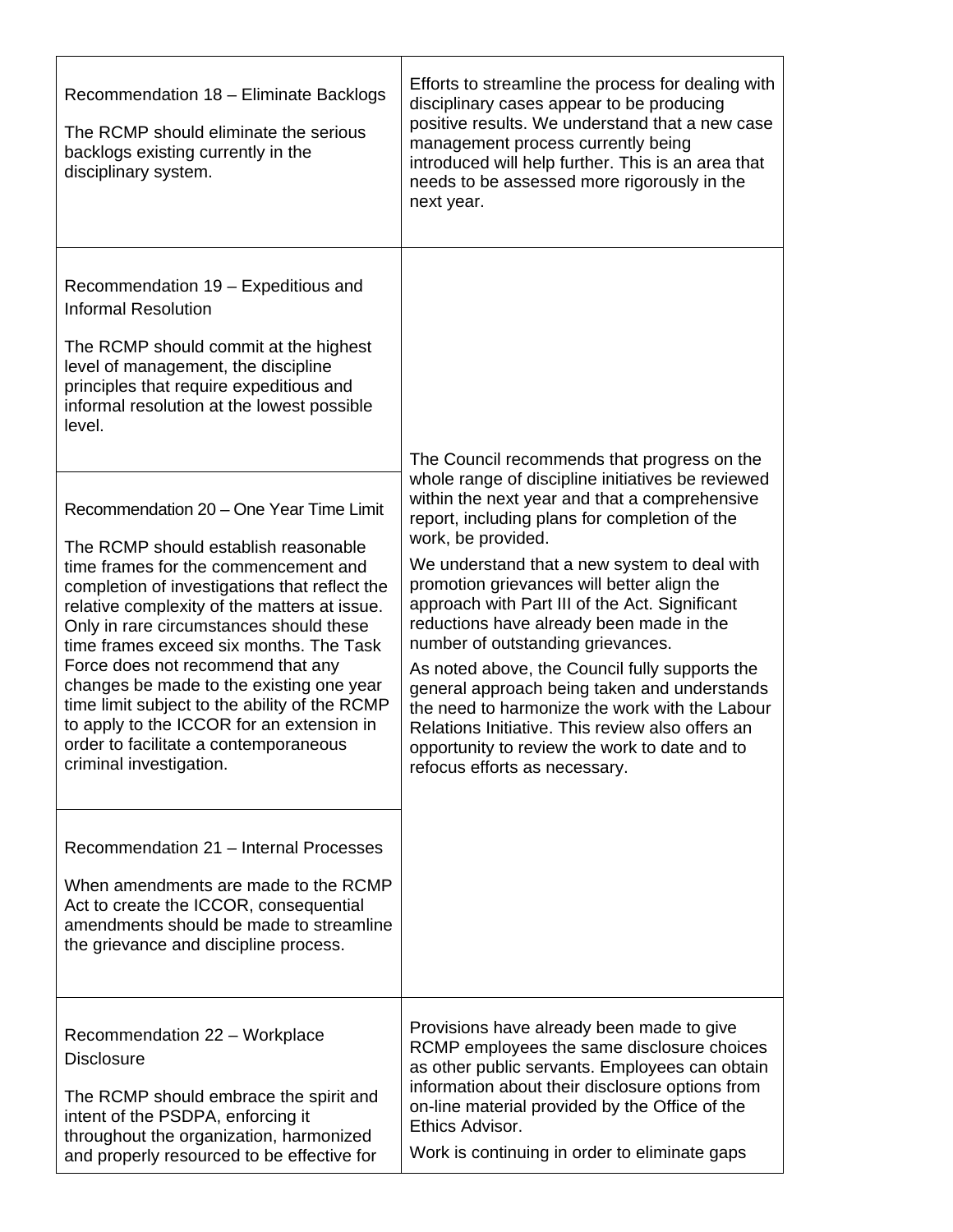| the RCMP. Once established, the Board of                                                                                                  | between the PSDPA and the RCMP Act while                                                         |
|-------------------------------------------------------------------------------------------------------------------------------------------|--------------------------------------------------------------------------------------------------|
| Management should monitor the<br>effectiveness of those processes and<br>remediate as necessary to meet the<br>objectives of the statute. | avoiding duplication of processes.                                                               |
|                                                                                                                                           | The Council considers this to be an area for<br>follow-up to assess the need for further action. |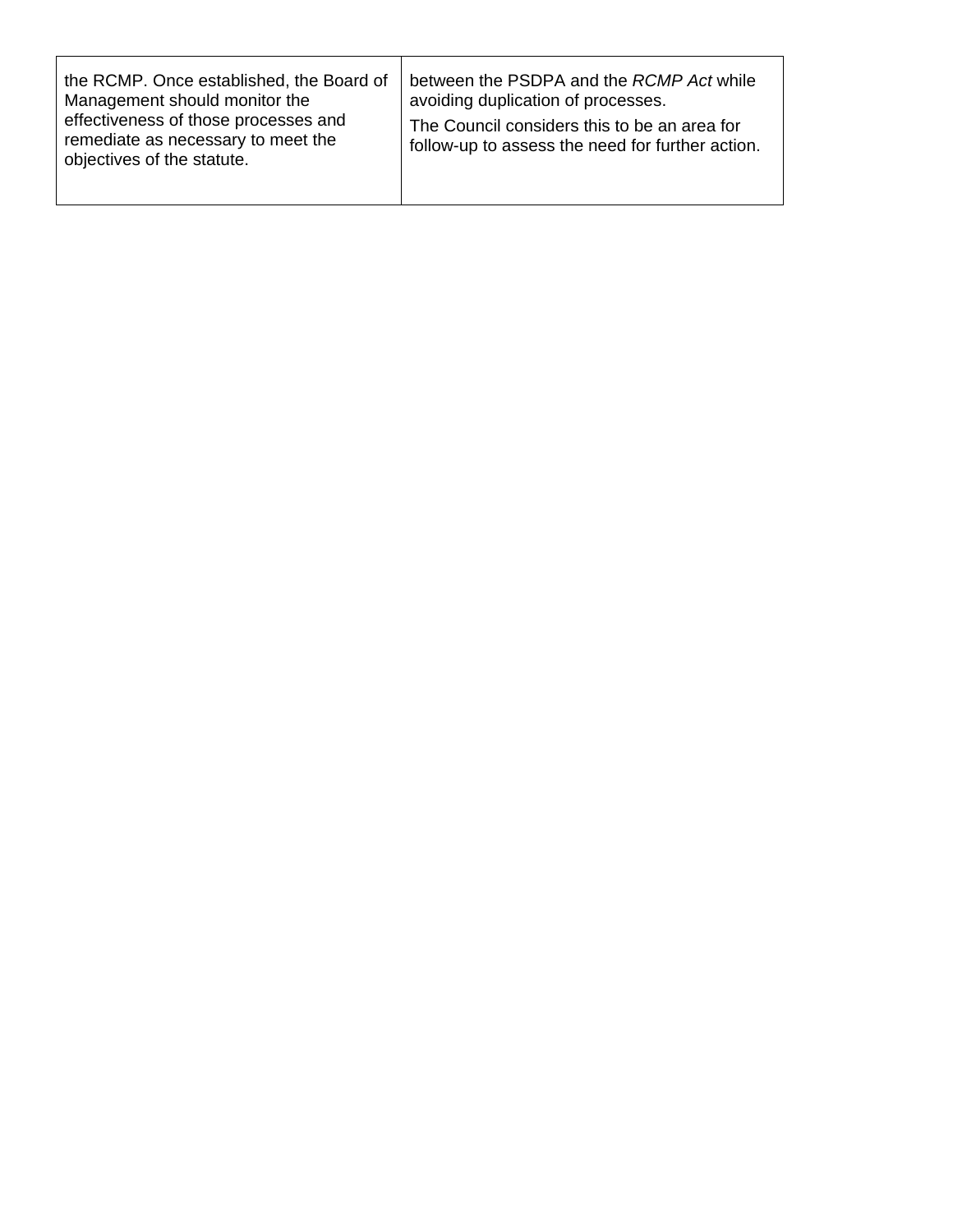| Recommendation 23 - SRR Role<br>The SRRs should focus entirely on labour<br>relations and thus be independent from<br>management. They should not sit as<br>observers at the SEC. Members should<br>serve for no more than two terms as SRRs,<br>after which time they should return to<br>regular duty.                                                                                                                                                                   | The Council understands that this matter is<br>subject to ongoing court proceedings that may<br>have significant impacts on the SRR Program.                                                                                                                                                                                                                                                                                                                                                                                                                                  |
|----------------------------------------------------------------------------------------------------------------------------------------------------------------------------------------------------------------------------------------------------------------------------------------------------------------------------------------------------------------------------------------------------------------------------------------------------------------------------|-------------------------------------------------------------------------------------------------------------------------------------------------------------------------------------------------------------------------------------------------------------------------------------------------------------------------------------------------------------------------------------------------------------------------------------------------------------------------------------------------------------------------------------------------------------------------------|
| Recommendation 24 - NCOs<br>Operational NCOs must be given a<br>formalized opportunity to participate in the<br>leadership and management of the RCMP<br>through contributions to policies affecting<br>the delivery of police services.                                                                                                                                                                                                                                   | The Corps Sergeant Major now participates in<br>the Senior Executive Committee and Senior<br>Management Team thus bringing NCO<br>representation to the senior forums of the<br>RCMP. Many divisions have also established<br>NCO committees to work with Divisional<br><b>Executive Committees.</b><br>The Council sees these as positive steps and<br>looks forward to further efforts to engage<br>leaders at all levels in the decision-making<br>process.                                                                                                                |
| Recommendation 25 - RM Categorization<br>The RCMP should move from study to<br>action in the streamlining of the civilian<br>function at the RCMP. Only those positions<br>which have a clearly demonstrated need<br>for peace officer status, peace officer<br>training and peace officer experience<br>should be classified as RM positions. All<br>remaining positions should be classified for<br>and filled by a person without the<br>background of a peace officer. | Work is under way to define the functions<br>undertaken by various employee categories. It<br>is expected that during 2010 substantial<br>progress will be made with respect to both<br>regular member and civilian positions. In<br>addition, a national committee on review of<br>categories will be created and a framework will<br>be established to track implementation of<br>changes in categories.<br>The work under way appears to the Council to<br>be on the right track but we would like to see<br>some indication of longer term plans and<br>expected results. |
| Recommendation 26 - Combining Civilian<br>Categories<br>The RCMP should seek to determine whether there<br>is a continuing need for two categories of civilian<br>employees within the RCMP.                                                                                                                                                                                                                                                                               | The Council agrees with the RCMP that this is a<br>matter to be considered at a later date, when<br>other issues relating to RCMP employment<br>have been addressed (see<br>Recommendation 1).                                                                                                                                                                                                                                                                                                                                                                                |
| Recommendation 27 - Temporary Civilian<br><b>Employees</b><br>The RCMP should immediately take action<br>to examine the issue of those who appear                                                                                                                                                                                                                                                                                                                          | The necessary consultations and policy work<br>are expected to be concluded soon, providing<br>the basis for resolving this issue. The Council<br>understands that this is a complex matter and<br>that in some cases the use of Temporary<br>Civilian Employees for relatively long periods                                                                                                                                                                                                                                                                                  |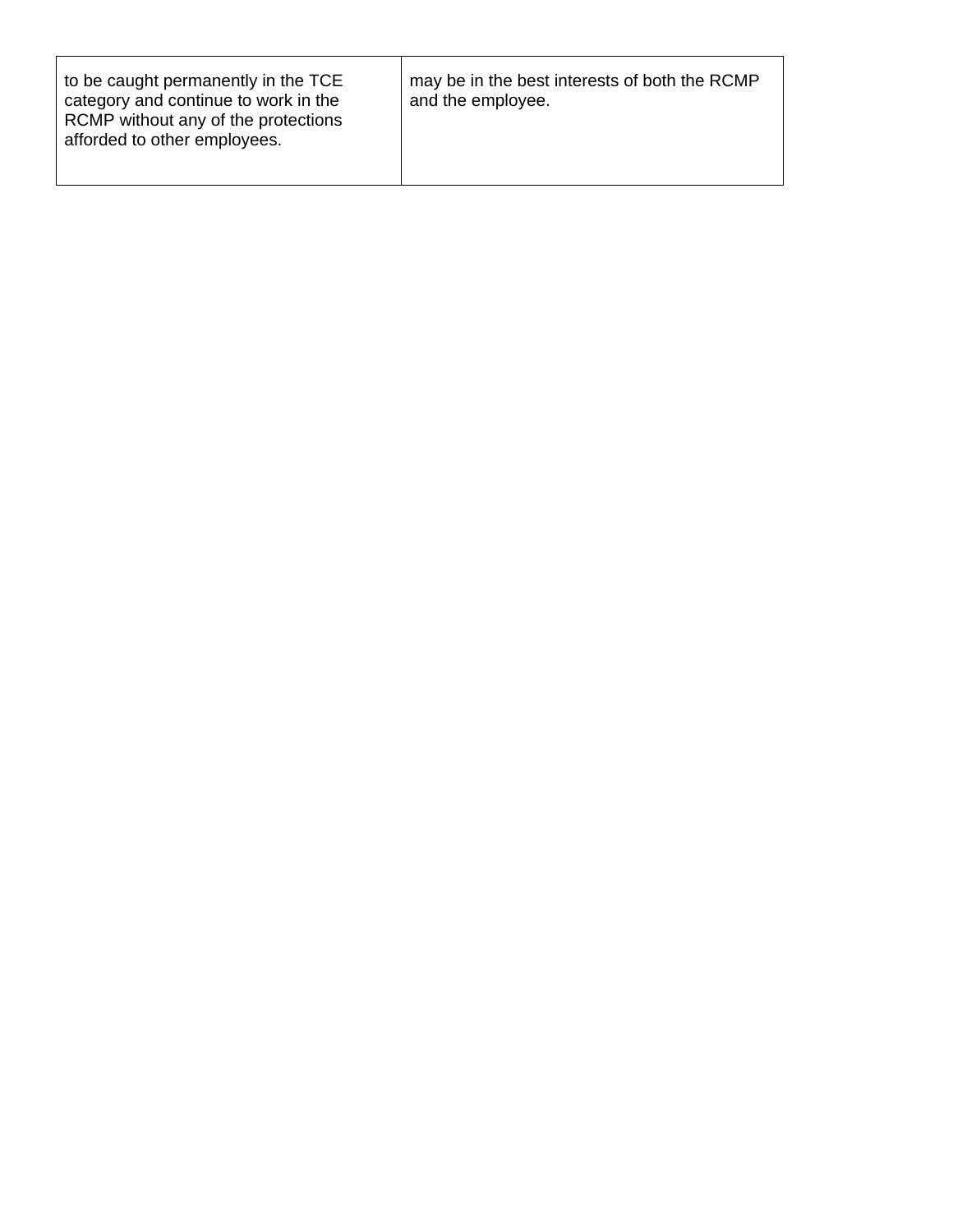| Recommendation 28 - CO Headquarters<br>We recommend the re-creation of the<br>position of CO Headquarters.                                                                                                                                                                                                                                                                        | The position of CO Headquarters was created<br>and staffed in 2008. The Council is informed<br>that this has strengthened communication and<br>employee engagement and contributed to the<br>efficient provision of services.                                                                                                                                                                                                                                                                                                                                                                                                                                                                                                                        |
|-----------------------------------------------------------------------------------------------------------------------------------------------------------------------------------------------------------------------------------------------------------------------------------------------------------------------------------------------------------------------------------|------------------------------------------------------------------------------------------------------------------------------------------------------------------------------------------------------------------------------------------------------------------------------------------------------------------------------------------------------------------------------------------------------------------------------------------------------------------------------------------------------------------------------------------------------------------------------------------------------------------------------------------------------------------------------------------------------------------------------------------------------|
| Recommendation 29 - Recruitment<br>The RCMP needs to streamline its<br>recruitment process and be more<br>responsive and transparent with those who<br>show an interest in joining the Force as a<br>recruit.                                                                                                                                                                     | As noted elsewhere, the Council considers this<br>one of the outstanding successes of RCMP<br>transformation to date. Attention can now shift<br>from filling vacancies to selectively recruiting for<br>specific requirements.                                                                                                                                                                                                                                                                                                                                                                                                                                                                                                                      |
| Recommendation 30 - Paying Cadets<br>To remain competitive, the RCMP should<br>pay its cadets during their six month<br>training at the Depot at a level that is<br>competitive with other policing<br>organizations.                                                                                                                                                             | The introduction of the Cadet Recruitment<br>Allowance in 2008 was a major contributor to<br>the success of the new recruiting system.                                                                                                                                                                                                                                                                                                                                                                                                                                                                                                                                                                                                               |
| Recommendation 31 - Education<br>Prerequisite<br>The RCMP needs to demonstrate greater<br>openness and willingness to accept lateral<br>entry into the Force in order to provide<br>needed specialized skill sets and<br>experience. In the longer term, the Task<br>Force believes that the RCMP should also<br>make a post-secondary degree a condition<br>for all new recruits | The RCMP is working to address the issue of<br>lateral entry. While some issues can only be<br>resolved in the long term, recent passage of Bill<br>C-18, which amends the RCMP Superannuation<br>Act, will make it easier for experienced police<br>officers and others to be recruited into the<br>RCMP. The Council is pleased to see this<br>development.<br>On the matter of requiring all recruits to have a<br>post-secondary degree, the Council agrees with<br>the RCMP that it is important to retain flexibility<br>in selecting candidates. Nevertheless, it expects<br>the effort to attract more highly qualified<br>candidates to continue. This is an area that<br>should be reviewed regularly in relation to<br>RCMP requirements. |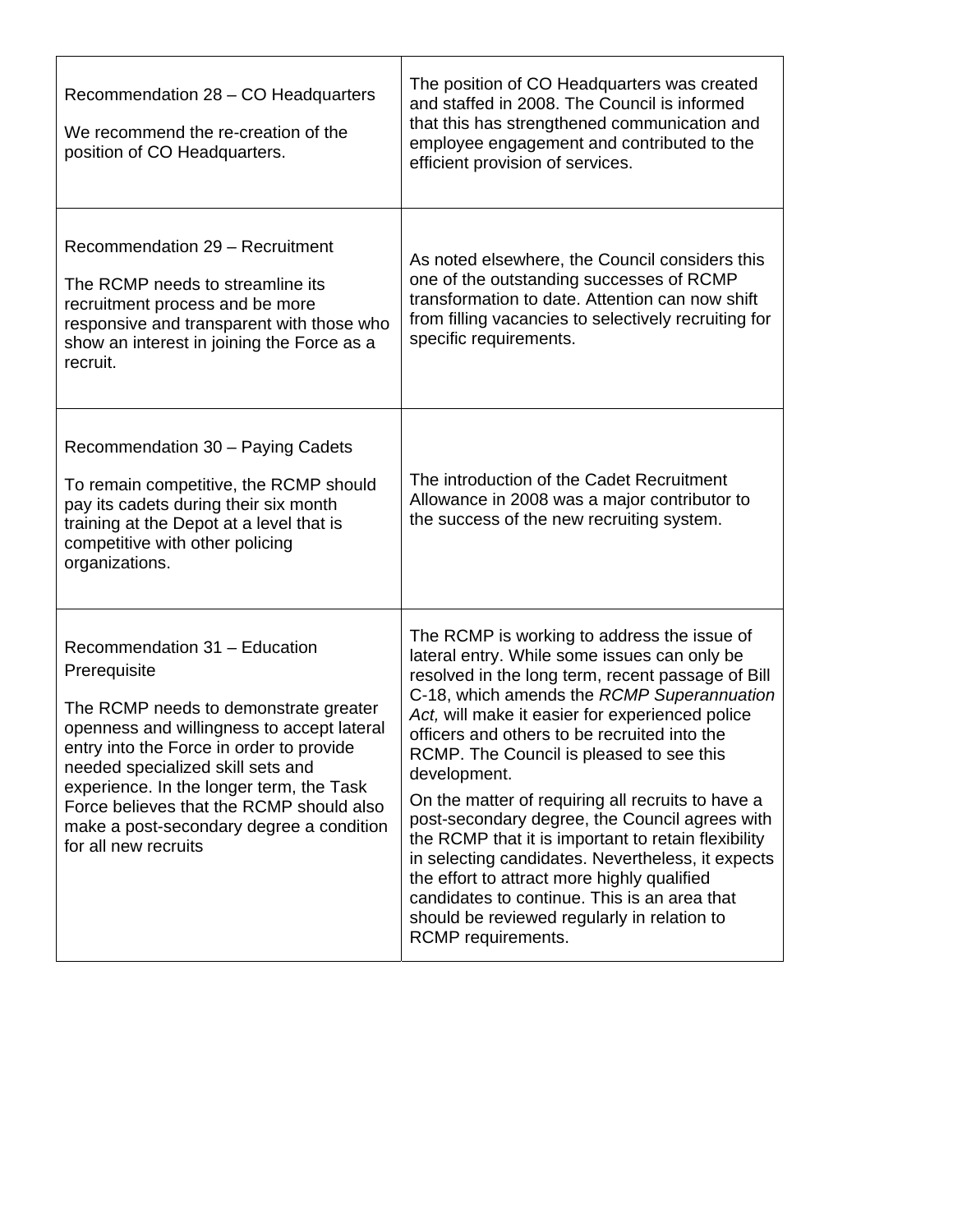| Recommendation 32 - Education and<br>Training<br>The RCMP must recommit to education<br>and training that will equip its officers for<br>senior responsibilities. Leadership training<br>should be a continuum throughout the<br>member's career. The RCMP should<br>identify deserving members with potential<br>for further education and support them in<br>seeking post-secondary education. | As indicated in its reports, the Council considers<br>strong leadership as key to renewal of the<br>RCMP, transformation of its culture, and<br>adoption of a continuous improvement. Recent<br>signs show that the RCMP is moving ahead<br>rapidly to implement major changes in its<br>leadership development system.<br>The recent appointment of a Leadership<br>Champion to coordinate the effort in this area<br>should give a new focus and represents a very<br>positive step.                                                                                                                                                                                                                             |
|--------------------------------------------------------------------------------------------------------------------------------------------------------------------------------------------------------------------------------------------------------------------------------------------------------------------------------------------------------------------------------------------------|--------------------------------------------------------------------------------------------------------------------------------------------------------------------------------------------------------------------------------------------------------------------------------------------------------------------------------------------------------------------------------------------------------------------------------------------------------------------------------------------------------------------------------------------------------------------------------------------------------------------------------------------------------------------------------------------------------------------|
| Recommendation 33 - Research<br>The RCMP must rebuild its research<br>capability in order to provide members of<br>the Force with an opportunity to explore<br>developments in law enforcement outside<br>of the RCMP and stay abreast of modern<br>policing methods.                                                                                                                            | The Council is aware of the range of important<br>research initiatives undertaken by the RCMP.<br>Many of them have significant implications for<br>RCMP transformation, while others relate to<br>matters such as resource requirements or<br>investigative techniques.<br>The issue is therefore not so much that of<br>RCMP research capacity per se as of the way in<br>which priorities are set and projects are<br>coordinated across the various parts of the<br>Force.<br>The RCMP has yet to implement a method of<br>selecting, approving and cataloguing research<br>projects. We believe it should develop a<br>comprehensive research strategy and the<br>means to track and share plans and results. |
| Recommendation 34 - Leadership<br>Competency<br>The RCMP should ensure that specific and<br>detailed competency profiles are in place<br>for all senior leadership positions and are<br>current and reflect modern policing<br>responsibilities.                                                                                                                                                 | A review of leadership competency profiles is<br>under way. The Council sees this as part of the<br>overall effort to strengthen both leadership<br>capacity and functional expertise among RCMP<br>leaders.                                                                                                                                                                                                                                                                                                                                                                                                                                                                                                       |
| Recommendation 35 - Performance<br>Evaluations<br>Effective immediately, all members and<br>employees of the RCMP must receive<br>annual performance evaluations. These<br>should include not only what was achieved,<br>but how it was accomplished. The results<br>of the performance evaluations should be<br>used to identify opportunities for additional                                   | The Council understands that in the last two<br>years the RCMP has significantly improved the<br>completion rate for annual performance<br>assessments. It urges the RCMP to pursue its<br>goal of 100% completion.<br>The RCMP has also simplified the performance<br>report and combined it with the employee's<br>annual learning plan. This reduces the workload<br>on supervisors while improving the<br>effectiveness of the process. The new RCMP<br>approach is consistent with the suggestion that                                                                                                                                                                                                        |

Г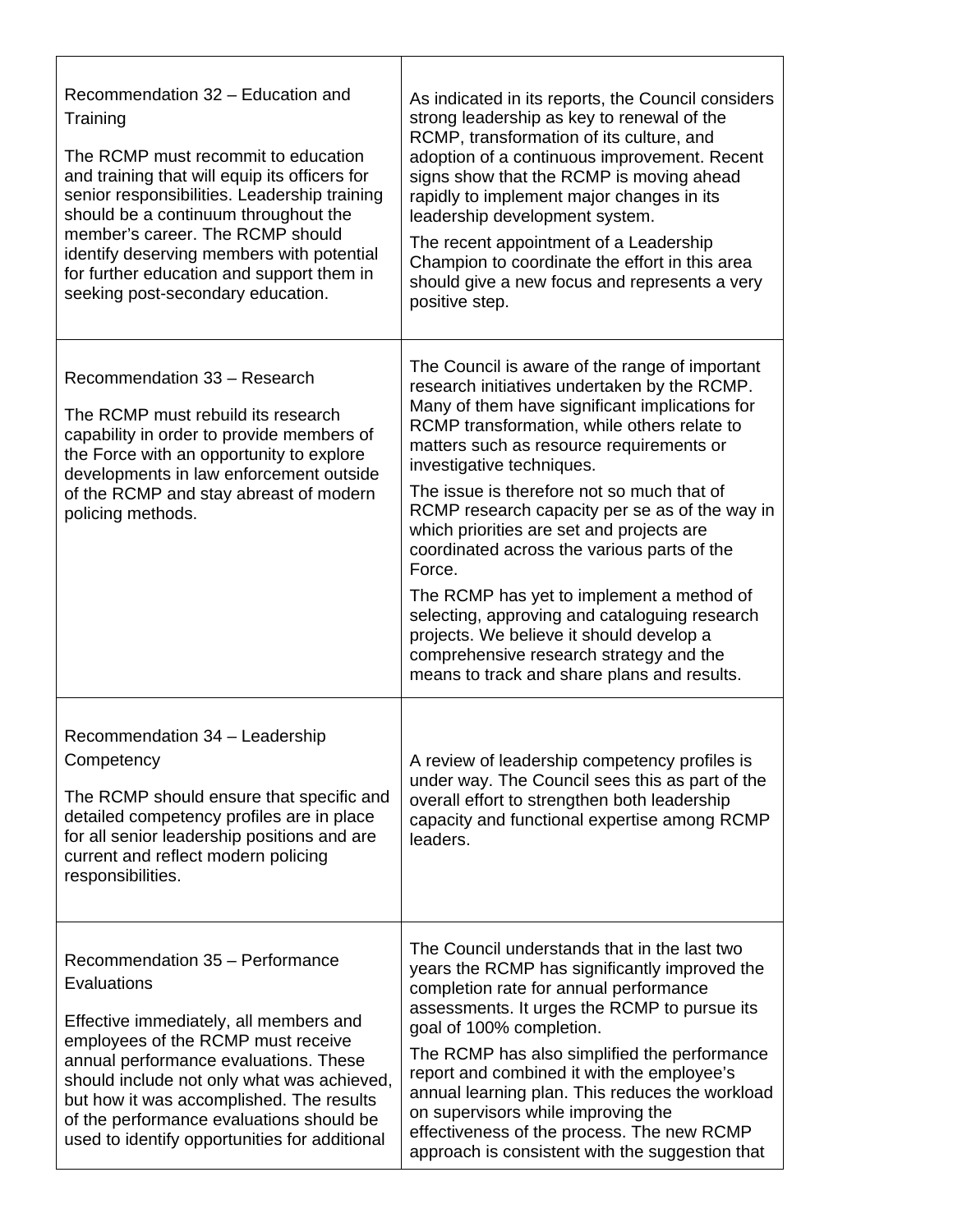| education and training, to identify future<br>leaders and make promotion decisions. | performance assessments should address not<br>only results but how the individual achieves<br>them and that they should be directly linked to<br>learning plans. |
|-------------------------------------------------------------------------------------|------------------------------------------------------------------------------------------------------------------------------------------------------------------|
|-------------------------------------------------------------------------------------|------------------------------------------------------------------------------------------------------------------------------------------------------------------|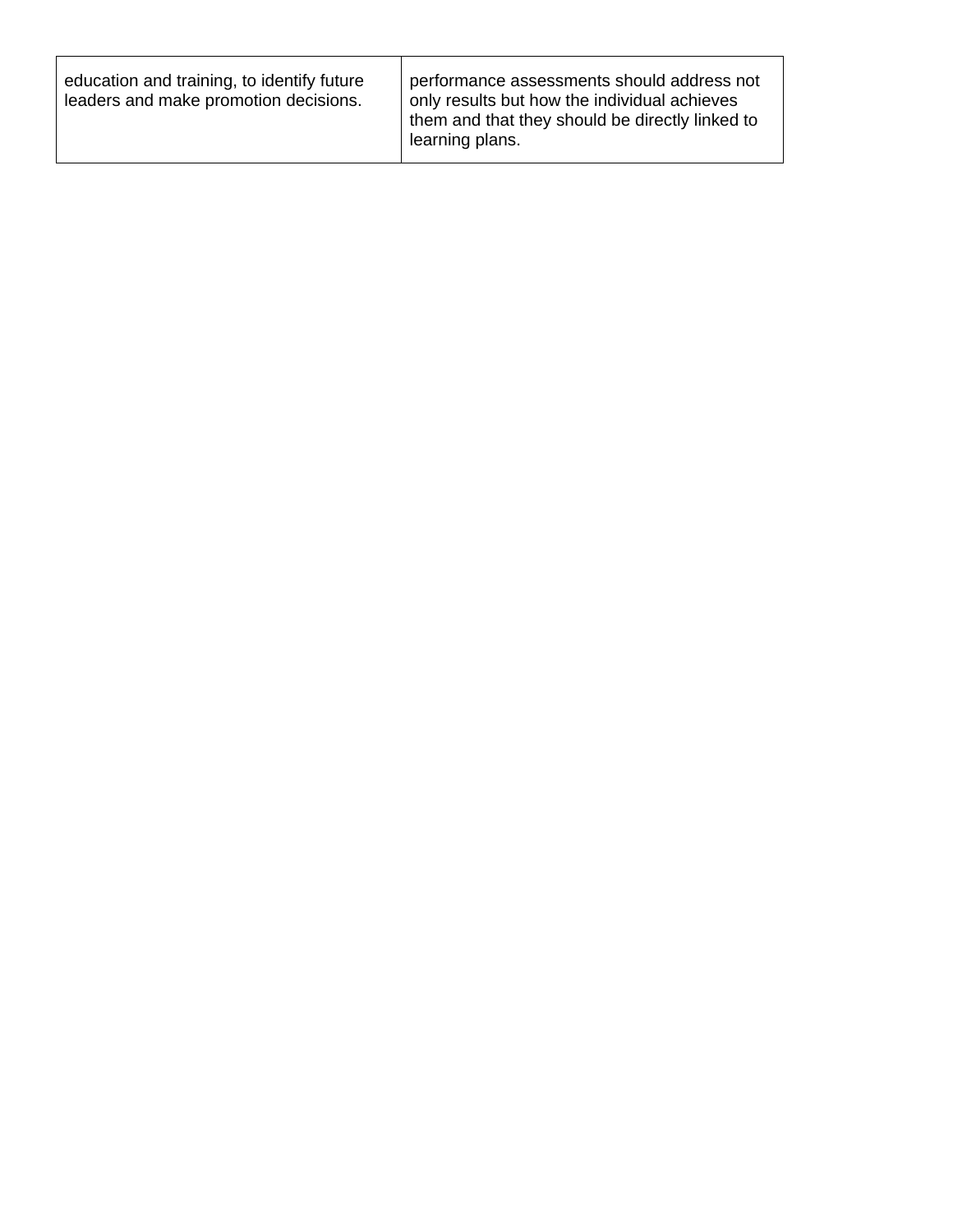| Recommendation 36 - Accountability for<br><b>Completing Performance Evaluations</b><br>All members with managerial responsibility<br>should be assessed on their completion of<br>performance evaluations for all members<br>under their command.                                                                                                                                                                                       | The RCMP has formally adopted this principle.<br>The Council considers that monitoring of<br>compliance should be built into the performance<br>assessment system for managers.                                                                                                                                                                                   |
|-----------------------------------------------------------------------------------------------------------------------------------------------------------------------------------------------------------------------------------------------------------------------------------------------------------------------------------------------------------------------------------------------------------------------------------------|-------------------------------------------------------------------------------------------------------------------------------------------------------------------------------------------------------------------------------------------------------------------------------------------------------------------------------------------------------------------|
| Recommendation 37 – Fixing the<br><b>Promotion System</b><br>As an urgent priority, the RCMP must<br>replace its existing promotion system with<br>one that is based on performance,<br>knowledge, skill, ability and the potential to<br>assume future responsibilities. The criteria<br>for promotion must be clearly explained<br>and transparently applied.                                                                         | The RCMP overhauled the Non-Commissioned<br>Officer Promotion Process in July 2006. Since<br>then the application process has been further<br>streamlined, individual competencies have been<br>validated, and promotion by exception and early<br>entry options have been introduced. The system<br>appears be making good progress.                             |
| Recommendation 38 - Pass/Fail Exams<br>Exams should be administered on a<br>pass/fail basis, with decisions relating to<br>promotion formulated on a broader range<br>of accomplishments and capabilities.                                                                                                                                                                                                                              | This recommendation was implemented in April<br>2008.                                                                                                                                                                                                                                                                                                             |
| Recommendation 39 - Public Affairs Plan<br>The RCMP should review and further<br>develop its public affairs function,<br>implementing a public affairs plan that<br>contains a comprehensive internal and<br>external communications strategy that<br>keeps stakeholders appropriately informed.<br>It should also include a crisis management<br>strategy that will permit quick and accurate<br>responses to the media and Canadians. | The Council was recently briefed on the new<br>Communications Strategic Plan. As mentioned<br>elsewhere, we consider it to be a good base for<br>further development. The next challenge will be<br>to develop and implement more detailed plans<br>to realize the strategy.                                                                                      |
| Recommendation 40 - Responsibility for<br><b>Internal Communication</b><br>The Force should ensure that, throughout<br>the chain of command, internal<br>communication is a fundamental<br>responsibility for every person in a                                                                                                                                                                                                         | Internal communication is addressed in the<br>Communications Strategy and also in plans for<br>sustaining RCMP transformation through<br>continuous improvement.<br>The Council has stressed the importance of<br>communication, both internal and external, as<br>part of the leadership role at all levels. The<br>Council notes that communication is given an |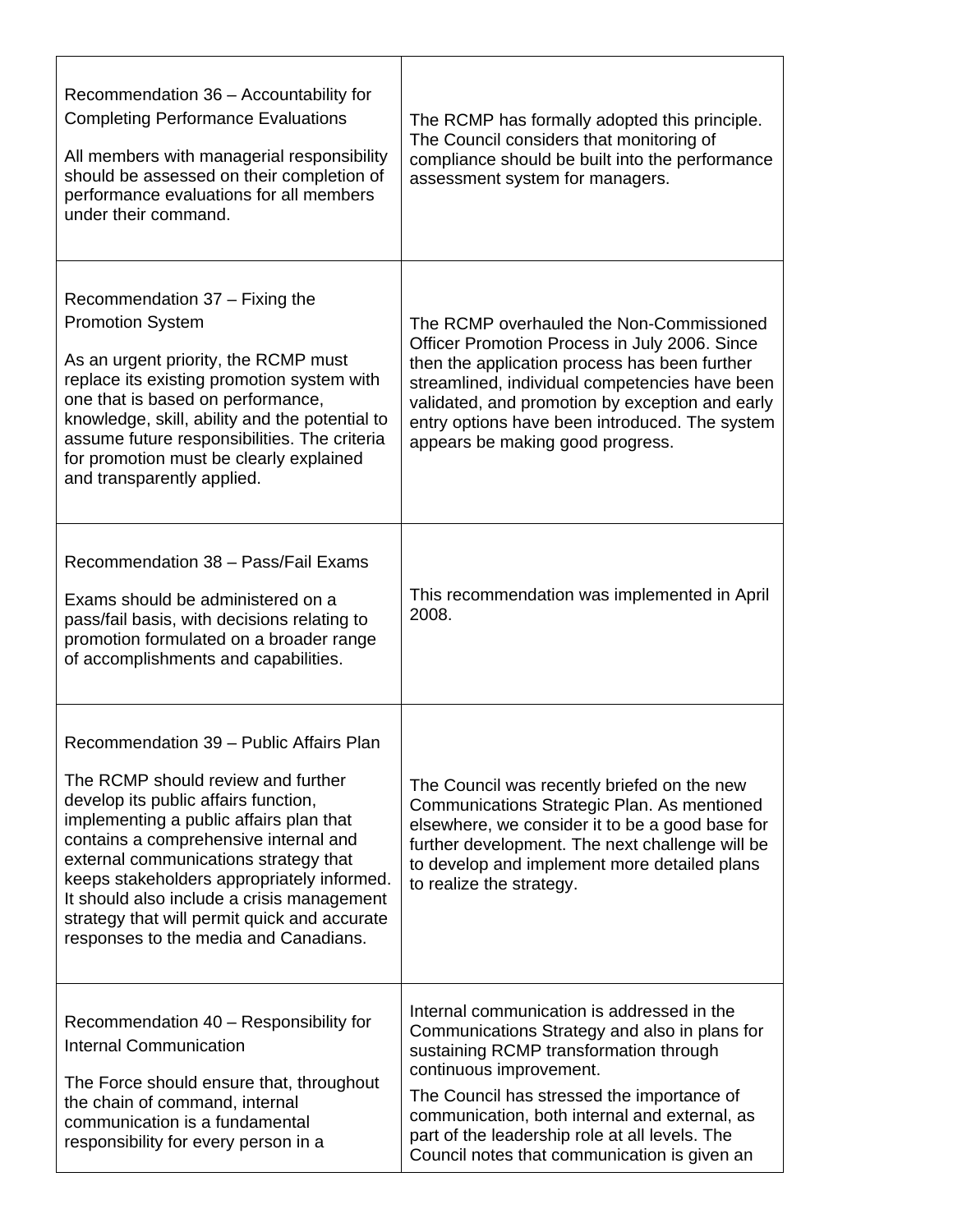| leadership position. | important place in plans for management and<br>supervisor training. |
|----------------------|---------------------------------------------------------------------|
|----------------------|---------------------------------------------------------------------|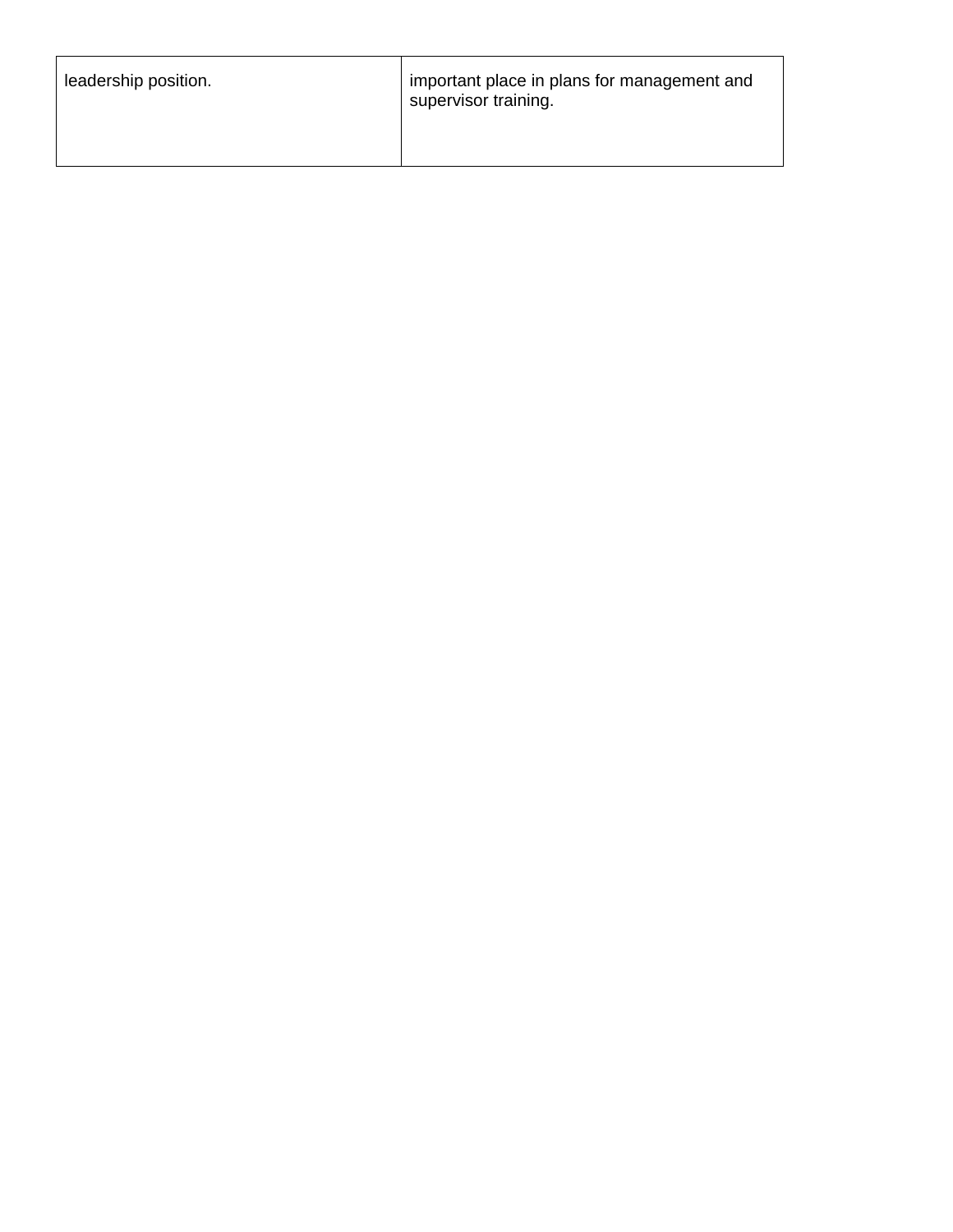| Recommendation 41 - Delegation of<br>Decision Making with Respect to Contract<br>Policing<br>The RCMP should examine and review its<br>approval authorities to ensure that those<br>closest to operational police activity have<br>the requisite authority to make decisions in<br>a timely manner.                                                                                                                                               | The RCMP has consulted those involved with<br>respect to the roles, responsibilities and<br>authorities of Commanding Officers relating to<br>operational matters.<br>The Council understands that this review has<br>raised basic issues that need to be addressed<br>before any decisions can be taken in relation to<br>the original recommendation.                                                                                                                                                                             |
|---------------------------------------------------------------------------------------------------------------------------------------------------------------------------------------------------------------------------------------------------------------------------------------------------------------------------------------------------------------------------------------------------------------------------------------------------|-------------------------------------------------------------------------------------------------------------------------------------------------------------------------------------------------------------------------------------------------------------------------------------------------------------------------------------------------------------------------------------------------------------------------------------------------------------------------------------------------------------------------------------|
| Recommendation 42 - Contract Partner<br>Participation<br>Headquarters should give greater weight to<br>the views and priorities of contracting<br>authorities and should involve them in a<br>more meaningful way in decisions that<br>have an impact on their jurisdictions.                                                                                                                                                                     | The Council has observed good working<br>relations between the Contract Advisory<br>Committee, Public Safety Canada and the<br>Force in relation to contract policing.<br>We understand that the all the parties consider<br>that the relationship has improved greatly.<br>We have also observed the strong interest of<br>the contract partners in RCMP renewal as it<br>affects their interests. We have recommended<br>that this be taken into account in considering<br>furthur improvements to the governance of the<br>RCMP. |
| Recommendation 43 - Delegation of<br>Decision Making with Respect to Federal<br>Policing<br>The RCMP should examine and review its<br>delegation policies to ensure that those<br>responsible for the RCMP's participation in<br>integrated task forces involving federal<br>policing services have the appropriate<br>authority to commit the resources of the<br>RCMP in a timely manner and within<br>carefully articulated national policies. | The Council understands that the RCMP is<br>proposing to develop a national accountability<br>framework to help managers and employees<br>navigate the complex web of expectations,<br>commitments and reporting. This is intended to<br>strengthen decision-making and improve<br>performance reporting for nation-wide<br>programs.                                                                                                                                                                                               |
| Recommendation 44 - Roles and<br>Responsibilities of Headquarters<br>The RCMP should develop a written<br>mandate defining the roles and<br>responsibilities of Headquarters and its<br>relationship with its divisions.                                                                                                                                                                                                                          | The Council understands that work is under way<br>to gather information on the various programs<br>conducted by Headquarters divisions. This is the<br>prerequisite to redefining roles and<br>responsibilities for Federal Policing.                                                                                                                                                                                                                                                                                               |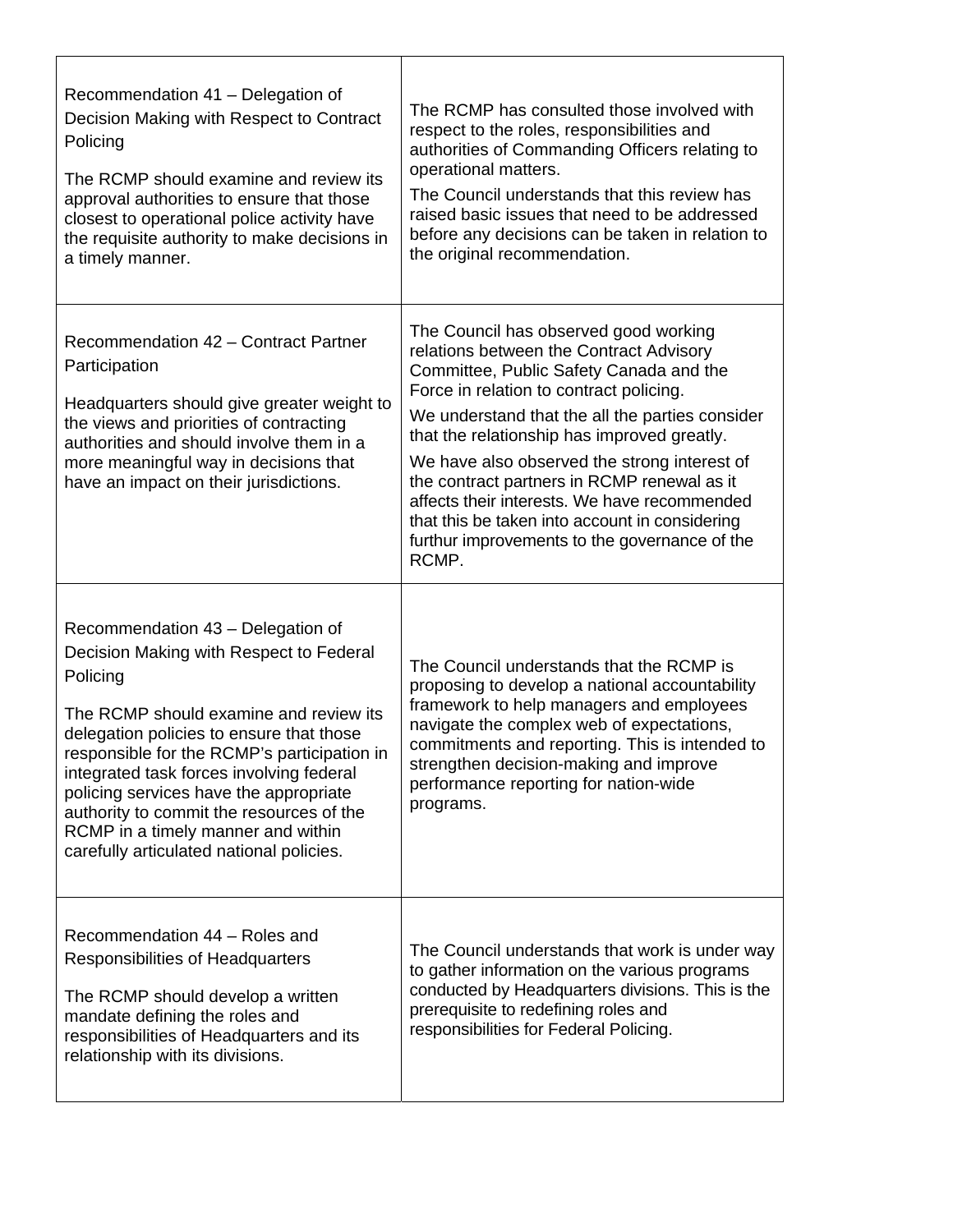| Recommendation 45 - Regionalization<br>We recommend that the regional structure<br>within the RCMP be evaluated by senior<br>management to determine whether it is the<br>most cost effective and efficient way of<br>managing an organization with the diversity<br>and complexity of the RCMP.                                                                                                                                           | Any study of regionalization will only be<br>undertaken once the results are available from<br>work on Federal Policing (Recommendation 43)<br>and the Roles and Responsibilities of<br>Headquarters (Recommendation 44).                                                                                                                                                                                                                                                                                                                                                                                                 |
|--------------------------------------------------------------------------------------------------------------------------------------------------------------------------------------------------------------------------------------------------------------------------------------------------------------------------------------------------------------------------------------------------------------------------------------------|---------------------------------------------------------------------------------------------------------------------------------------------------------------------------------------------------------------------------------------------------------------------------------------------------------------------------------------------------------------------------------------------------------------------------------------------------------------------------------------------------------------------------------------------------------------------------------------------------------------------------|
| Recommendation 46 - Secretariat<br>The RCMP should establish a permanent secretariat<br>to provide greater support to the SEC [Senior<br>Executive Committee].                                                                                                                                                                                                                                                                             | Currently, the Strategic Policy and Planning<br>Directorate provides support to the Senior<br>Executive Committee. The Committee recently<br>approved a new sub-committee structure which<br>will streamline the consideration of both policy<br>development and operational issues.<br>A secretariat plan has been developed and<br>positions classified but implementation has<br>been delayed due to resource constraints.                                                                                                                                                                                             |
| Recommendation 47 - Implementation<br>Council<br>The government should immediately<br>appoint the Implementation Council having<br>the composition, mandate and other<br>attributes set out in Chapter 5.                                                                                                                                                                                                                                  | The Council was appointed in 2008 and its term<br>extended in 2009. The current term expires<br>March 18, 2010.                                                                                                                                                                                                                                                                                                                                                                                                                                                                                                           |
| Recommendation 48 - RCMP Change<br>Management Team<br>The RCMP should form an internal change<br>management team comprised of members<br>and employees to be engaged full time in<br>planning, coordinating and implementing<br>the changes recommended in this Report.<br>Although leadership will necessarily be<br>provided by senior management,<br>continuous engagement of members and<br>employees at all levels will be essential. | The Change Management Team was<br>established in March 2008. As of April 1, 2010<br>its responsibilities will be transferred to a new<br>unit within the Strategic Policy and Planning<br>Directorate.<br>The Council has worked closely with the<br>Change Management Team, which it considers<br>to have admirably performed a difficult and<br>essential function during the initial phase of<br>transformation.<br>The Council considers that the integration of<br>change management into the regular planning<br>and decision processes of the RCMP is the next<br>essential step and fully supports this transfer. |
| Recommendation 49 - Interim Funding<br>Sufficient resources must be dedicated to<br>the implementation of these                                                                                                                                                                                                                                                                                                                            | The Council fully agrees with the<br>recommendation and has so recommended in<br>its reports. It believes that the government<br>should respond as positively as possible to                                                                                                                                                                                                                                                                                                                                                                                                                                              |